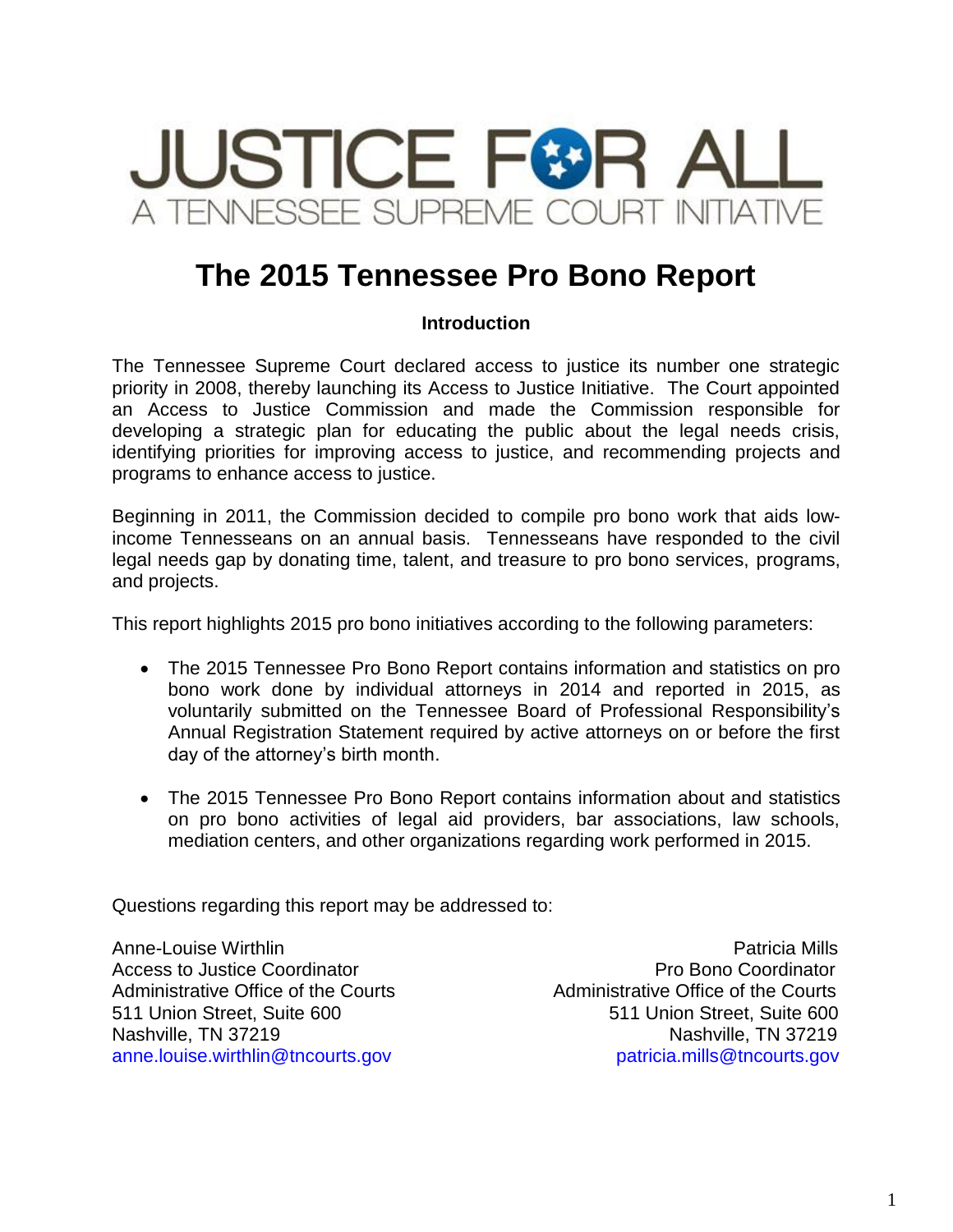## **Definitions**

The following definitions apply to the breakdown of the reporting groups:

- "Tennessee Attorneys" all attorneys licensed to practice law in Tennessee whose primary address is in Tennessee
- "Tennessee Government Attorneys" all attorneys licensed to practice law in Tennessee and employed by a government agency whose primary address is in Tennessee
- "Tennessee In-House Counsel" all attorneys licensed to practice law in Tennessee, employed as in-house counsel and whose primary address is in Tennessee

Pursuant to the Access to Justice Commission's 2012 Strategic Plan, the Access to Justice Commission is focused on pro bono work that aids low-income Tennesseans. The 2015 statistics reflect pro bono work performed by attorneys in 2014 and reported during the 2015 annual registration period. Pursuant to Supreme Court Rule 8, Section 6.1, the 2015 reporting form asked for feedback from attorneys in four categories of pro bono service:

- Legal services without a fee or at a substantially reduced fee to persons of limited means;
- Legal services without a fee to non-profit organizations serving persons of limited means;
- Legal services to groups and organizations at a reduced fee when payment of standard fees would create a financial hardship; and
- Legal services to improve the law, the legal system, or the legal profession.

## **Attorney Voluntary Pro Bono Reporting Statistics**

Pursuant to Supreme Court Rule 9, Section 10, every attorney who is required to file an Annual Registration Statement with the Board of Professional Responsibility ("BPR") is requested to voluntarily file a statement reporting the attorney's pro bono service and activity during the last calendar year. The first Voluntary Pro Bono Reporting Form was included in the 2010 BPR Registration Statement and reported data for the 2009 calendar year.

The Tennessee Supreme Court approved a change in BPR Registration procedures to require renewals on the first day of each attorney's birth month. Under this new procedure, pro bono reporting data for the previous calendar year is not available until all reporting for that calendar year has been received. The Access to Justice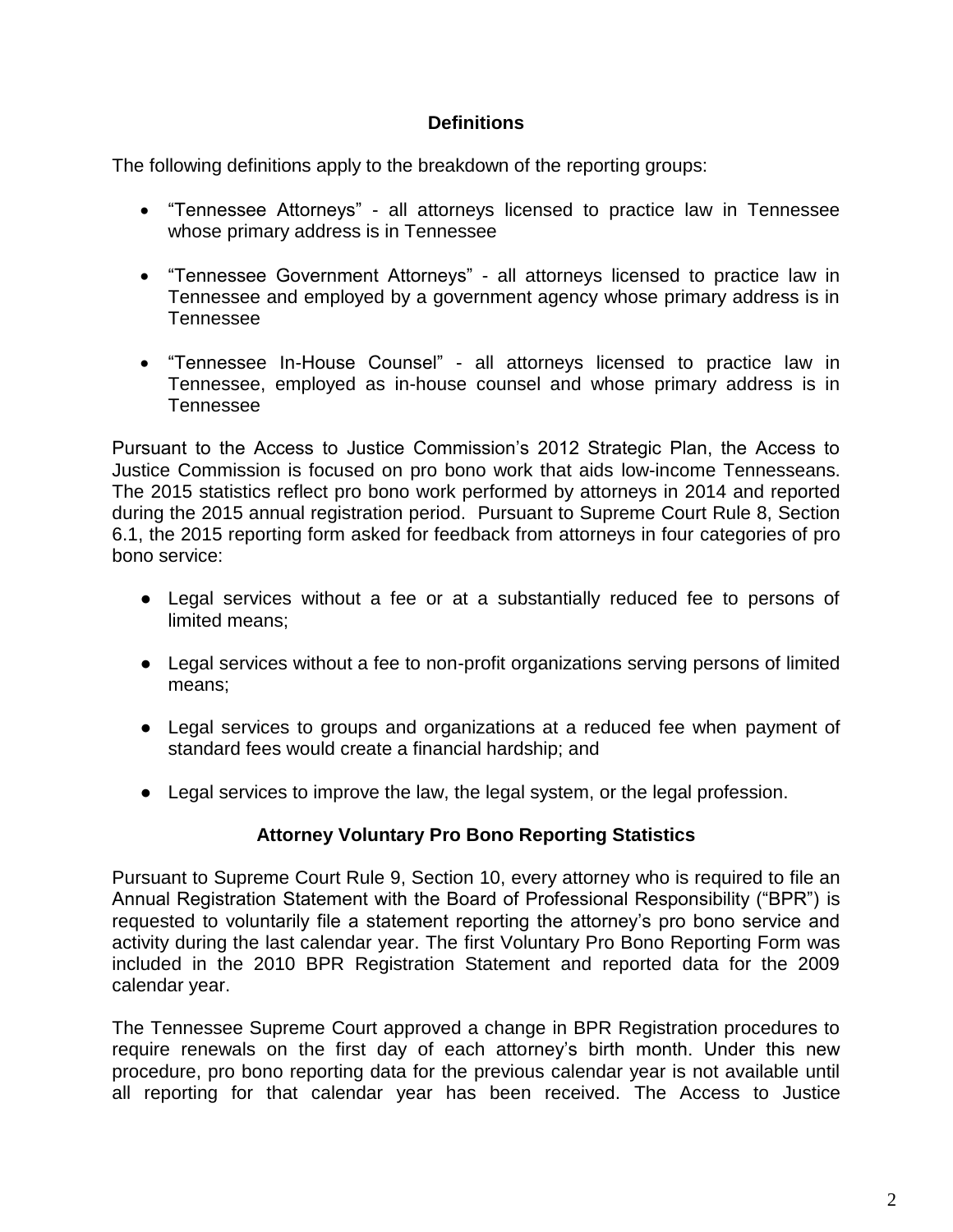Commission has acquired pro bono reporting data for pro bono work reported in six calendar years, 2010 to 2015.

For individual attorney hours submitted to the BPR, the data is labeled to correspond with the year the pro bono work was reported ("Reporting Year"), not the year the pro bono work was performed. For example, the pro bono work reported in 2015 and completed in 2014 will be labeled as the 2015 Voluntary Pro Bono Reporting Statistics.

- In 2015, 41.56% of Tennessee Attorneys reported that they provided 568,170 hours of pro bono service in 2014.
- In addition to providing pro bono services, 3,442 (18.79%) of Tennessee Attorneys reported voluntary contributions of financial support to organizations providing legal services to persons of limited means.

### **Pro Bono Hours Reported by Tennessee Attorneys**

As of December 31, 2015, Tennessee Attorneys, which includes 175 in-house counsel and 237 government attorneys, reported 568,170 hours of pro bono, averaging 74.61 hours per reporting attorney.

The number and percentage of active Tennessee attorneys who did and did not report pro bono hours follows:

|                                               | 7,615   |
|-----------------------------------------------|---------|
| <b>Active TN Attorneys who did Report</b>     | 41.56%  |
|                                               | 10,707  |
| <b>Active TN Attorneys who did not Report</b> | 58.44%  |
|                                               | 18,322  |
| <b>Total TN Active Attorneys</b>              | 100.00% |

The table below shows a comparison of data reported by Tennessee attorneys for the 2011 through 2015 Reporting Years.

| Category                                                                      | 2011<br>Data | 2012<br>Data | 2013<br>Data | 2014<br>Data | 2015<br>Data |
|-------------------------------------------------------------------------------|--------------|--------------|--------------|--------------|--------------|
| Total number of Tennessee Attorneys<br>subject to annual registration process | 16,391       | 17,352       | 17,527       | 17,980       | 18,322       |
| Total number of Tennessee Attorneys<br>who reported pro bono                  | 6,598        | 8,190        | 7,767        | 7.374        | 7,615        |
| Percentage of Tennessee Attorneys<br>who reported pro bono                    | 40.25%       | 47.20%       | 44.31%       | 41.01%       | 41.56%       |
| Total number of pro bono hours<br>reported by Tennessee Attorneys             | 490.996      | 689,845      | 575,760      | 578,644      | 568,170      |
| Average number of hours per reporting<br><b>Tennessee Attorney</b>            | 74.41        | 84.23        | 74.13        | 78.47        | 74.61        |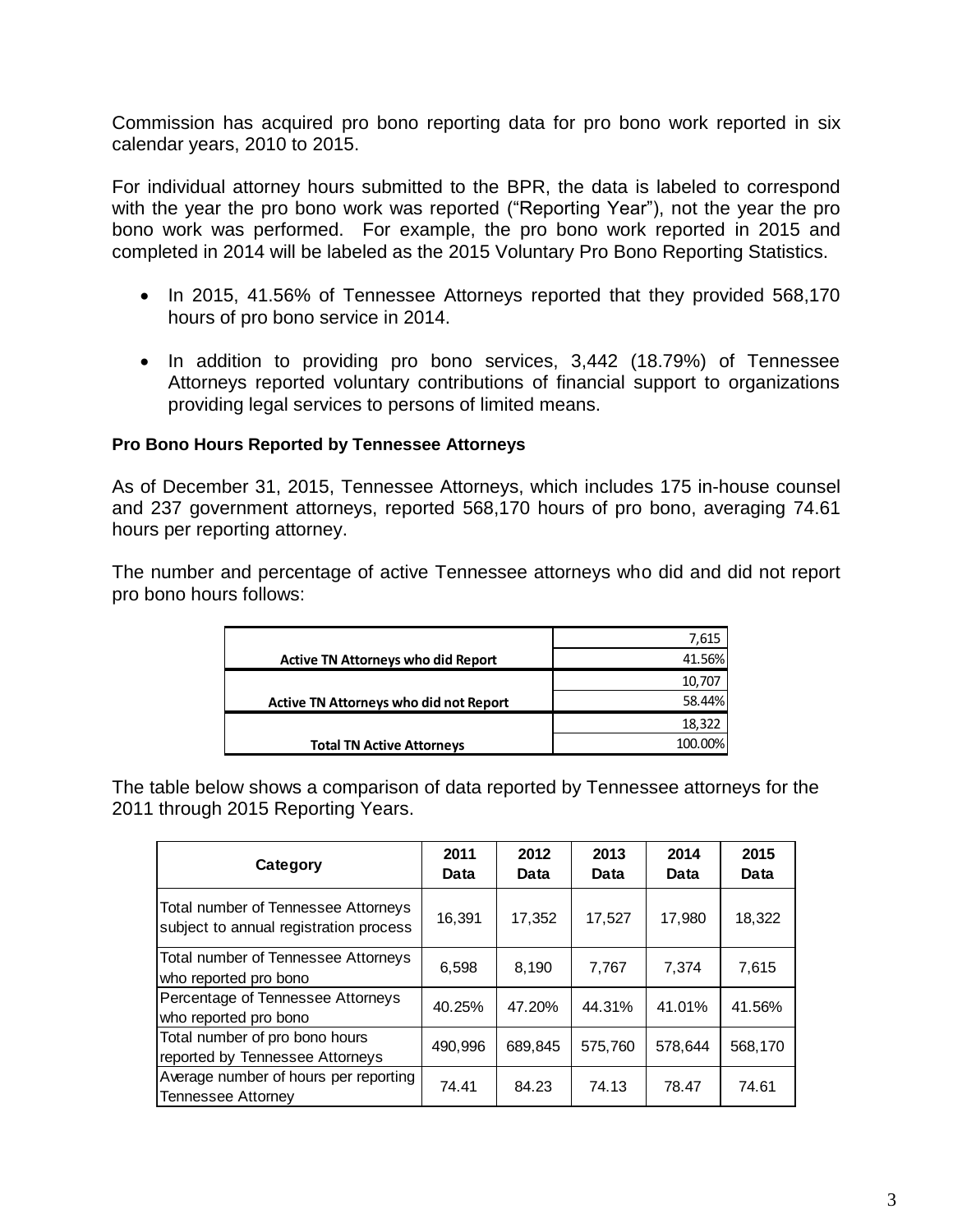Tennessee Attorneys reported the following pro bono hours during the 2015 Reporting Year:



The table below shows a breakdown of the number of Tennessee attorneys reporting per pro bono category for the 2015 Reporting Year:

| <b>Pro Bono Category</b>                             | <b>Number of Attorneys</b> | <b>Total Number of Reported</b> | Average Hours per         | <b>Percent of Total Hours</b> |  |
|------------------------------------------------------|----------------------------|---------------------------------|---------------------------|-------------------------------|--|
|                                                      | Reporting*                 | <b>Hours</b>                    | <b>Reporting Attorney</b> | Reported                      |  |
| Legal services to persons of limited means without a |                            |                                 |                           |                               |  |
| fee or at a substantially reduced fee                | 6,334                      | 386,009                         | 60.94                     | 67.94%                        |  |
| Legal services to non-profit organizations serving   |                            |                                 |                           |                               |  |
| persons of limited means without a fee               | 2.623                      | 79.114                          | 30.16                     | 13.92%                        |  |
| Legal services to groups and organizations at a      |                            |                                 |                           |                               |  |
| reduced fee when payment of standard fees would      |                            |                                 |                           |                               |  |
| create a financial hardship                          | 1,026                      | 35,883                          | 34.97                     | 6.32%                         |  |
| Legal services to improve the law, the legal system, |                            |                                 |                           |                               |  |
| or the legal profession                              | 1.685                      | 67.164                          | 39.86                     | 11.82%                        |  |

\*The total of this column will be greater than the total number of attorneys reporting pro bono work because attorneys can report pro bono service in multiple categories.

The table below shows a comparison of Tennessee attorneys reporting and hours reported from 2012 through 2015 Reporting Years:

| <b>Hours Reported by TN</b><br><b>Attorneys Per Reporting Year</b> | <b>Persons of limited</b><br>means w/o fee or<br>reduced fee | Non-profit orgs<br>serving persons of<br>limited means w/o<br>fee | Groups/orgs at<br>reduced fee when<br>payment of standard<br>fees would create<br>financial hardship | Improve the law, legal<br>system, or legal<br>profession | <b>Total for All</b><br><b>Categories</b> |
|--------------------------------------------------------------------|--------------------------------------------------------------|-------------------------------------------------------------------|------------------------------------------------------------------------------------------------------|----------------------------------------------------------|-------------------------------------------|
| 2012 Total Hours Reported                                          | 462.939                                                      | 103.970                                                           | 50.787                                                                                               | 72.149                                                   | 689,845                                   |
| 2013 Total Hours Reported                                          | 407.486                                                      | 74.478                                                            | 35.521                                                                                               | 58.275                                                   | 575.760                                   |
| 2014 Total Hours Reported                                          | 396.239                                                      | 78.619                                                            | 37.717                                                                                               | 66.069                                                   | 578.644                                   |
| 2015 Total Hours Reported                                          | 386,009                                                      | 79.114                                                            | 35.883                                                                                               | 67.164                                                   | 568.170                                   |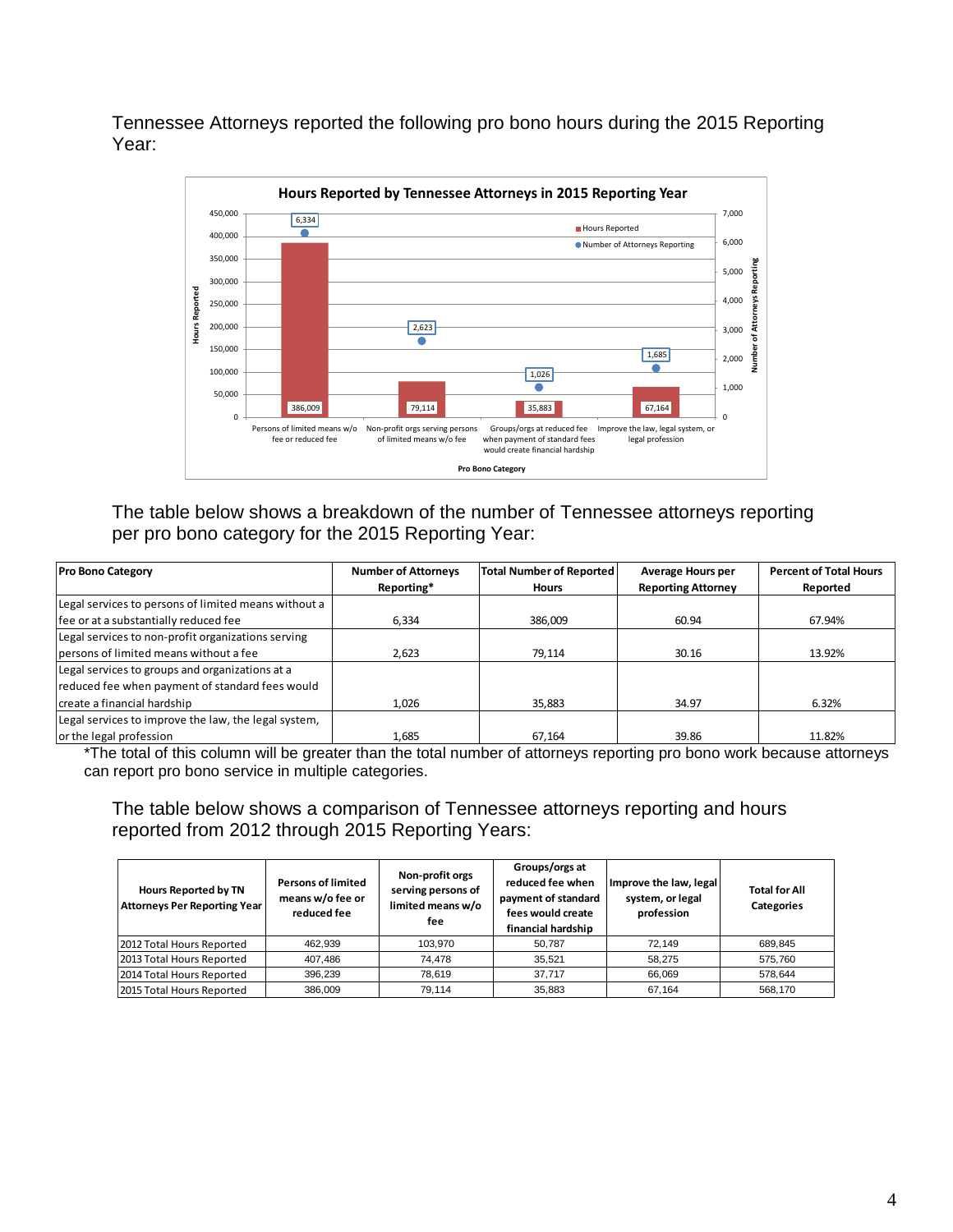### **Pro Bono Hours Reported by Tennessee Government Attorneys**

Beginning with the 2012 Reporting Year, the BPR was requested to break down the data reported by Government Attorneys, In-House Counsel, and Other Attorneys. A comparison of the number of hours reported by Tennessee government attorneys from 2012 to 2015 Reporting Years is shown below:

| <b>Reporting Year</b> | <b>Total number of Tennessee</b><br><b>Government Attorneys</b><br><b>Reporting Pro Bono Hours</b> | <b>Total Number of Hours</b><br><b>Reported by Tennessee</b><br><b>Government Attorneys</b> | <b>Average Number of Hours</b><br>per Tennessee<br><b>Government Attorney</b> |
|-----------------------|----------------------------------------------------------------------------------------------------|---------------------------------------------------------------------------------------------|-------------------------------------------------------------------------------|
| 2012                  | 269                                                                                                | 12.446                                                                                      | 46.27                                                                         |
| 2013                  | 241                                                                                                | 9.557                                                                                       | 39.66                                                                         |
| 2014                  | 236                                                                                                | 11,896                                                                                      | 50.41                                                                         |
| 2015                  | 237                                                                                                | 12.284                                                                                      | 51.83                                                                         |

The chart below shows a comparison of hours reported by Tennessee Attorneys for each pro bono category for 2012-2015 Reporting Years.



The table below shows a comparison of the percentage of hours reported by Tennessee Attorneys for each pro bono category for 2012 through 2015 Reporting Years.

| Percentage of Hours Reported<br>by TN Attorneys<br><b>Per Reporting Year</b> | <b>Persons of limited</b><br>means w/o fee or<br>reduced fee | Non-profit orgs<br>serving persons of<br>limited means w/o<br>fee | Groups/orgs at<br>reduced fee when<br>payment of standard<br>fees would create<br>financial hardship | Improve the law, legal<br>system, or legal<br>profession |
|------------------------------------------------------------------------------|--------------------------------------------------------------|-------------------------------------------------------------------|------------------------------------------------------------------------------------------------------|----------------------------------------------------------|
| 2012 Total Hours Reported                                                    | 67.11%                                                       | 15.07%                                                            | 7.36%                                                                                                | 10.46%                                                   |
| 2013 Total Hours Reported                                                    | 70.77%                                                       | 12.94%                                                            | 6.17%                                                                                                | 10.12%                                                   |
| 2014 Total Hours Reported                                                    | 68.48%                                                       | 13.59%                                                            | 6.52%                                                                                                | 11.42%                                                   |
| 2015 Total Hours Reported                                                    | 67.94%                                                       | 13.92%                                                            | 6.32%                                                                                                | 11.82%                                                   |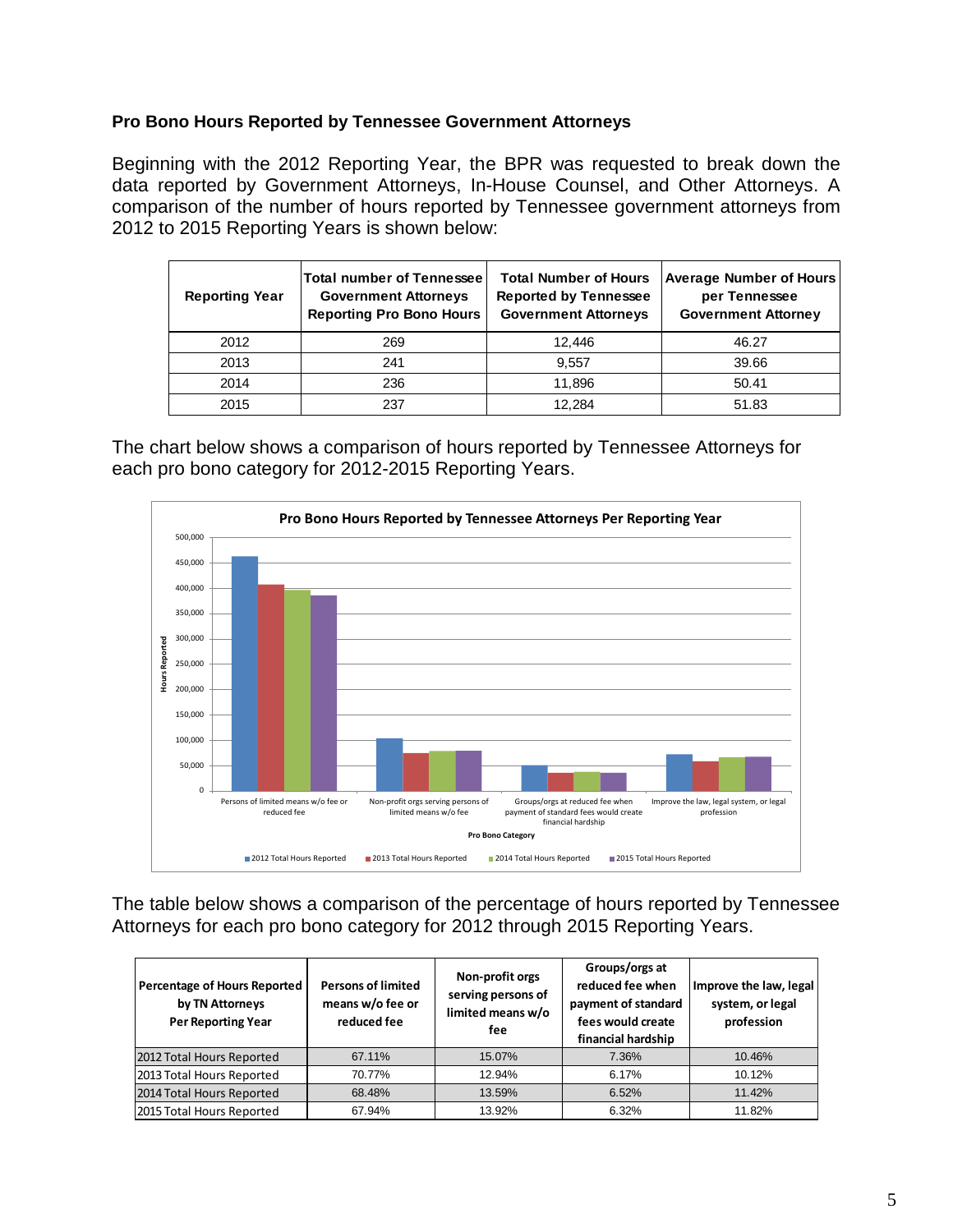### **Continuing Legal Education ("CLE") Credit Received by Attorneys for Pro Bono Work in 2015**

Supreme Court Rule 21, Section 4.07(c) permits the Continuing Legal Education ("CLE") Commission to give Ethics & Professionalism credit at the rate of one hour of CLE credit for every five billable hours of pro bono legal representation provided through court appointment or an organized bar association program or legal services organization, or of pro bono mediation services as required by Supreme Court Rule 31 or the Federal Court Mediation Programs.

As of May 6, 2016, the CLE Commission has posted 2,801.44 hours of CLE credit awarded in the 2015 Reporting Year to attorneys for pro bono work.

A trend of the number of CLE Hours awarded for pro bono work for the 2010 – 2015 Reporting Years follows:

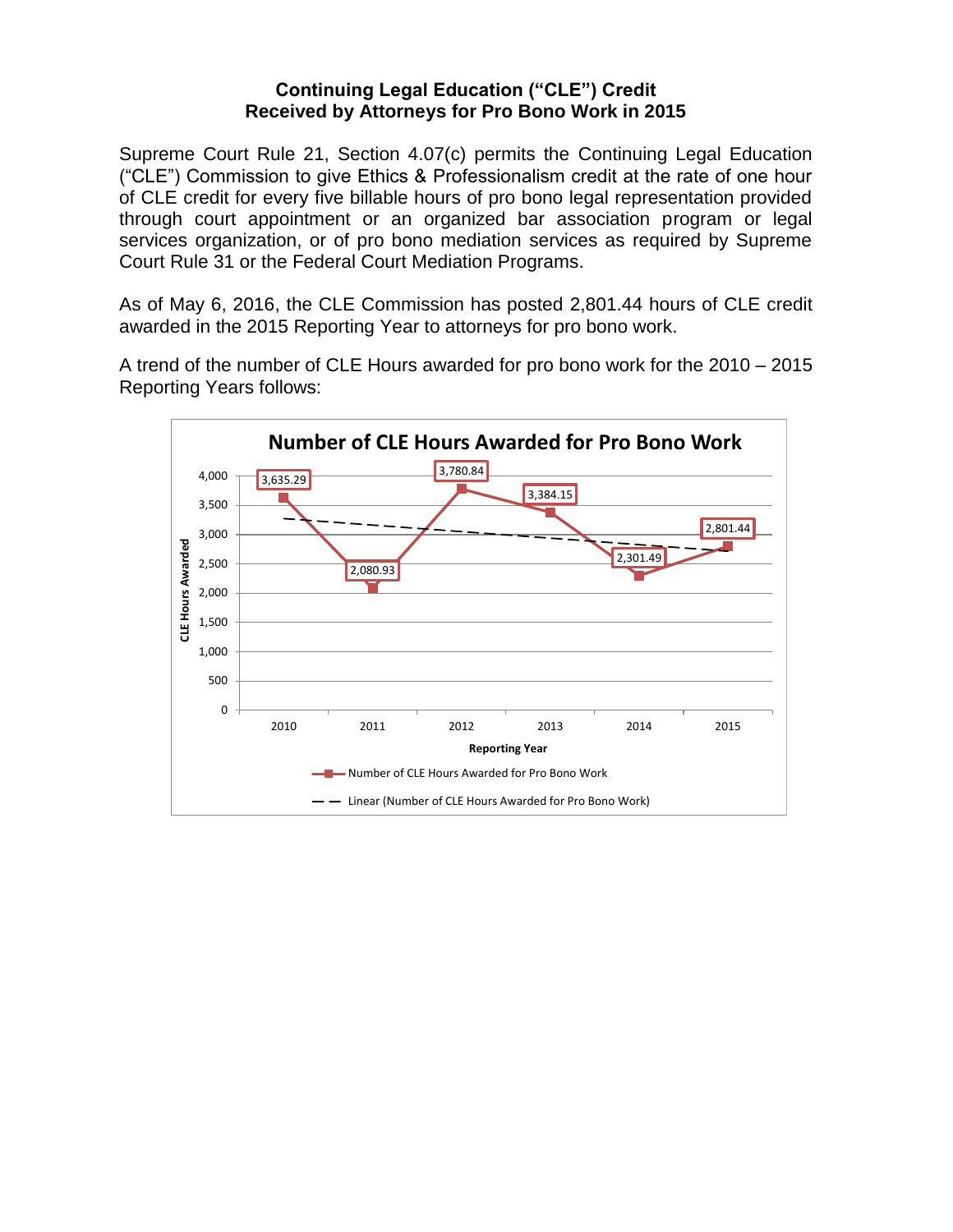## **Survey Responses**

Using [www.surveymonkey.com,](http://www.surveymonkey.com/) the Access to Justice and Pro Bono Coordinators surveyed the following about their pro bono initiatives and efforts: Bar Associations, LSC-Funded Legal Service Providers, Non-LSC Funded Legal Service Providers, Pro Bono Legal Clinics, Law Schools, Law Firms, Tennessee Faith and Justice Alliance members, mediators.

### **Bar Associations**

To date, seven responses have been received from bar associations. Highlights and insights obtained from some of the survey responses are listed below.

- Two bar associations indicated that 25% of their members participated in pro bono activities.
- Three bar associations indicated that 50% of their members participated in pro bono activities.
- One bar association indicated that 75% of its members participated in pro bono activities.
- One bar associations indicated that 99-100% of their members participated in pro bono activities.

Several bar associations noted specific pro bono initiatives:

- Chattanooga Bar Association: members serve as the volunteer attorneys for the Chattanooga office of Legal Aid of East Tennessee.
- Cheatham, Hickman, and White County Bar Associations: indicated that attorneys handle appointed matters or accept referrals from their local legal aid offices or take other cases on a pro bono basis as the need arises.
- Greene County Bar Association: hosts free legal advice clinics quarterly with approximately 20 clients at each. Greene County Bar Association also indicated it participates in Pro Se days and provides Uncontested Divorce Assistance.
- Knoxville Bar Association: held a clinic through the faith-based initiative in conjunction with LAET's Saturday Bar. KBA also reported the Law Talk and Community Law School programs each had 300+ in attendance.
- Memphis Bar Association: served approximately 1,500 clients through its pro bono programs, such as Monthly Saturday Legal Clinic; weekly Attorney of the Day program; monthly Veterans' Clinic; Alternative Spring Break with University of Memphis Law School; Project Homeless Connect; and legal clinic at a jail.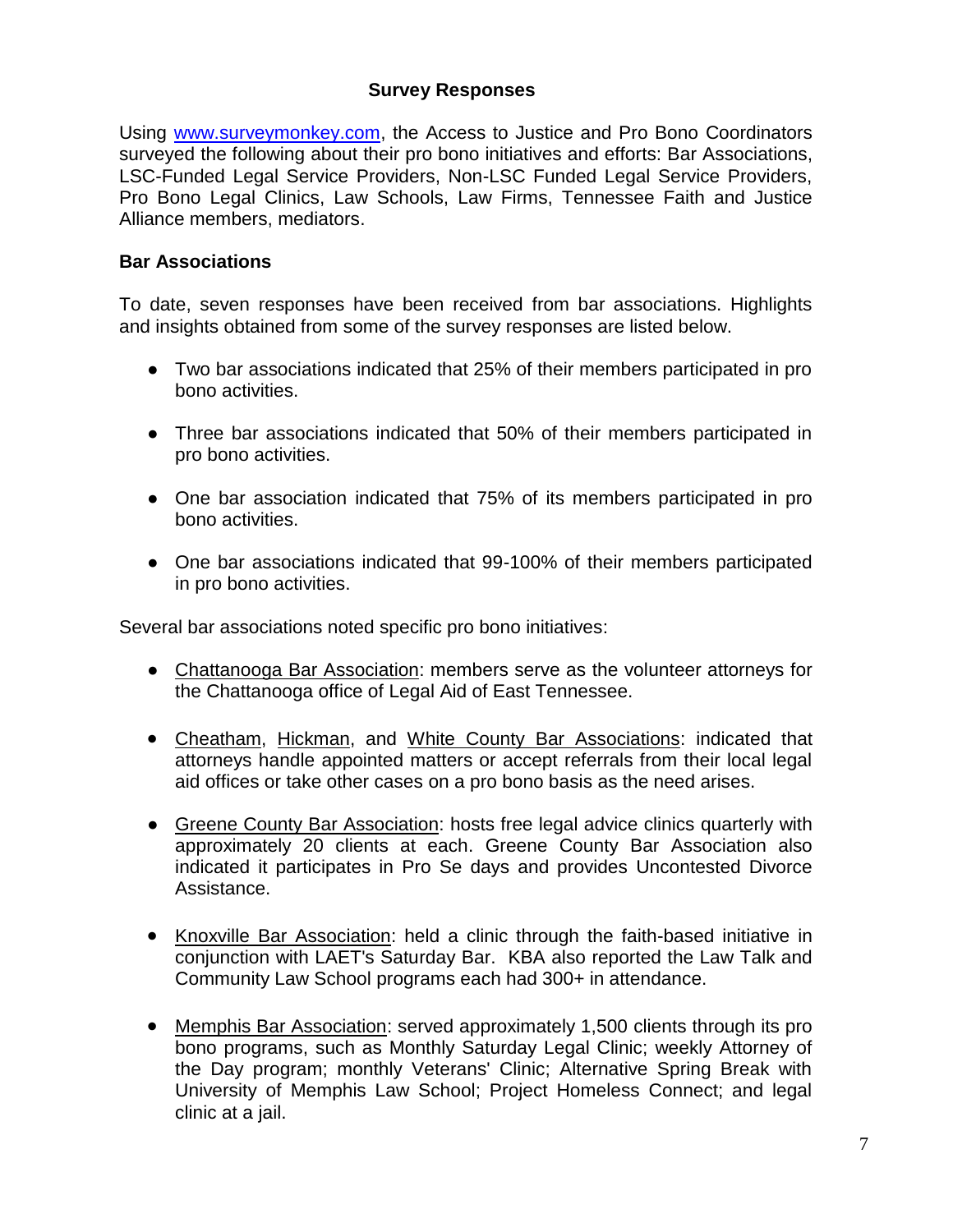## **Legal Service Providers – Legal Services Corporation ("LSC")-Funded**

In Tennessee, there are four legal aid providers that receive federal funding from the Legal Services Corporation ("LSC"): Legal Aid of East Tennessee, Legal Aid Society of Middle Tennessee and the Cumberlands, Memphis Area Legal Services, and West Tennessee Legal Services. The Access to Justice Commission Chair holds quarterly conference calls with the executive directors to discuss how the Access to Justice Commission and the LSC-funded legal aid providers can collaborate to increase pro bono assistance provided by Tennessee attorneys.

Below are highlights gathered from the LSC-Funded Providers on 2015 projects:

- Legal Aid of East Tennessee (LAET): LAET's Chattanooga office reported 266 pro bono volunteer attorneys provided assistance in 2015.
	- o The Chattanooga office of Legal Aid of East Tennessee expanded pro bono advice clinics in Bradley County, in partnership with the Bradley County Bar Association, and began targeted efforts to increase willwriting and brief services clinics, such as planning clinics to write wills for Habitat for Humanity homeowners.
- Legal Aid Society of Middle Tennessee and the Cumberlands (LASMTC): LASMTC is the largest LSC-funded organization in Tennessee. It provided pro bono assistance to 2,530 clients in 2015.
	- $\circ$  In 2015, the Volunteer Lawyers Program undertook a partnership with Metro Nashville Public Schools to provide free legal help to families with children.
	- o LASMTC Low Income Taxpayer Clinic is supported by a comprehensive approach from approximately 80 attorneys, enrolled agents, certified public accounts, and volunteer tax preparers.
- Memphis Area Legal Services (MALS): MALS reports 324 pro bono volunteers served 1,319 clients through pro bono programs in 2015. MALS hosts six recurring legal clinics each month.
	- o MALS is working to establish a legal clinic with a local church through Tennessee Supreme Court's Access to Justice Faith-Based Initiative.
- West Tennessee Legal Services (WTLS): WTLS reports serving 99 clients through pro bono programs in 2015.
	- $\circ$  WTLS organizes a monthly free legal clinic at a local food bank. In 2015, WTLS also offered a free legal clinic at a library in a rural county.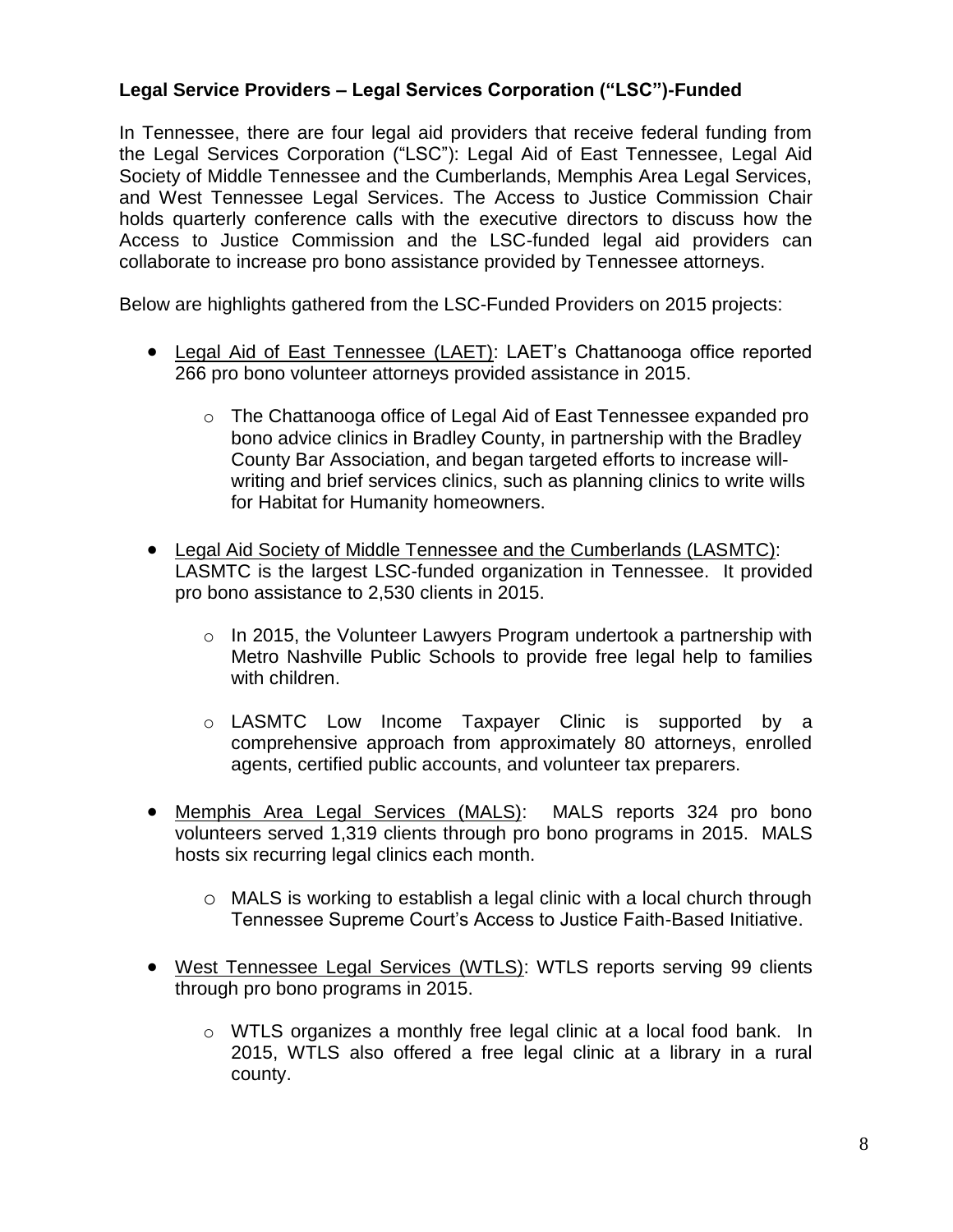In addition to the four LSC-funded Tennessee providers, there is an additional LSCfunded provider that serves Tennessee as well as five other states.

 Southern Migrant Legal Services (SMLS): provides free legal services to migrant and seasonal farm workers on employment-related matters. SMLS is a project of Texas RioGrande Legal Aid, and the Nashville office serves the following states: Alabama, Arkansas, Kentucky, Louisiana, Mississippi, and Tennessee. SMLS' staff attorneys served 200 clients in 2015.

## **Legal Service Providers – Non-LSC-Funded**

In Tennessee, there are many legal service providers that do not receive funding from the Legal Services Corporation. These non-LSC-funded organizations can serve segments of the population and handle legal matters that LSC-funded providers cannot. Non-LSC-funded organizations do not have to follow federal income guidelines to determine if a person is eligible to receive legal services.

The Commission has gathered data from the following Non-LSC-Funded Providers and included pro bono successes below.

- Southeast Tennessee Legal Services: Currently funded to focus on domestic violence and some consumer issues and handle pro bono matters on an as-needed basis.
	- o The primary pro bono project is Friends of the Court in Bradley County. A "Friend of the Court" attorney does not provide legal advice to litigants. Instead, the attorney's function is to help the court's administration of these hearings by discussing with the litigants in the courtroom, before they appear before the judge, whether or not they can agree as to the need to continue the restraints, or the desire to dismiss them.
- Tennessee Justice for Our Neighbors: had approximately 150 pro bono attorneys who provided assistance to 300 clients.
- Tennessee Alliance for Legal Services (TALS): provided help to a total of 6,477 Tennessee citizens, including 2,614 via OnlineTNJustice and 3,863 via 1-844-HELP4TN phone helpline. TALS and the Tennessee Bar Association, with support from the Tennessee ATJ Commission, have developed an online legal resource that allows those who qualify to email their legal questions to a central website. [\(www.OnlineTNJustice.org\)](http://www.onlinetnjustice.org)/). These questions are then answered by volunteer attorneys. This pro bono service allows citizens, especially in rural parts of the state, to receive convenient assistance for free.
	- o For 2015, volunteer attorneys reported 897.80 pro bono hours which equates to 179.56 credit hours for CLE purposes.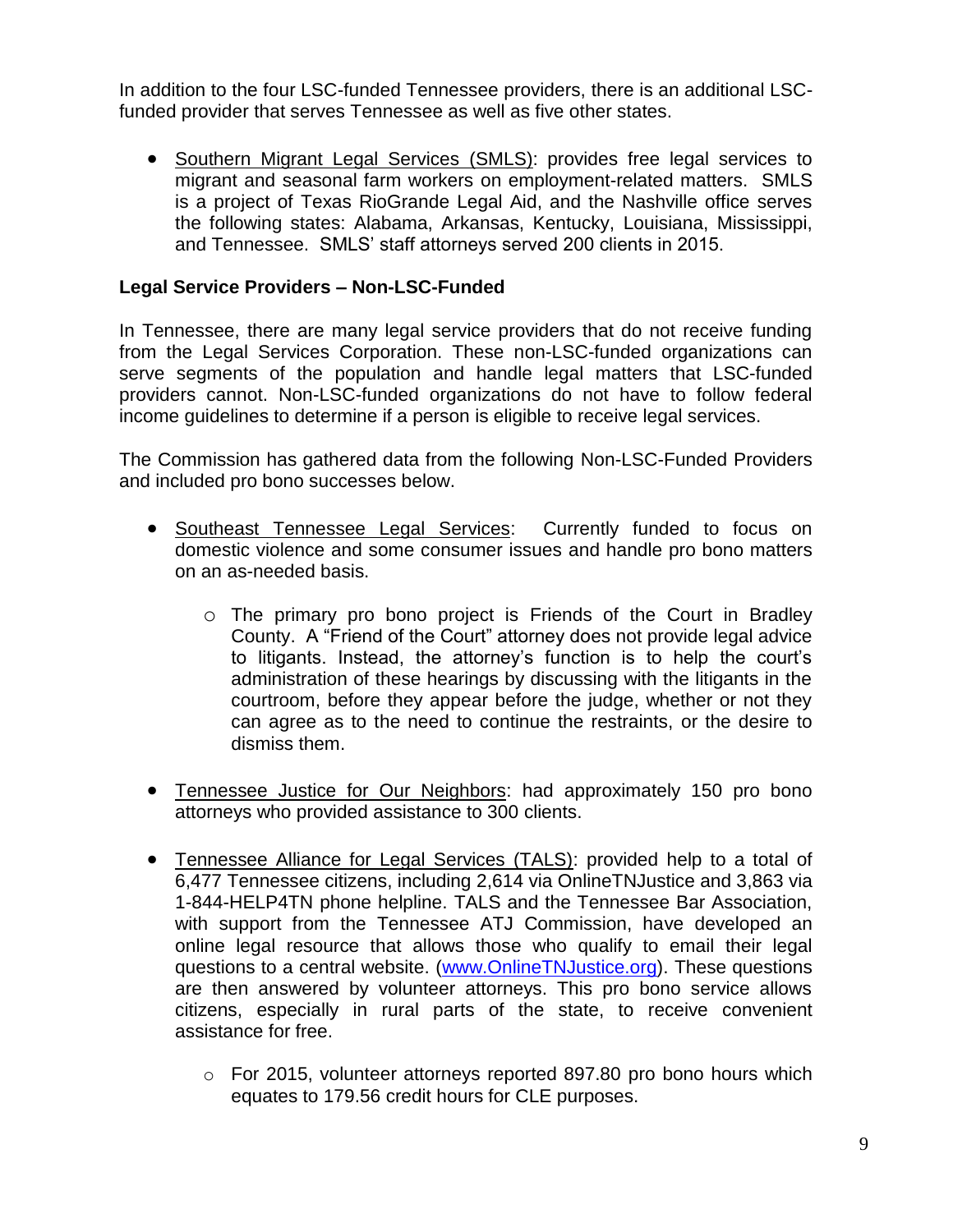- o Data for the lifetime of the program (April 14, 2011, through December 31, 2015) includes:
	- A total of 488 Tennessee volunteer attorneys have actively registered with the site since it launched.
	- Of the 488 who have actively registered, 301 have answered at least one question.
	- 207 volunteer attorneys (68.77%) have answered 9 questions or less; 62 volunteer attorneys (20.60%) have answered between 10 and 49 questions; and 32 volunteer attorneys (10.63%) have answered 50 or more questions.
	- The top ten counties (by percentage of questions asked) are identified below for a total of 58%. All other counties made up 42% of questions.



### **Pro Bono Legal Advice Clinics**

The Commission maintains a list of clinics across the state which is available online on the access to justice website, [www.justiceforalltn.com.](http://www.justiceforalltn.com/) The 2014 Pro Bono Report is the first time that the Commission sought information from clinic providers as a stand-alone category so this is the second reporting year to collect data. Some of the clinic providers fall into other report categories such as Bar Associations, Law Schools, and LSC-Funded Legal Service Providers.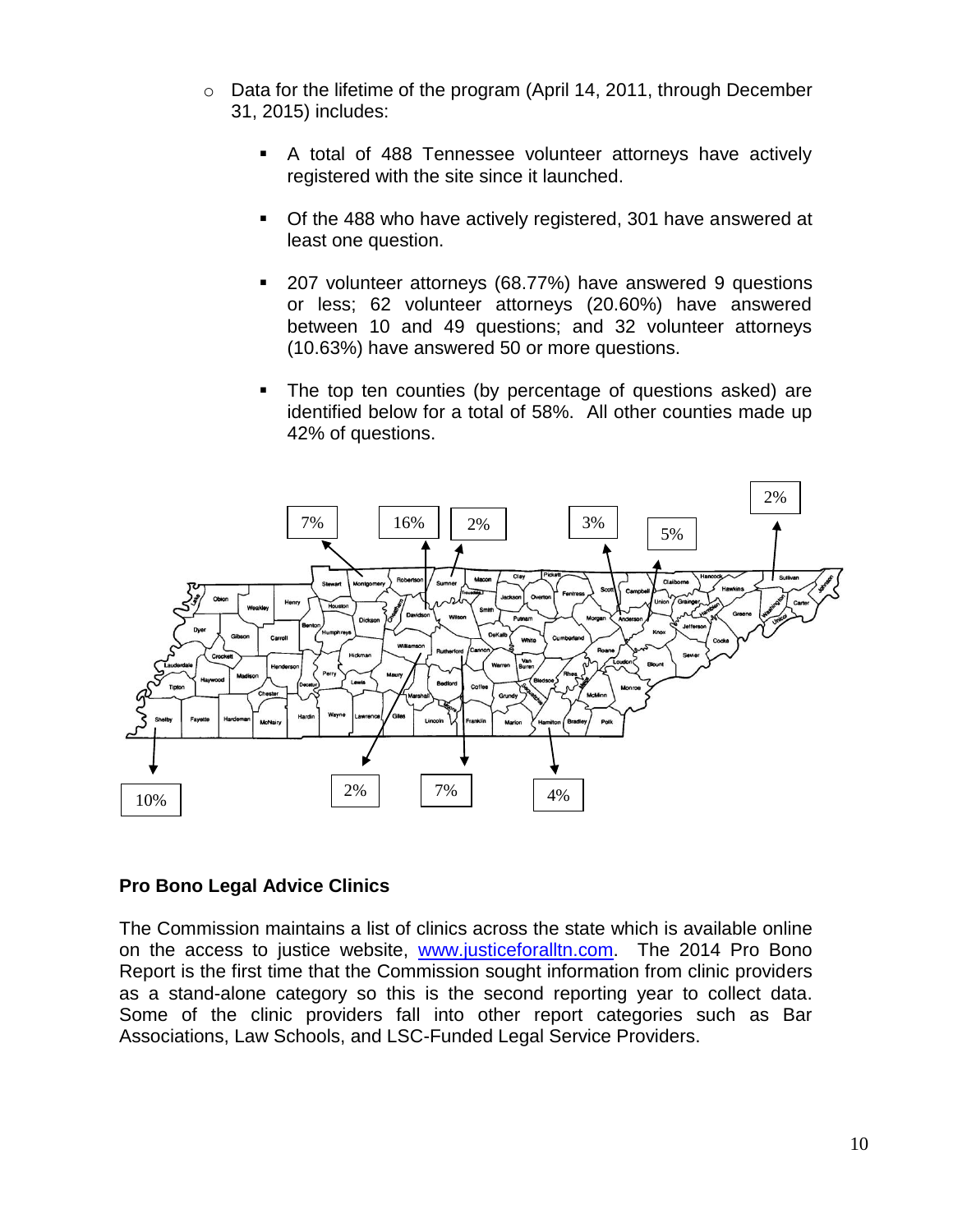To date, the clinic providers who responded to the Pro Bono Legal Advice Clinic survey or submitted the Pro Bono Initiative Coordinator Summary are:

| <b>Clinic Name:</b>               | <b>Sponsoring Organization:</b>                                                                      |
|-----------------------------------|------------------------------------------------------------------------------------------------------|
| <b>Entertainment Law Clinic</b>   | Arts & Business Council (Volunteer Lawyers & Professionals for the Arts program)                     |
| Coffee County Legal Clinic        | Coffee County Bar Association                                                                        |
| Fellowship Bible Church Clinic    | Fellowship Bible Church (TFJA)                                                                       |
|                                   | Kingsport Bar Association and LAET (KBA, Legal Aid of East TN (LAET), and TBA Young Lawyers Division |
| <b>LAET Clinics for Southeast</b> | Legal Aid of East Tennessee (LAET)                                                                   |
| <b>Multiple Clinics</b>           | Legal Aid of East TN (LAET)                                                                          |
| 3rd Saturday Free Legal Clinic    | Legal Aid Society (LASMTC)                                                                           |
| <b>Multiple Clinics</b>           | Legal Aid Society (LASMTC)                                                                           |
| Putnam, Cumberland, and Overton   | Legal Aid Society (LASMTC), Upper Cumberland Young Lawyers Association,                              |
| <b>County Clinics</b>             | <b>Cumberland Bar Association</b>                                                                    |
|                                   | Lipscomb University's Institute for Law, Justice and Society and St. James                           |
| Lipscomb Clinic                   | Missionary Baptist Church (TFJA)                                                                     |
| Salvation Army Pro Bono Clinic    | Salvation Army (TFJA)                                                                                |
| <b>PATH</b>                       | Southeast Tennessee Legal Services                                                                   |
| <b>Elder Law Clinic</b>           | University of Memphis School of Law                                                                  |
| <b>Business Clinic</b>            | University of Tennessee College of Law                                                               |
| UT Immigration Clinic             | University of Tennessee, College of Law                                                              |
| Washington County Legal Clinic    | <b>Washington County Bar Association</b>                                                             |

Highlights from Clinic Providers include:

- These 16 pro bono legal advice clinics report serving over 3,000 clients.
- In late 2015, LASMTC established a Medical Legal Partnership with Mercy Community Healthcare in Williamson County. One activity of the MLP was a legal clinic to provide outreach through Mercy to clients in rural counties south of Williamson served by Mercy. LASMTC will continue to work with the Williamson County Bar to expand this clinic to reach low income clients.
- The University of Memphis School of Law's Elder Law Clinic has collaborated with the graduate School of Social Work seeking to provide increased access to elders with health related legal issues.
- The Washington County Bar Association consistently submitted the Pro Bono Initiative Coordinator Summary following each clinic and reported serving a total of 294 clients in 2015.
- The Tennessee Faith and Justice Alliance (TFJA) expanded to support and encourage faith-based groups in Tennessee to provide legal resources to their congregations and communities. The TFJA program is open to all faiths and geographic areas of the state and is flexible to meet the needs of a particular community.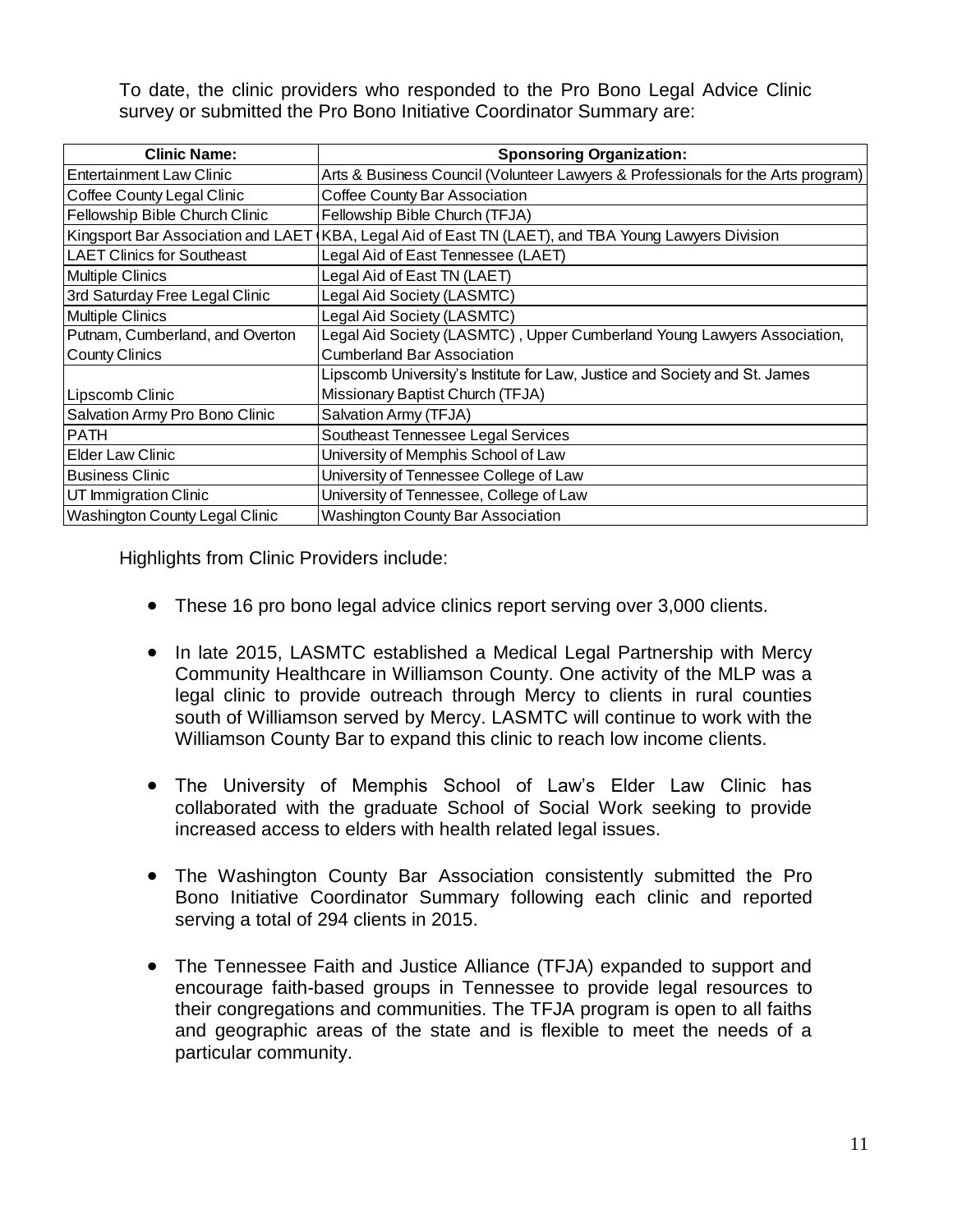## **Law School Pro Bono**

In its 2012 Strategic Plan, the Access to Justice Commission acknowledged the importance of introducing pro bono services to future attorneys while they are still in law school. The Access to Justice Commission committed to convening meetings with law school Deans, law school pro bono directors and faculty, and law students at least annually to increase the participation of law students in pro bono activities and discuss issues specific to pro bono work done by law students. The meeting was held at the Nashville School of Law in October 2015.

At the 2014 Law School Pro Bono Summit, the OnlineTNJustice virtual clinic program was introduced. By summer 2015, all six Tennessee law schools participated in at least one clinic. A virtual legal advice clinic is similar to a regular legal clinic, but instead of clients traveling to a destination to ask for legal advice, the client asks over the internet. Students get to network with attorneys and take on genuine issues under the supervision of a licensed Tennessee attorney.

To date, five law schools have submitted responses to the survey and highlights include:

- Belmont University College of Law: reports 40% of students and 75% of faculty participate in pro bono.
	- $\circ$  Current programs include: Field placement program to place students with pro bono organizations, alternative winter and spring breaks through Justice for Our Neighbors, and second Tuesday clinics with the Legal Aid Society for Middle Tennessee and the Cumberlands.
	- o Future Program Plans: Partnering with Tennessee Justice Center so students can represent TennCare recipients who have been denied services in administrative hearings. The school is exploring partnerships with the CARA Family Detention Pro Bono Project and AWAKE Tennessee on a truancy intervention project.
- Nashville School of Law: reports 22% of students participated in pro bono activities during 2015. Students who participate in school-sponsored pro bono activities receive a letter from the Dean.
	- o Current Programs include: Wills Clinic for Middle Tennessee Habitat for Humanity and Juvenile Court Clinic for Davidson County.
	- o Future Program Plans: Nashville School of Law plans to expand both the Wills Clinic for FiftyForward, Inc. and the Juvenile Court Clinic.
- The University of Memphis Cecil C. Humphreys School of Law: All students must do a minimum of 40 hours of pro bono service in order to graduate. Students are encouraged to do more than 40 hours, and awards are given for service substantially beyond the requirement.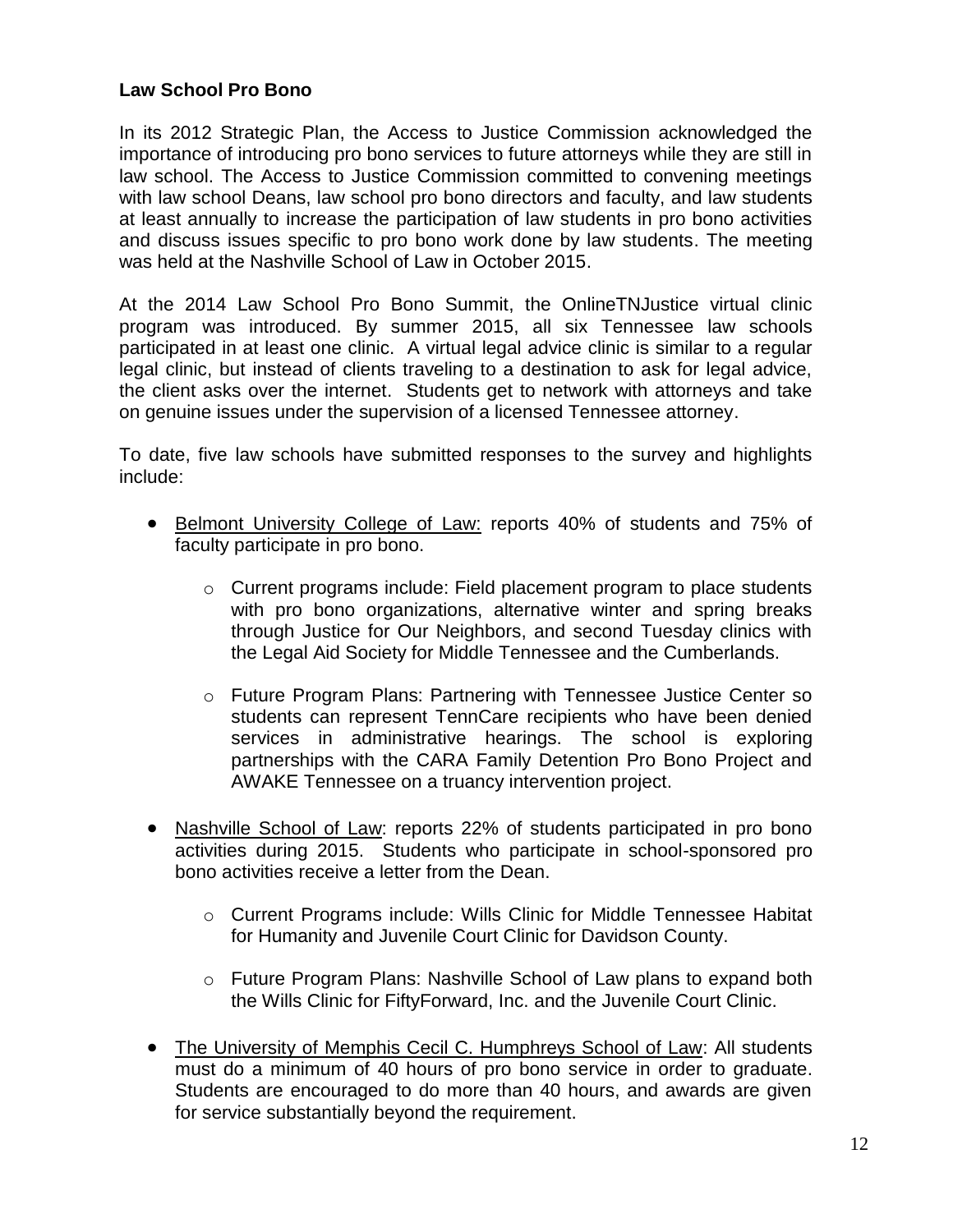- o Current Programs include: Memphis Area Legal Services, Community Legal Center, Memphis Immigration Advocates, Foster Care Review Board, CASA, Bridges, Project Homeless Connect, University diversity efforts, and Alternative Spring Break which provides different tracks for student to focus their pro bono efforts for a week. Students also volunteered in many public interest organizations.
- $\circ$  Future Program Plans: The school has a new clinic partnership scheduled where students go to the clients in an underserved area of the city to assist in legal matters. The student-run Public Action Law Society is also expanding work with expungements and restoration of rights in cooperation with Just City.
- University of Tennessee College of Law: reports 43% of students participated in pro bono activities during 2015. The UT pro bono policy also encourages participation through graduation recognition for those that participate in pro bono activities during their time at the law school.
	- o Current Programs include: Animal Law, Debt Clinic, Homeless Project, Legal Advice Clinic/Saturday Bar (Knoxville, Oak Ridge, and Maryville), Street Law (Austin East and Pond Gap Elementary), Volunteer Income Tax Assistance, Vols for Vets, CASA's Volunteers, and Expungement Project. Students also volunteered in many public interest organizations and alternative spring break projects.
	- $\circ$  Future Program Plans: University of Tennessee College of Law plans to expand Juvenile and family law projects in the near future. UT also strives to respond to student interests and emergent opportunities in the pro bono arena.
- Vanderbilt Law School: Students may voluntarily commit to performing at least 75 hours of service (50 of which must be law-related pro bono service) prior to graduation through the school's pro bono pledge system. Students who completed the pro bono pledge are recognized at an awards ceremony each spring. Vanderbilt is in the process of formalizing and centralizing systems for monitoring students' pro bono engagement.
	- o Current Programs include: Street Law Shade Tree Medical Legal Partnership, The Re-Entry Entrepreneurship Project, Tennessee Justice for Our Neighbors clinics, TIRRC naturalization clinics, and Tennesseans for Alternatives to the Death Penalty.
	- o Future Program Plans: Vanderbilt is exploring other possible community legal education and medical legal partnership collaborations in Middle Tennessee.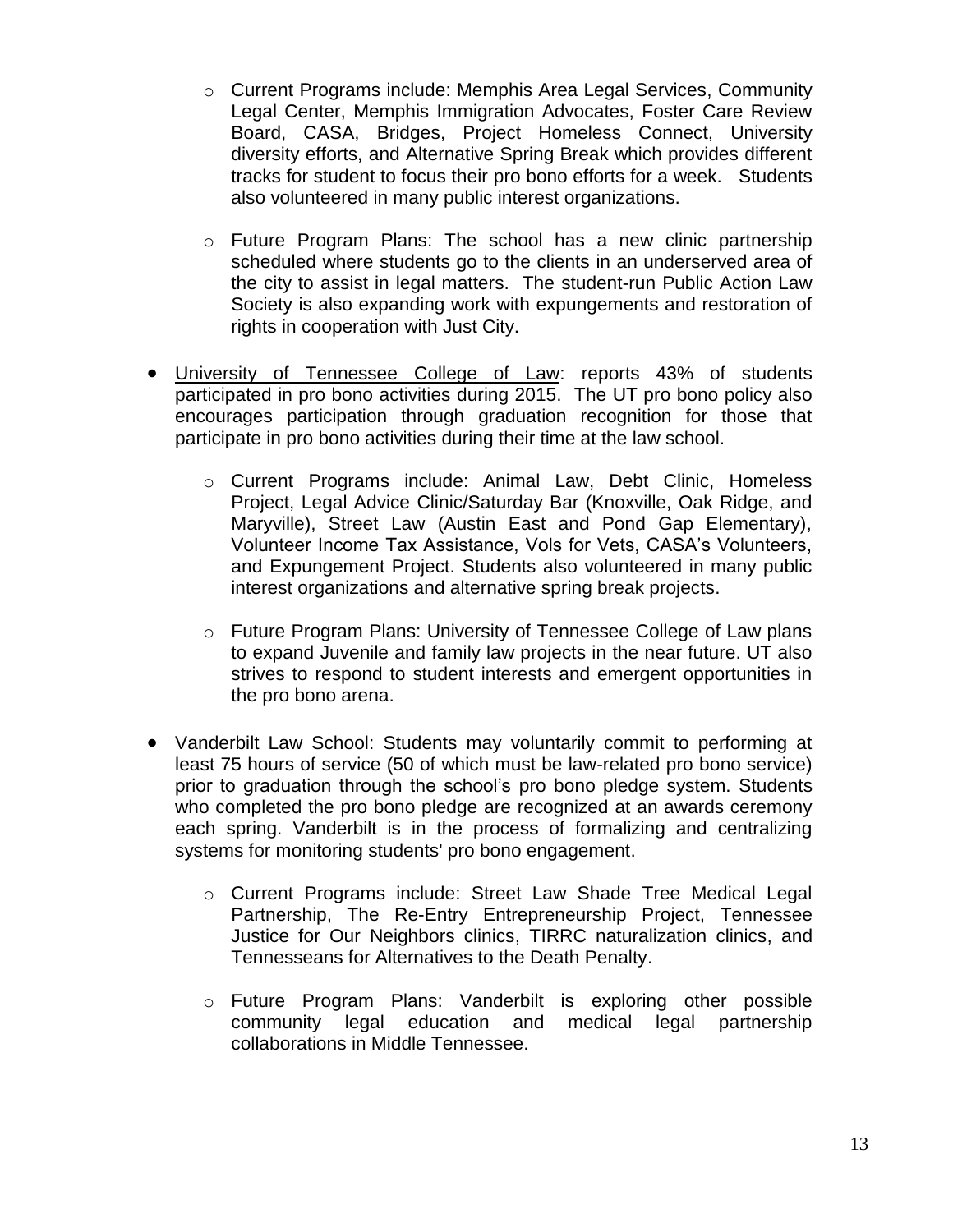### **Law Offices with Pro Bono Policies, Pillar Law Firms, and** *Attorney for Justice* **Law Offices**

The Access to Justice and Pro Bono Coordinators surveyed law offices with pro bono policies, Pillar Law Firms, and offices recognized as *Attorneys for Justice* on their pro bono efforts for the 2015 calendar year.

Seventeen law firms with offices in the following locations: Brentwood, Chattanooga, Columbia, Huntington, Jackson, Knoxville, Madison, Memphis, and Nashville reported the following:

| Number of Attorneys Employed                             | 980    |
|----------------------------------------------------------|--------|
| Number of Attorneys Participating in Pro Bono Activities | 700    |
| Approximate Number of Pro Bono Clients Served            | 1,400  |
| Approximate Number of Hours Given to Pro Bono Efforts    | 47,000 |

### **Mediators**

In Tennessee, there are non-profit mediation centers that provide pro bono mediation services to low-income residents across the state, known as Community Mediation Centers, as well as individuals who serve as Supreme Court Rule 31 Mediators.

The AOC administers two state-funded grants related to mediation. The first is the Victim Offender Mediation Program (VORP). The Tennessee General Assembly established VORP in 1993 to provide funding support for the state's earliest nonprofit mediation centers. The second is the Parent Education and Mediation Fund (PEMF) established pursuant to Supreme Court Rule 38 and T.C.A. §6-6-413. The AOC distributes these funds to grantees to provide education and mediation for indigent parents involved in absolute divorce, legal separation, annulment, or separate maintenance proceedings, and any other custody matters.

The Access to Justice and Pro Bono Coordinators surveyed current VORP and PEMF grantees to obtain additional information on their pro bono efforts in 2015.

 Community Mediation Centers (CMCs): CMCs partner with local courts to provide a range of free or low-cost (sliding scale) mediations to those who are most vulnerable in the court system - namely, self-represented litigants. The AOC supports these centers through limited grant funding designed to increase low-income Tennesseans' access to mediation services.

To date, the following mediation center providers have responded to the survey: Community Mediation Center; Community Reconciliation, Inc.; First Judicial District Court Clinic; Juvenile Court of Memphis and Shelby County; Mid-South Mediation Services; and Nashville Conflict Resolution Center. These agencies reported serving approximately 3,700 clients through mediation in 2015. Over 80.00% of these clients were served through volunteer mediators.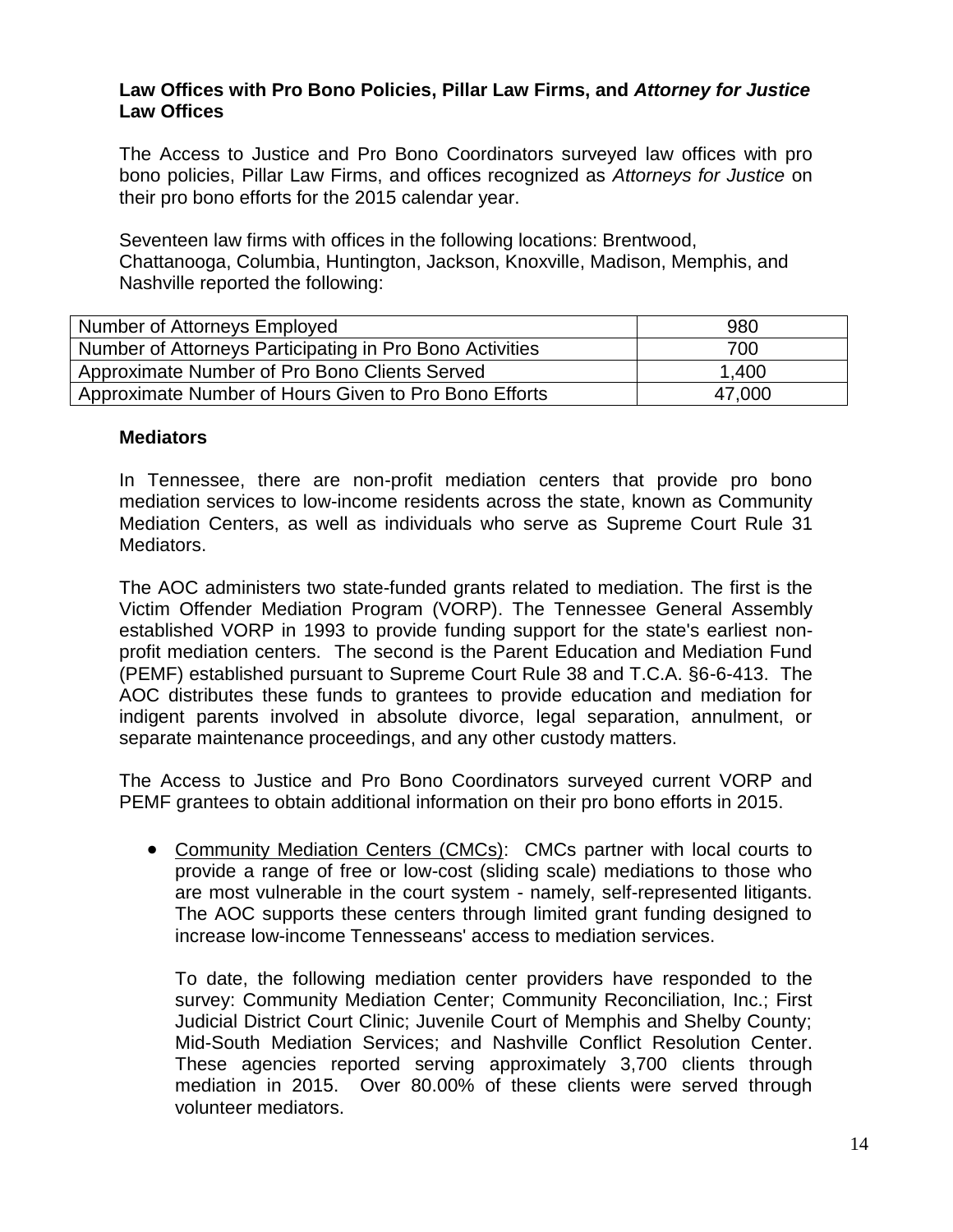- o Community Mediation Center: reports providing training, supervision, and mentorship to all volunteer mediators. Community Mediation Center also delivers educational presentations, serves on court improvement committees, and administers a never-married parenting class in Juvenile Court.
- o Community Reconciliation, Inc.: operates VORP that works with the Hamilton County Juvenile Court. Any organization can request assistance, and every case will be reviewed for feasibility at intake.
- o First Judicial District Court Clinic: focuses on family evaluation, collection of records, and mediations when necessary.
- o Juvenile Court of Memphis and Shelby County: mediation appointments limited to certain custody/visitation issues.
- o Mid-South Mediation Services: provides mediation services and several conflict management classes as specified in the mediation contracts.
- o Nashville Conflict Resolution Center (NCRC): programs focus on parenting stability, housing security, and ending the prison pipeline. NCRC's offers free mediation services that bring immediate and lasting change to people's lives. NCRC also provides conflict resolution education and training for volunteer mediators and community partners.
- Supreme Court Rule 31 Mediator Pro Bono: This is a system where litigants, courts, and attorneys can locate qualified alternative dispute resolution mediators and other neutrals and enlist their assistance in resolving matters pending before courts of record. The Rule provides required credentials and training for mediators who wish to be listed as a Supreme Court Rule 31 Mediator. Rule 31 Mediators are required to file a report after each mediation. The below comes from the reports filed by Rule 31 Mediators.
	- o *For purposes of this report, Court-Ordered Pro Bono, Pro Bono, Reduced Fee, and Supreme Court Rule 38 Fee Types will be considered "Pro Bono".*
	- o Supreme Court Rule 38 sets forth the qualifications and processes for the appointment, compensation, and payment of the reasonable expenses of alternative dispute resolution neutrals and education providers serving indigent parents involved in absolute divorce, legal separation, annulment, or separate maintenance proceedings, and any other custody matters. It provides for the distribution of moneys in the Divorcing Parent Education and Mediation Fund established and funded under Title 36, Chapter 6, Part 4 of the Tennessee Code Annotated.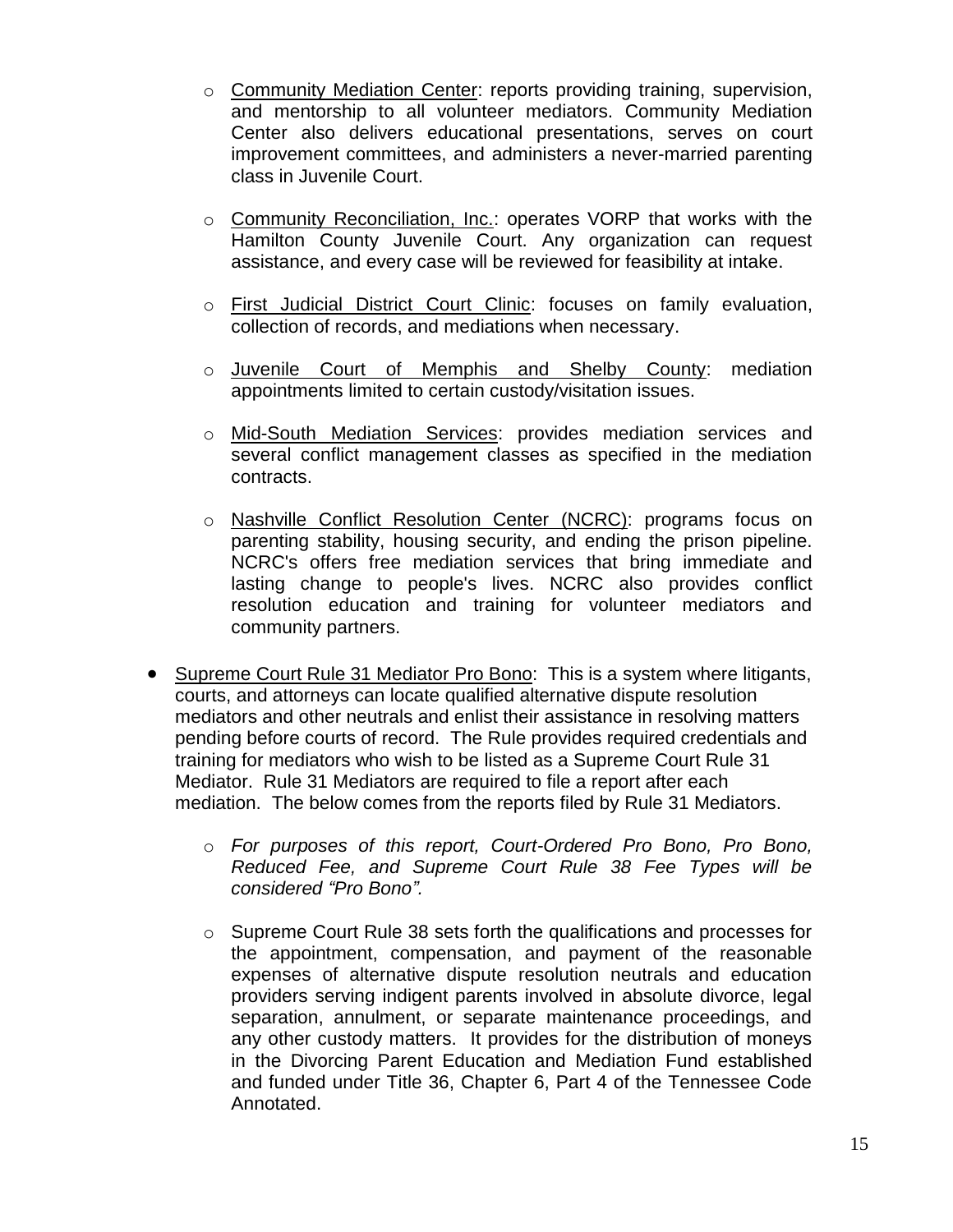| <b>Fee Type</b>        | <b>Number of</b><br><b>Mediations</b> | <b>Percentage of</b><br><b>Mediations</b> |
|------------------------|---------------------------------------|-------------------------------------------|
| <b>Court Costs</b>     | 16                                    | 0.30%                                     |
| Court-Ordered Pro Bono | 19                                    | 0.35%                                     |
| Pro Bono               | 370                                   | 6.88%                                     |
| Reduced Fee            | 223                                   | 4.15%                                     |
| Standard               | 4,676                                 | 86.96%                                    |
| Supreme Court Rule 38  | 73                                    | 1.36%                                     |
| <b>Grand Total</b>     | 5,377                                 | 100.00%                                   |

o The number and percentage of mediations by Fee Type are below:

o For the Pro Bono Fee Types, the disputes involved are as follows:

| <b>Fee Type/Dispute Type</b>                       | <b>Number</b>  | <b>Percentage</b>  |
|----------------------------------------------------|----------------|--------------------|
| <b>Court-Ordered Pro Bono</b>                      |                |                    |
| Domestic Relations - Child Custody/Visitation Only | 13             | 68.42%             |
| Landlord/Tenant                                    | 3              | 15.79%             |
| Real Property                                      | $\overline{2}$ | 10.53%             |
| Other                                              | $\mathbf{1}$   | 5.26%              |
|                                                    | 19             | $0.35%$ of         |
| <b>Court-Ordered Pro Bono Total</b>                |                | <b>Grand Total</b> |
| Pro Bono                                           |                |                    |
| Domestic Relations - Child Custody/Visitation Only | 138            | 37.30%             |
| Landlord/Tenant                                    | 86             | 23.24%             |
| Other                                              | 84             | 22.70%             |
| Contract/Debt/Specific Performance                 | 17             | 4.59%              |
| Domestic Relations - Divorce with Children         | 16             | 4.32%              |
| Damages/Torts Other Than Personal Injury           | 7              | 1.89%              |
| Real Property                                      | 7              | 1.89%              |
| Domestic Relations - Post Divorce Issue            | 6              | 1.62%              |
| Domestic Relations - Divorce without Children      | 4              | 1.08%              |
| Domestic Relations - Child Support Only            | $\overline{2}$ | 0.54%              |
| Juvenile Appeal                                    | 1              | 0.27%              |
| Personal Injury                                    | $\mathbf{1}$   | 0.27%              |
| Probate/Trust                                      | $\mathbf{1}$   | 0.27%              |
|                                                    | 370            | 6.88% of           |
| <b>Pro Bono Total</b>                              |                | <b>Grand Total</b> |
| <b>Reduced Fee</b>                                 |                |                    |
| Domestic Relations - Child Custody/Visitation Only | 98             | 43.95%             |
| Domestic Relations - Divorce with Children         | 64             | 28.70%             |
| Domestic Relations - Divorce without Children      | 23             | 10.31%             |
| Domestic Relations - Post Divorce Issue            | 21             | 9.42%              |
| Other                                              | 13             | 5.83%              |
| Legitimation/Paternity                             | $\overline{2}$ | 0.90%              |
| Contract/Debt/Specific Performance                 | $\mathbf{1}$   | 0.45%              |
| Real Property                                      | 1              | 0.45%              |
|                                                    |                | 4.15% of           |
| <b>Reduced Fee Total</b>                           | 223            | <b>Grand Total</b> |
| <b>Supreme Court Rule 38</b>                       |                |                    |
| Domestic Relations - Child Custody/Visitation Only | 56             | 76.71%             |
| Domestic Relations - Divorce with Children         | 7              | 9.59%              |
| Domestic Relations - Post Divorce Issue            | 5              | 6.85%              |
| Other                                              | 3              | 4.11%              |
| Domestic Relations - Divorce without Children      | $\overline{2}$ | 2.74%              |
|                                                    |                | 1.36% of           |
| <b>Supreme Court Rule 38</b>                       | 73             | <b>Grand Total</b> |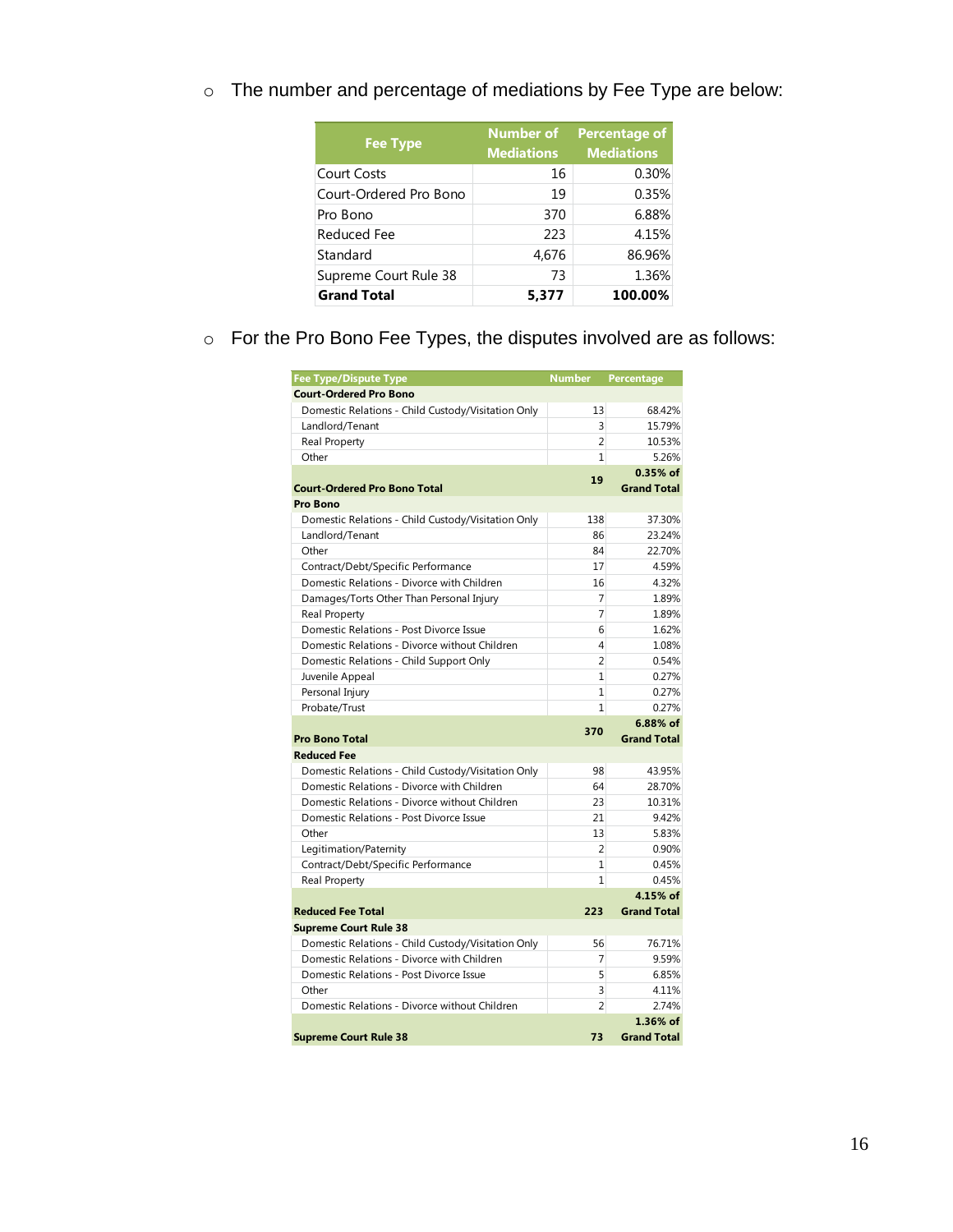o The chart below shows the number and percentage of mediations for each Pro Bono Fee Type by District:

| FEE TYPE BY DISTRICT | <b>COURT-ORDERED</b><br><b>PRO BONO</b> |                          | <b>PRO BONO</b>          |         |                          | <b>REDUCED FEE</b>                  | <b>SUPREME COURT</b><br><b>RULE 38</b> |                          |  |
|----------------------|-----------------------------------------|--------------------------|--------------------------|---------|--------------------------|-------------------------------------|----------------------------------------|--------------------------|--|
|                      |                                         | Number Percentage        |                          |         |                          | Number Percentage Number Percentage |                                        | <b>Number Percentage</b> |  |
| Pre-Suit             |                                         |                          | $\overline{9}$           | 2.43%   | 18                       | 8.07%                               |                                        |                          |  |
| District 1           |                                         |                          | $14\,$                   | 3.78%   | $\overline{7}$           | 3.14%                               | 5                                      | 6.85%                    |  |
| District 2           |                                         |                          | $\overline{2}$           | 0.54%   | 7 <sup>1</sup>           | 3.14%                               |                                        |                          |  |
| District 3           |                                         |                          | $\overline{2}$           | 0.54%   | $\blacksquare$           |                                     | $\mathbf{1}$                           | 1.37%                    |  |
| District 4           |                                         |                          | $\mathbf 1$              | 0.27%   | $\overline{2}$           | 0.90%                               |                                        |                          |  |
| District 5           | $\mathbf{1}$                            | 5.26%                    | $\overline{\phantom{a}}$ | $\sim$  | $\overline{2}$           | 0.90%                               | $\overline{2}$                         | 2.74%                    |  |
| District 6           |                                         |                          | 15                       | 4.05%   | $\overline{2}$           | 0.90%                               |                                        |                          |  |
| District 7           |                                         |                          | $1\,$                    | 0.27%   | $\overline{\phantom{a}}$ |                                     |                                        |                          |  |
| District 8           |                                         |                          |                          |         | $\mathbf 1$              | 0.45%                               |                                        |                          |  |
| District 9           | $\mathbf{1}$                            | 5.26%                    | $\overline{4}$           | 1.08%   | 19                       | 8.52%                               | 10                                     | 13.70%                   |  |
| District 10          |                                         |                          |                          |         | $\overline{\phantom{a}}$ |                                     |                                        |                          |  |
| District 11          |                                         |                          | $\overline{4}$           | 1.08%   | 6                        | 2.69%                               |                                        |                          |  |
| District 12          |                                         |                          | 40                       | 10.81%  | $\mathbf 1$              | 0.45%                               |                                        |                          |  |
| District 13          |                                         |                          | $\blacksquare$           |         | $\overline{3}$           | 1.35%                               | 5                                      | 6.85%                    |  |
| District 14          |                                         |                          |                          |         | 1                        | 0.45%                               |                                        |                          |  |
| District 15          |                                         |                          |                          |         | $\overline{\phantom{a}}$ |                                     |                                        |                          |  |
| District 16          |                                         |                          |                          |         | $\overline{4}$           | 1.79%                               |                                        |                          |  |
| District 17          |                                         |                          | $\overline{7}$           | 1.89%   | $\mathbf{1}$             | 0.45%                               | $\mathbf{1}$                           | 1.37%                    |  |
| District 18          |                                         |                          |                          |         | $\mathbf 1$              | 0.45%                               |                                        |                          |  |
| District 19          |                                         |                          |                          |         | $\mathbf{1}$             | 0.45%                               |                                        |                          |  |
| District 20          | 12                                      | 63.16%                   | 231                      | 62.43%  | 23                       | 10.31%                              | $\mathbf{1}$                           | 1.37%                    |  |
| District 21          |                                         |                          | $\overline{3}$           | 0.81%   | $11\,$                   | 4.93%                               |                                        |                          |  |
| District 22          |                                         |                          | 5                        | 1.35%   | $11\,$                   | 4.93%                               |                                        |                          |  |
| District 23          |                                         |                          |                          |         | $\mathbf{1}$             | 0.45%                               |                                        |                          |  |
| District 24          |                                         |                          |                          |         |                          |                                     |                                        | $\Box$                   |  |
| District 25          |                                         |                          | $\mathbf{1}$             | 0.27%   | 15                       | 6.73%                               | $\overline{3}$                         | 4.11%                    |  |
| District 26          |                                         |                          | $\overline{7}$           | 1.89%   |                          |                                     |                                        |                          |  |
| District 27          |                                         |                          |                          |         |                          |                                     |                                        |                          |  |
| District 28          |                                         |                          |                          |         |                          |                                     |                                        |                          |  |
| District 29          |                                         |                          | $1\,$                    | 0.27%   | $\mathbf{1}$             | 0.45%                               |                                        |                          |  |
| District 30          |                                         | 5 <sup>1</sup><br>26.32% | 23                       | 6.22%   | 85                       | 38.12%                              | 44                                     | 60.27%                   |  |
| District 31          |                                         |                          |                          |         | $\overline{\phantom{a}}$ |                                     | $\mathbf{1}$                           | 1.37%                    |  |
| <b>Sub-Total</b>     | 19                                      | 100.00%                  | 370                      | 100.00% | 223                      | 100.00%                             | 73                                     | 100.00%                  |  |

Rule 31 Mediators report the most pro bono in District 20 with 267 mediations provided across all pro bono mediation categories.

Districts 10, 15, 24, 27, and 28 did not report any type of pro bono mediation.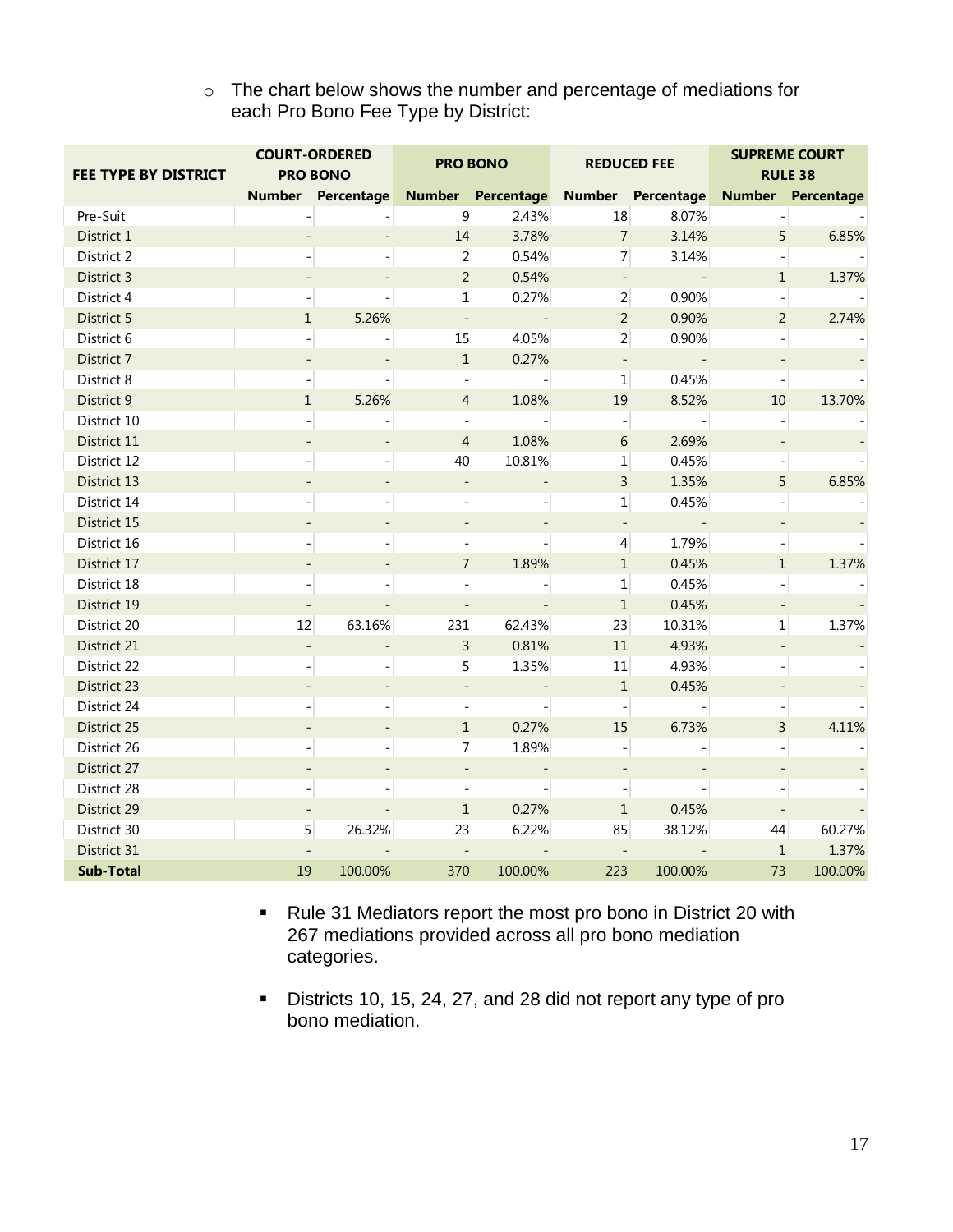## **Recognition**

Thanks to the generosity of so many, Access to Justice has become a reality for many low-income Tennesseans and the following have received recognition.

- In 2015, the Supreme Court recognized 377 attorneys as *Attorneys for Justice.* Each attorney provided 50 or more hours of pro bono service in the 2014 calendar year.
	- $\circ$  The attorneys who were recognized reported a total of over 53,700 hours of pro bono service provided during 2014.
	- o Thirty-six attorneys each reported providing 300 hours or more hours of pro bono service in the 2014 calendar year.
- Two law firms submitted an application for recognition directly to the AOC and were recognized as *Attorneys for Justice* for pro bono work done by their attorneys. These offices provided an average of 50 or more hours per attorney during the 2014 calendar year.
- In 2015, 117 *Law Students for Justice* were recognized for performing 50 or more hours of pro bono legal work over the course of their law school careers.

This pro bono report demonstrates the variety of pro bono initiatives and documents the great work of our access to justice partners. The Commission urges attorneys to continue to track and report the many activities in which they have provided pro bono representation or services per Supreme Court Rule 8, Section 6.1.

## **Conclusion**

Tennessee attorneys reported 568,170 hours of pro bono legal services in Reporting Year 2015. Using a standard hourly rate of \$200.00, the value of these services is estimated to be \$113,634,000.

The Tennessee Supreme Court Access to Justice Commission is proud to highlight the extensive pro bono efforts of organizations, attorneys, and law students in this annual report.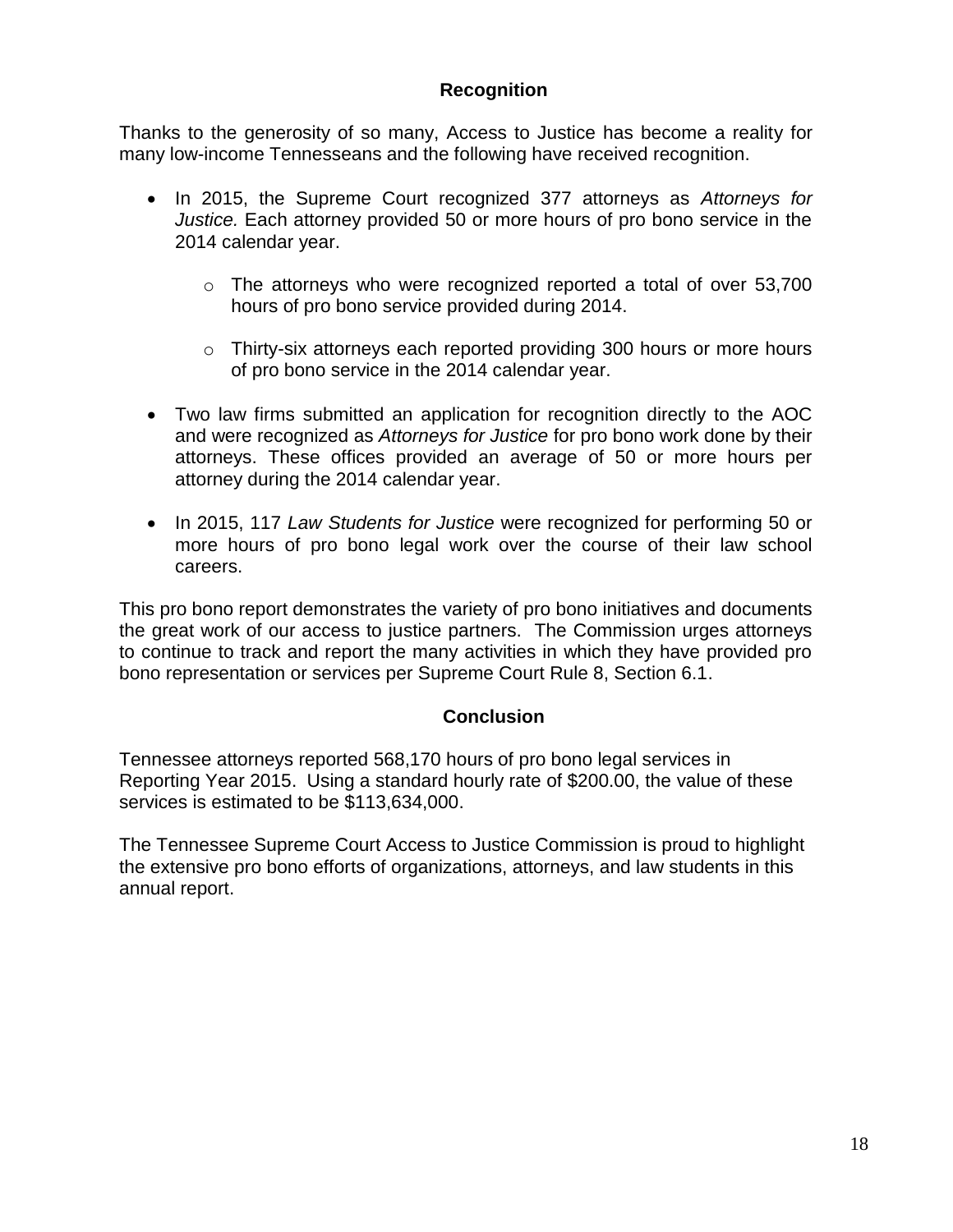#### 2015 Pro Bono Report Appendix A - Bar Associations

| <b>Survey Type</b> | What is the name of your<br>bar association?                | City/Town:      | How many members<br>does your bar<br>association have? | What pro bono projects was your bar involved with<br>during 2015?                                                                                                                                                                         | How successful were these<br>efforts? (attendance, frequency,<br>participation)                                                                                              | How many clients were served through<br>your pro bono efforts in 2015? (You<br>may estimate.)                                                                                                                            | What percentage of<br>your members<br>participate in pro bono<br>activities? | What future pro bono projects is your bar<br>planning to implement?                                                                                                                                                                                                                                                                                                                                                                                                                    | What are the pro bono legal<br>needs of your county?                                                                                                                                                                                                                               |
|--------------------|-------------------------------------------------------------|-----------------|--------------------------------------------------------|-------------------------------------------------------------------------------------------------------------------------------------------------------------------------------------------------------------------------------------------|------------------------------------------------------------------------------------------------------------------------------------------------------------------------------|--------------------------------------------------------------------------------------------------------------------------------------------------------------------------------------------------------------------------|------------------------------------------------------------------------------|----------------------------------------------------------------------------------------------------------------------------------------------------------------------------------------------------------------------------------------------------------------------------------------------------------------------------------------------------------------------------------------------------------------------------------------------------------------------------------------|------------------------------------------------------------------------------------------------------------------------------------------------------------------------------------------------------------------------------------------------------------------------------------|
|                    | Bar Associatior Chattanooga Bar Association Chattanooga 800 |                 |                                                        | Several of our members volunteer their time for Legal Aid of<br>East Tennessee Pro Bono cases. The YLD supports the Annual<br>Pro Bono Reception                                                                                          | Our YLD assists LAET with a clinic on<br>Saturday morning in October by<br>providing limited pro bono<br>assistance.                                                         |                                                                                                                                                                                                                          | 50%                                                                          | We are changing the name of the committee to:<br>ACCESS TO JUSTICE. The CBA Executive Director<br>has met with Sheri Fox of LAET to do a joint<br>fundraising event in 2017. The CBA ED has for<br>years wanted to provide a "Community Legal<br>Forum" for the community. These Forums would<br>meet on Saturdays at a Community Center (each<br>Saturday would be at a different location in<br>Hamilton County.) The thought would be to have<br>this as a joint venture with LAET. | The staff of the CBA receives<br>calls from clients daily needing<br>an attorney, but cannot afford<br>the hourly rate, but does NOT<br>qualify for LAET. There needs to<br>be Pro Bono attorneys who can<br>take ANY case on a Pro Bono<br>basis.                                 |
|                    | Bar Association Cheatham County                             | Ashland City 20 |                                                        | None                                                                                                                                                                                                                                      |                                                                                                                                                                              |                                                                                                                                                                                                                          | 99-100%                                                                      | None. The pro bono needs are being met by<br>individual attorneys.                                                                                                                                                                                                                                                                                                                                                                                                                     | Outside of court appointed<br>cases, our community needs<br>assistance for victims of<br>domestic abuse to help get<br>divorces once they are removed<br>from the abusive home, other<br>custody matters, small business<br>assistance, artist assistance, and<br>estate planning. |
|                    |                                                             |                 |                                                        | Free Legal Advice Clinics Pro Se days Local Fundraising                                                                                                                                                                                   | Very successful 20+ attendees at                                                                                                                                             |                                                                                                                                                                                                                          |                                                                              |                                                                                                                                                                                                                                                                                                                                                                                                                                                                                        |                                                                                                                                                                                                                                                                                    |
|                    |                                                             |                 |                                                        | Events Individual Pro Bono Assistance Uncontested Divorce                                                                                                                                                                                 | the clinics which occur 3-4 times a                                                                                                                                          |                                                                                                                                                                                                                          |                                                                              |                                                                                                                                                                                                                                                                                                                                                                                                                                                                                        |                                                                                                                                                                                                                                                                                    |
|                    | Bar Associatior Greene County Bar Associatio Greeneville 60 |                 |                                                        | Assistance                                                                                                                                                                                                                                | year.                                                                                                                                                                        | 60                                                                                                                                                                                                                       | 25%                                                                          | Wills for Heroes                                                                                                                                                                                                                                                                                                                                                                                                                                                                       | General Legal Advice                                                                                                                                                                                                                                                               |
|                    |                                                             |                 |                                                        | NONE. I'm the President and I'm proud of our non-<br>involvement. Most of our bar works on appointed work and I<br>consider that plenty. As well as have families, member of                                                              | NA If we tried them, I assume they<br>would not be successful--so I prefer                                                                                                   |                                                                                                                                                                                                                          |                                                                              |                                                                                                                                                                                                                                                                                                                                                                                                                                                                                        | Oddly enough, there is an                                                                                                                                                                                                                                                          |
|                    | Bar Association Hickman County                              | Centerville     |                                                        | churches, school activities, and other groups to donate our<br>services beyond our law degree.                                                                                                                                            | to not risk having an unsuccessful<br>event.                                                                                                                                 | About 10 individual clients for myself                                                                                                                                                                                   | 50%                                                                          | None. As the President, I am keeping this as one<br>of my top priorities.                                                                                                                                                                                                                                                                                                                                                                                                              | endless demand for people to<br>help others for free. Who knew.                                                                                                                                                                                                                    |
|                    |                                                             |                 |                                                        |                                                                                                                                                                                                                                           | The Faith Based Clinic was held in<br>conjunction with LAET's Saturday Bar<br>and was very successful. The Law<br>Talk and Community Law School<br>programs each had 300+ in |                                                                                                                                                                                                                          |                                                                              | Modest Means Clinic, Faith Based Clinic, Medical-                                                                                                                                                                                                                                                                                                                                                                                                                                      |                                                                                                                                                                                                                                                                                    |
|                    | Bar Association Knoxville Bar Association                   | Knoxville       | 1937                                                   | Faith Based Clinic, Law Talk, Community Law School<br>Monthly Saturday Legal Clinic; weekly Attorney of the Day<br>program; monthly Veterans' Clinic; Alternative Spring Break<br>with University of Memphis Law School; Project Homeless | attendance.<br>30-40 volunteer attorneys participate<br>in the Sat. Legal Clinic each month; 4-<br>5 attorneys help with the Veterans<br>Clinic and the Attorney fo the Day  | 500                                                                                                                                                                                                                      | 75%                                                                          | Legal partnerships, Human Trafficking Education                                                                                                                                                                                                                                                                                                                                                                                                                                        | Family law, landlord/tenant,                                                                                                                                                                                                                                                       |
|                    | Bar Associatior Memphis Bar Association                     | Memphis         | 2100                                                   | Connect; legal clinic at jail                                                                                                                                                                                                             | Program.                                                                                                                                                                     | 1500                                                                                                                                                                                                                     | 25%                                                                          | Unaccompanied minors (immigration)                                                                                                                                                                                                                                                                                                                                                                                                                                                     | immigration, benefits                                                                                                                                                                                                                                                              |
|                    | Bar Associatior white county bar association sparta         |                 | 12                                                     | we don't sponsor specific projects but individually provide<br>these services as we see the need                                                                                                                                          | na                                                                                                                                                                           | our bar determines this on an individual<br>basis but I would estimate each of us would<br>have provided services on at least 20 cases<br>per year, not counting the numerous cases<br>we handle on a reduced fee basis. | 50%                                                                          | none at the present time                                                                                                                                                                                                                                                                                                                                                                                                                                                               | primarily domestic matters                                                                                                                                                                                                                                                         |
|                    |                                                             |                 |                                                        |                                                                                                                                                                                                                                           |                                                                                                                                                                              |                                                                                                                                                                                                                          |                                                                              |                                                                                                                                                                                                                                                                                                                                                                                                                                                                                        |                                                                                                                                                                                                                                                                                    |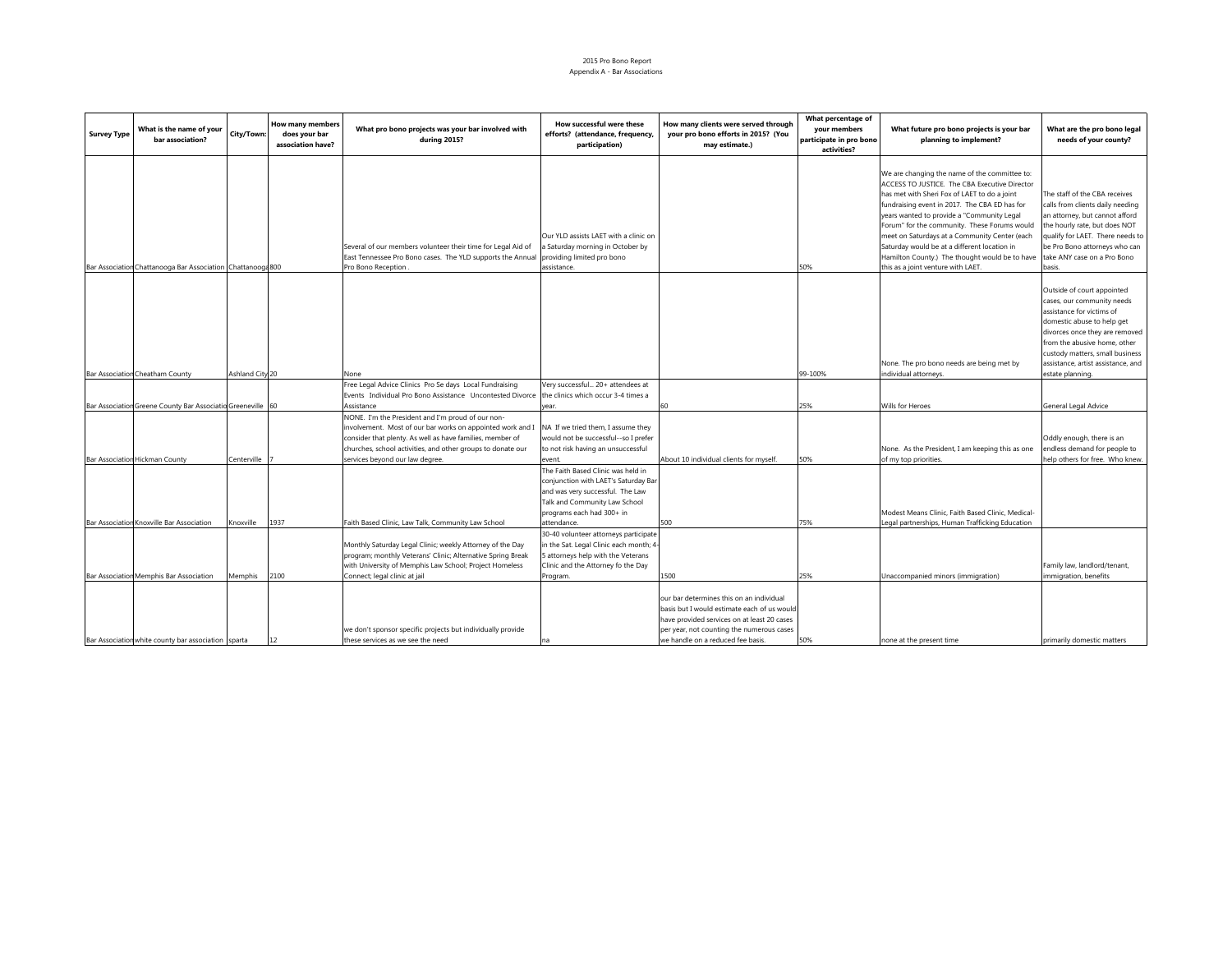| Firm:                                                  | City/Town:              | How many attorneys<br>work in your local<br>firm? | How many of your<br>attorneys participated<br>in pro bono activities in<br>2015? | How many pro<br>bono clients did<br>your firm serve in<br>2015?                     | How many hours<br>were devoted to<br>pro bono? | Did your firm partner with any legal services<br>organizations during your pro bono efforts? (ex: Legal<br><b>Aid Society)</b>                                                                                                |
|--------------------------------------------------------|-------------------------|---------------------------------------------------|----------------------------------------------------------------------------------|-------------------------------------------------------------------------------------|------------------------------------------------|-------------------------------------------------------------------------------------------------------------------------------------------------------------------------------------------------------------------------------|
|                                                        |                         |                                                   |                                                                                  |                                                                                     |                                                | Memphis Area Legal Services, Community Legal Center<br>Memphis, Legal Aid of East Tennessee, ACLU Tennessee,<br>Equal Justice Under Law, Legal Aid Society of Middle<br>Tennessee and the Cumberlands, Tennessee Alliance for |
| <b>Baker Donelson</b>                                  | Birminghan 283          |                                                   | 198                                                                              | 389                                                                                 | 9130                                           | Legal Services, Nashville Bar Association Corporate Pro<br><b>Bono Project</b>                                                                                                                                                |
| <b>Bradley Arant Boult Cummings LLP</b>                | Nashville               | 123                                               | 68                                                                               | 121                                                                                 | 2954.89                                        | Legal Aid Society, Tennessee Alliance for Legal Services,<br>Tennessee Justice Center                                                                                                                                         |
| Burch, Porter and Johnson, PLLC                        | Memphis                 | 40                                                | at least 24                                                                      | at least 50<br>We do not keep a                                                     | Over 500                                       | Memphis Are Legal Services; Community Legal Center                                                                                                                                                                            |
| Dempsey Law Firm                                       | Huntingdor <sub>2</sub> |                                                   |                                                                                  | data base- it would<br>be more free hours<br>beyond the time<br>spent on each case. | 250                                            | Yes- District Public Defender when they have excessive<br>case load or complex litigation                                                                                                                                     |
| Elmore, Stone & Caffey, PLLC                           | Knoxville               | 5                                                 |                                                                                  | 23                                                                                  | 430                                            | Yes                                                                                                                                                                                                                           |
| Global Intellectual Property Asset<br>Management, PLLC | Knoxville               | $\mathbf{1}$                                      |                                                                                  | 10                                                                                  | 86                                             | No                                                                                                                                                                                                                            |
|                                                        |                         |                                                   |                                                                                  |                                                                                     |                                                |                                                                                                                                                                                                                               |
| Law Office of James A. Rose                            | Madison                 | 1                                                 |                                                                                  |                                                                                     | 27                                             | Volunteer Lawyers and Professionals for the Arts                                                                                                                                                                              |
| Martin, Tate, Morrow & Marston, P.C Memphis 22         |                         |                                                   | 18                                                                               | Unknown                                                                             | Unknown - but it<br>was substantial            | Yes -- MALS                                                                                                                                                                                                                   |
| McWilliams & Gold                                      | Chattanood 2            |                                                   |                                                                                  | approximately 10                                                                    | approximately 12                               | Legal Aid of East Tennessee                                                                                                                                                                                                   |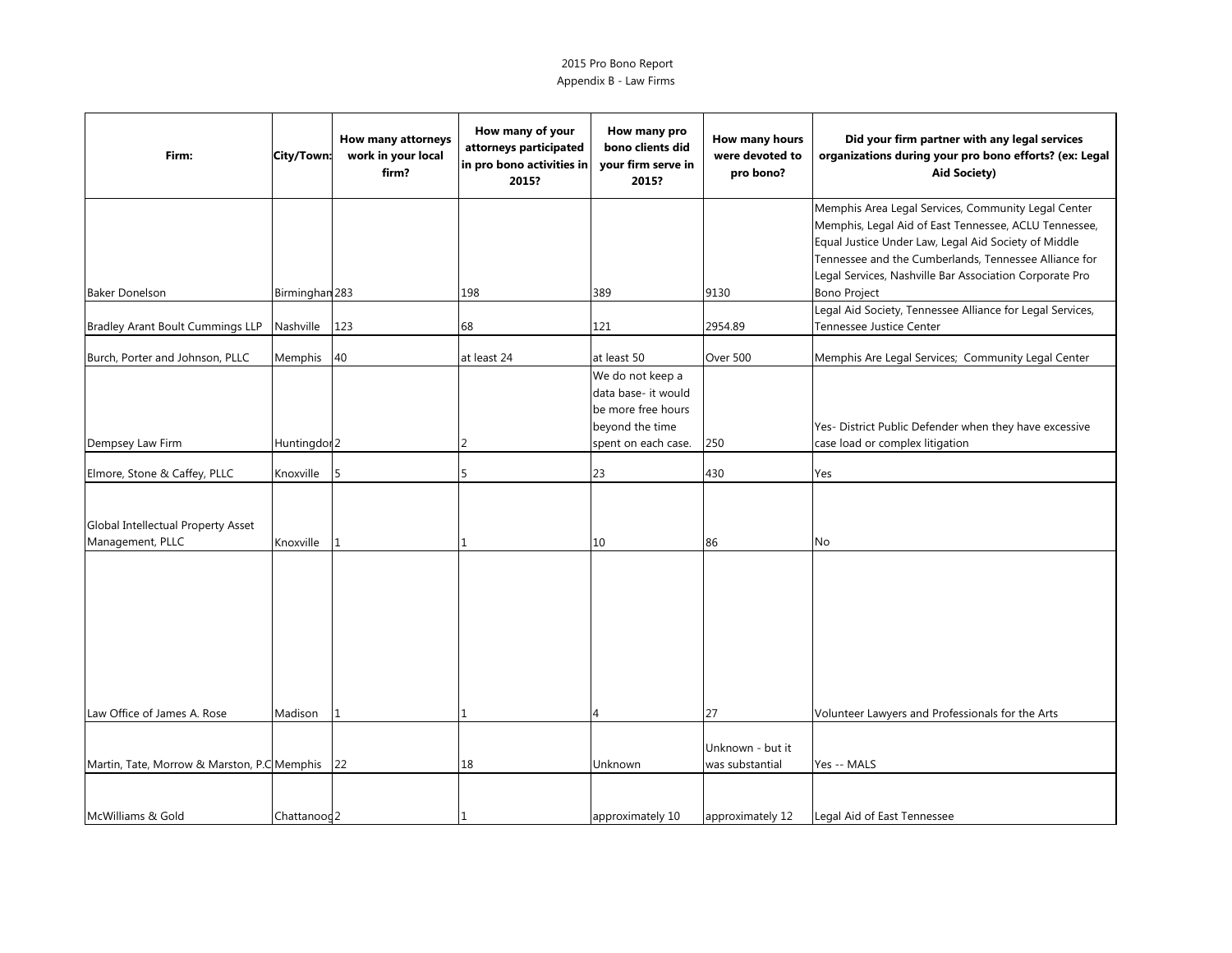| Miller & Drozdowski                             | Knoxville    | $\overline{2}$  | 2      | 10                                                                              | 50               |                                                                              |
|-------------------------------------------------|--------------|-----------------|--------|---------------------------------------------------------------------------------|------------------|------------------------------------------------------------------------------|
| Nelson Mullins Riley &<br>Scarborough, LLP      | Columbia 484 |                 | 356    | We opened 287 new<br>matters and had 711<br>active pro bono<br>matters in 2015. | 32886            | Yes                                                                          |
|                                                 |              |                 |        |                                                                                 |                  |                                                                              |
| Phillips & Associates                           | Memphis 1    |                 |        | 5 or 6 plus several<br>non-profits                                              | in excess of 100 | Legal Services                                                               |
|                                                 |              |                 |        |                                                                                 |                  |                                                                              |
| Ritchie, Dillard, Davies & Johnson              | Knoxville    | $6\overline{6}$ | 5      | 05/10/2016                                                                      | @100-200         | No                                                                           |
| Rothschild & Ausbrooks PLLC                     | Nashville 3  |                 |        | 15                                                                              | 60               | Legal Aid Society provided with 12 hours of fundraising<br>time by partners. |
|                                                 |              |                 |        |                                                                                 |                  |                                                                              |
| Seely Law and Mediation                         | Jackson      | $\overline{2}$  |        |                                                                                 |                  | Yes                                                                          |
| Tarpy, Cox, Fleishman & Leveille, PLL Knoxville |              | 10              | $10\,$ | Approximately 30                                                                | 200              | Legal Aid of East Tennessee                                                  |
|                                                 |              |                 |        | 10-20 apart from                                                                |                  |                                                                              |
| White & Rhodes                                  | Brentwood 3  |                 |        | online justice work                                                             | $100$ or so      | Nashville Bar Association Pro Bono                                           |
|                                                 |              |                 |        |                                                                                 |                  |                                                                              |
| Woolf, McClane, Bright, Allen &                 |              |                 |        |                                                                                 |                  |                                                                              |
| Carpenter, PLLC                                 | Knoxville 30 |                 | 24     | 28                                                                              | 575              | Legal Aid of East Tennessee                                                  |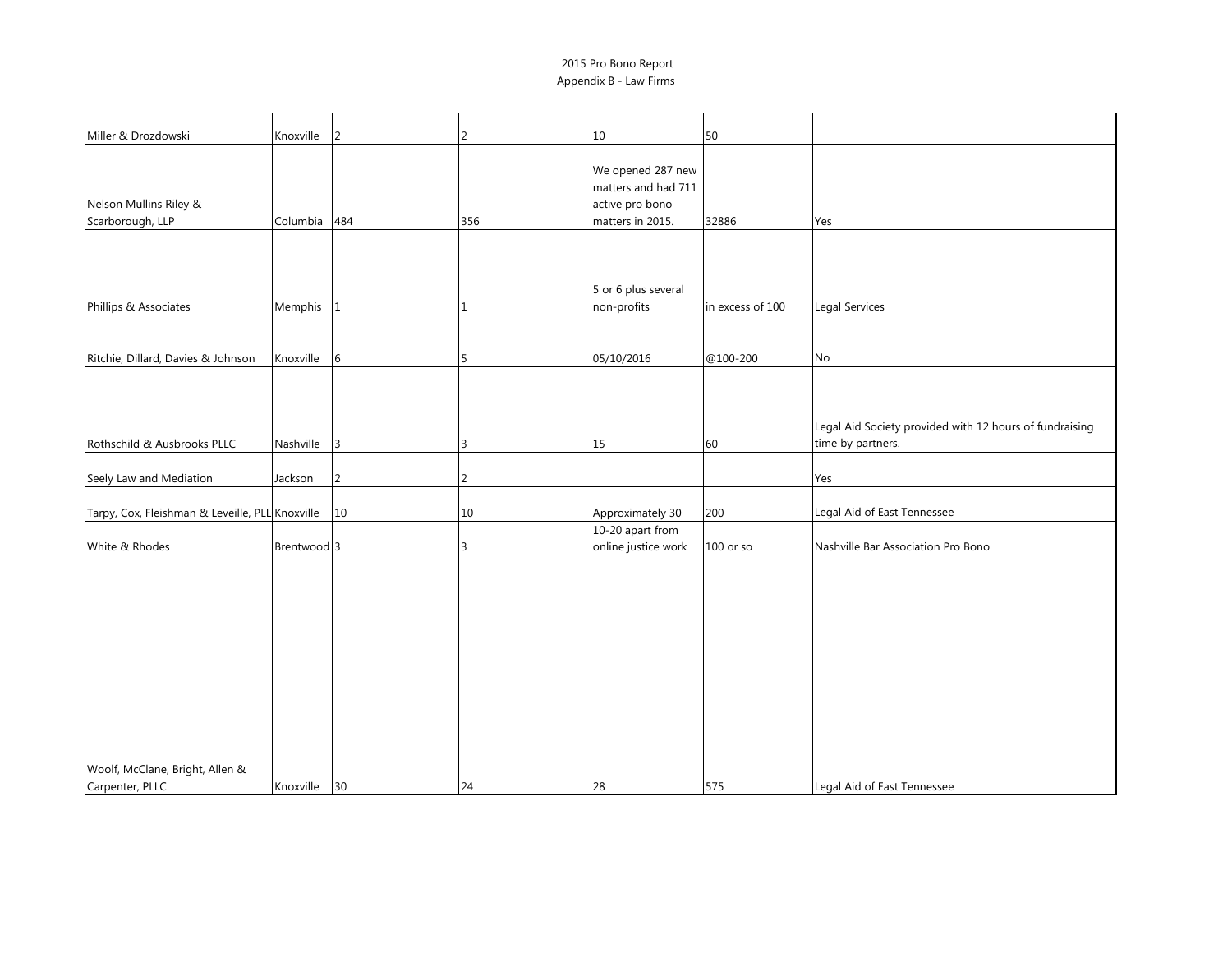| Briefly describe your pro bono policy or program. If you would<br>like to send a copy of your policy to the ATJ Commission, please<br>email.                                                                                                                                                                                                                                                                                                                                                                                                                                                                                                                                       | How do you encourage attorneys in your firm<br>to do pro bono work?                                                                                                                                                                     |
|------------------------------------------------------------------------------------------------------------------------------------------------------------------------------------------------------------------------------------------------------------------------------------------------------------------------------------------------------------------------------------------------------------------------------------------------------------------------------------------------------------------------------------------------------------------------------------------------------------------------------------------------------------------------------------|-----------------------------------------------------------------------------------------------------------------------------------------------------------------------------------------------------------------------------------------|
| All attorneys are strongly encouraged to do pro bono work, with a<br>goal of at least 50 hours per year. Billable hour credit is provided for<br>up to 100 hours per year. Pro bono matters that meet guidelines in<br>keeping with the Pro Bono Institute's definition of what counts as pro<br>bono are approved by the firm's pro bono shareholder.                                                                                                                                                                                                                                                                                                                             | Billable credit for up to 100 hours of pro bono<br>time per year, annual pro bono awards and other<br>forms of recognition, assistance with finding<br>appropriate pro bono projects, administrative<br>assistance on pro bono matters. |
|                                                                                                                                                                                                                                                                                                                                                                                                                                                                                                                                                                                                                                                                                    |                                                                                                                                                                                                                                         |
| see emailed copy of policy<br>Common sense is applied on a case by case basis. Every client is<br>provided a legal solution for their problems including those that<br>cannot pay or can only pay a reduced fee. Mostly this applies to<br>young people and students, and senior citizens on fixed incomes, and<br>those disabled or presently unemployed.                                                                                                                                                                                                                                                                                                                         | Annual reminders; regular opportunities<br>In this firm, the encouragement is generated by<br>the relief expressed by those who realize finally<br>they have an attorney when they knew they<br>could never afford legal help.          |
| Will send by email                                                                                                                                                                                                                                                                                                                                                                                                                                                                                                                                                                                                                                                                 |                                                                                                                                                                                                                                         |
| I make a covenant each year to provide a minimum of 80 hours' pro<br>bono service; part of this time is for youth education programs; part<br>of it is for libraries (copyright being part of my legal speciality); part of the pro bono work, even if it means less overall<br>it is for animal advocacy.                                                                                                                                                                                                                                                                                                                                                                         | Since it is only me, I simply make the time to do<br>income for me/the firm.                                                                                                                                                            |
| This Office believes that pro bono service to people of limited means<br>is an essential element of the responsibility of lawyers and other legal<br>professionals. Lawyers have a moral duty to contribute to the welfare<br>of the community, to assist in the development of the legal<br>profession, and to broaden the overall commitment to access to<br>justice for all people. Additionally, this Office supports public interest<br>legal service because it provides valuable experience for the attorney<br>and legal professionals who are a part of this practice. We seek to be<br>actively involved in our community in positive ways, including public<br>service. | I take on several cases a year as time allows.                                                                                                                                                                                          |
| The firm strongly encourages attorneys at all levels to give back to<br>the community through pro bono service. We have acted as a                                                                                                                                                                                                                                                                                                                                                                                                                                                                                                                                                 | We sponsor events and ask out attorneys to                                                                                                                                                                                              |
| sponsor with MALS for Saturday legal clinics for indigent persons.                                                                                                                                                                                                                                                                                                                                                                                                                                                                                                                                                                                                                 | participate.                                                                                                                                                                                                                            |
|                                                                                                                                                                                                                                                                                                                                                                                                                                                                                                                                                                                                                                                                                    | They are great about doing it if they have the<br>time. Leslie is very active in the pro bono                                                                                                                                           |
| We do pro bono adoptions for Legal Aid of East Tennessee                                                                                                                                                                                                                                                                                                                                                                                                                                                                                                                                                                                                                           | community.                                                                                                                                                                                                                              |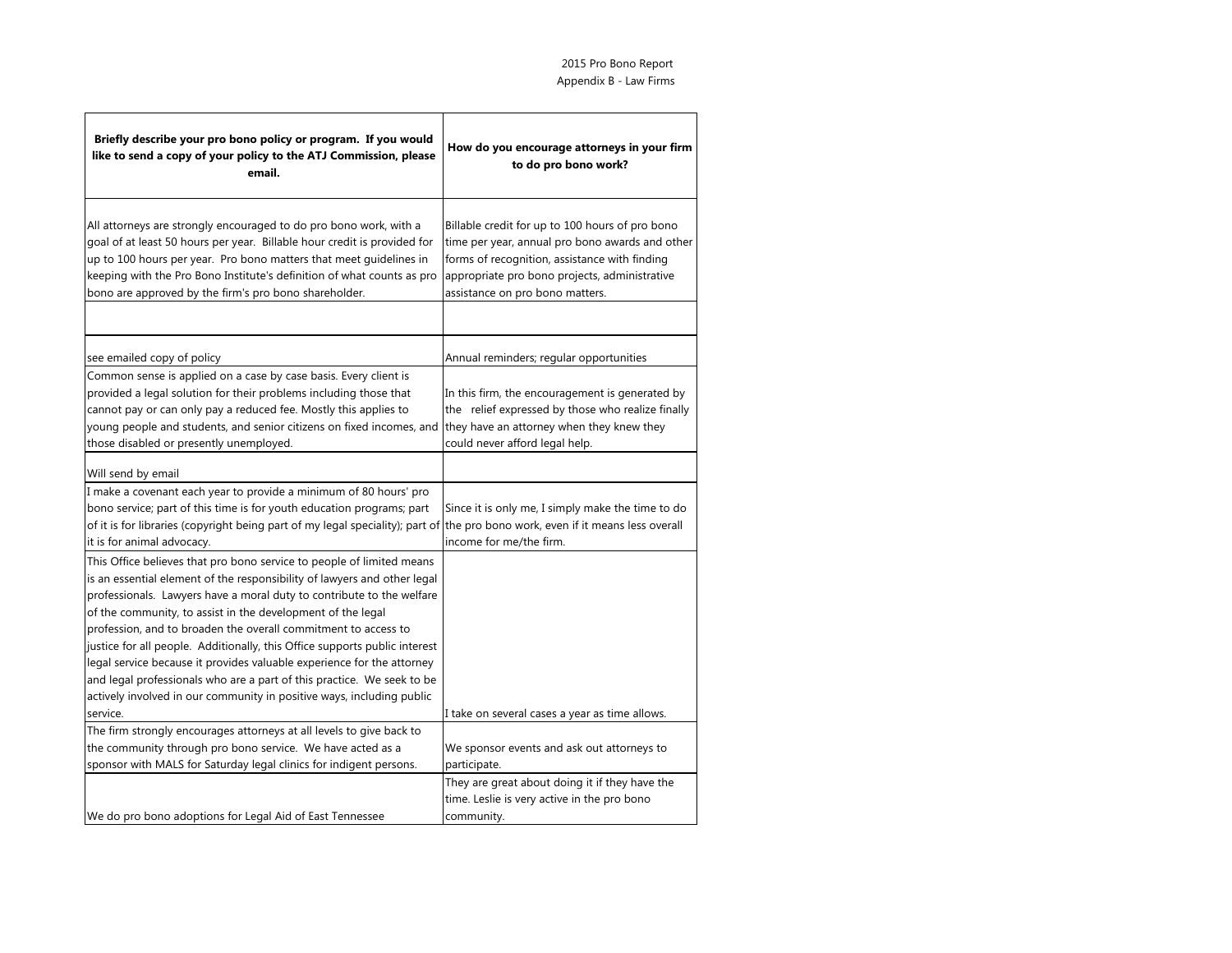| We have a firm wide coordinator, policy and pro bono committee.<br>We provide pro bono services in most areas of the law. I can send<br>our Pro Bono Report to you in separate email.                                                                                                                                      | Encourage to find something of interest.<br>However, create projects and provide training.<br>Provide collection credit and highlight<br>accomplishments.                                                                                                                                                                                                                                                                                                                                                                                                                                                   |
|----------------------------------------------------------------------------------------------------------------------------------------------------------------------------------------------------------------------------------------------------------------------------------------------------------------------------|-------------------------------------------------------------------------------------------------------------------------------------------------------------------------------------------------------------------------------------------------------------------------------------------------------------------------------------------------------------------------------------------------------------------------------------------------------------------------------------------------------------------------------------------------------------------------------------------------------------|
| I take some cases in response to email requests from Legal Services.<br>If a potential client contacts me about a matter in my area of practice,<br>and I am convinced the person really needs legal help, I will usually<br>take the case regardless of ability to pay, and will charge a very<br>reduced fee, or no fee. |                                                                                                                                                                                                                                                                                                                                                                                                                                                                                                                                                                                                             |
| Our policy is to represent criminally accused individuals, and each<br>attorney represents individuals who cannot pay for any or all of the<br>services provided.                                                                                                                                                          | Through regular attorney meetings                                                                                                                                                                                                                                                                                                                                                                                                                                                                                                                                                                           |
| Our policy is to accept any Pro Bono clients referred by Legal Aid,<br>assuming they meet Bankruptcy Court guidelines. We also handle Pro<br>Bono cases who come in not referred from other agencies if they<br>qualify.                                                                                                   | It is our law firm practice and has been for 38<br>years to accept pro bono bankruptcy cases, our<br>specialty. I and 3 former partners of mine, while<br>have each separately won the Nashville Bar<br>Association Pro Bono award.                                                                                                                                                                                                                                                                                                                                                                         |
|                                                                                                                                                                                                                                                                                                                            | I don't need to. We simply do it.                                                                                                                                                                                                                                                                                                                                                                                                                                                                                                                                                                           |
| We help where and when we can.                                                                                                                                                                                                                                                                                             | reminding us all of our blessings and obligation<br>to help others                                                                                                                                                                                                                                                                                                                                                                                                                                                                                                                                          |
| previously sent                                                                                                                                                                                                                                                                                                            | 1                                                                                                                                                                                                                                                                                                                                                                                                                                                                                                                                                                                                           |
|                                                                                                                                                                                                                                                                                                                            | We begin discussing the importance of pro bono<br>work as soon as an attorney is hired. Our pro<br>bono policy is included in our new associate<br>orientation materials. Attorneys are constantly<br>reminded to actively participate in various bar<br>activities that include services to those in need<br>and to serve on boards of civic and charitable<br>organizations. An associate's annual evaluation<br>includes a section regarding his or her pro bono<br>work. An attorney's commitment to non-fee<br>work and participation in community,<br>professional and bar association activities are |
| A copy of the policy will be emailed to Christian Donaldson.                                                                                                                                                                                                                                                               | included in the firm's partner admission criteria.                                                                                                                                                                                                                                                                                                                                                                                                                                                                                                                                                          |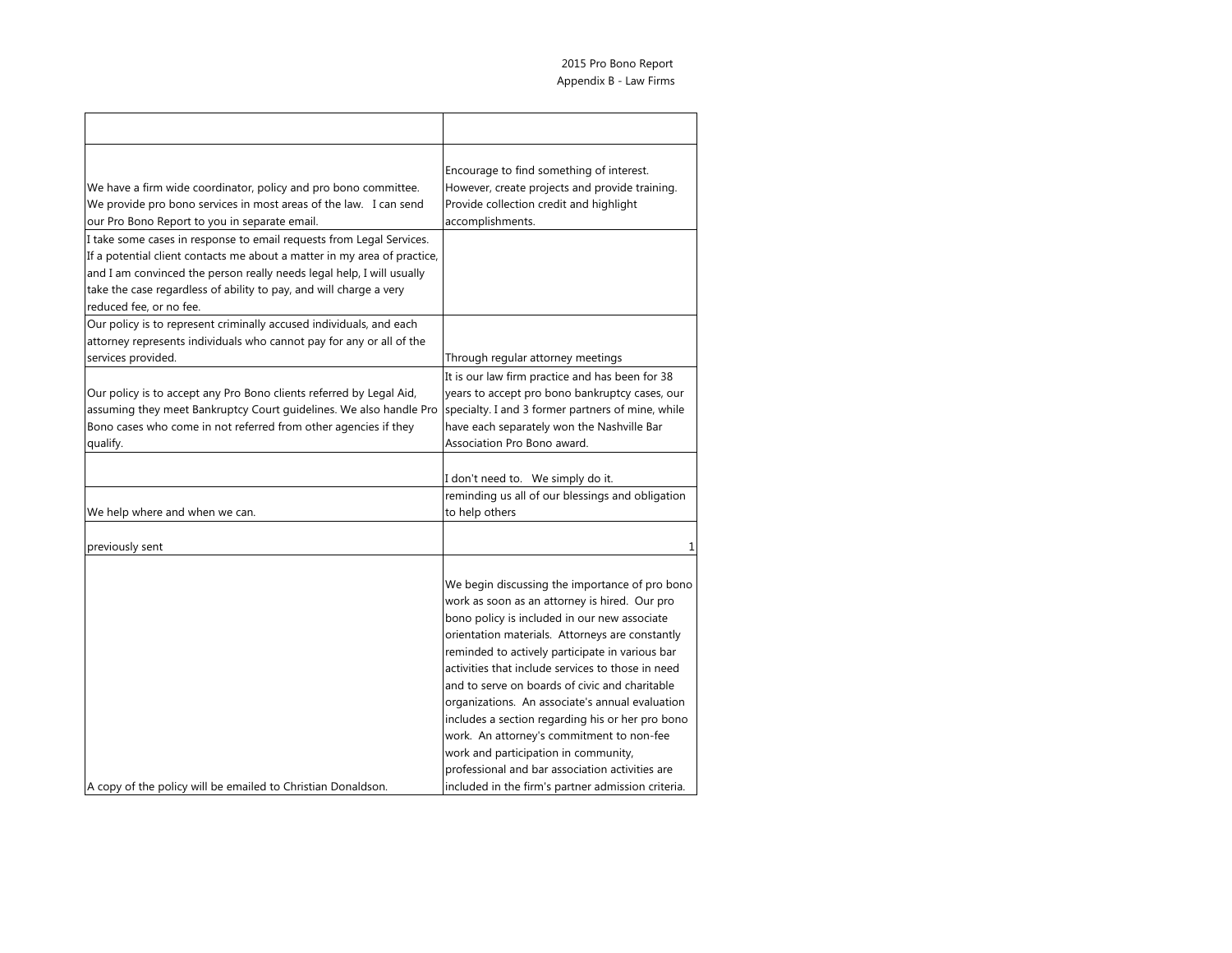### 2015 Pro Bono Report Appendix C - Law Schools

| Law School:                                                   | How many law students<br>does your law school have? | What percentage of your<br>students participated in pro<br>bono activities in 2015?                                                                                                                                                                                                                                               | Do you overtly encourage students to participate in<br>pro bono activities? If so, how?                                                                                                                                                                                                                                                                                                                                                                                                                                                                                                             | Does your law school have a mandatory pro bono requirement?<br>If yes, please describe the requirement. If no, does your school<br>have any way to recognize students who do pro bono? If so,<br>please describe.                                                                         |
|---------------------------------------------------------------|-----------------------------------------------------|-----------------------------------------------------------------------------------------------------------------------------------------------------------------------------------------------------------------------------------------------------------------------------------------------------------------------------------|-----------------------------------------------------------------------------------------------------------------------------------------------------------------------------------------------------------------------------------------------------------------------------------------------------------------------------------------------------------------------------------------------------------------------------------------------------------------------------------------------------------------------------------------------------------------------------------------------------|-------------------------------------------------------------------------------------------------------------------------------------------------------------------------------------------------------------------------------------------------------------------------------------------|
|                                                               |                                                     |                                                                                                                                                                                                                                                                                                                                   | of the mission of the law school, and is emphasized as<br>early as 1L Orientation and throughout the students law                                                                                                                                                                                                                                                                                                                                                                                                                                                                                   | Yes. An emphasis on service in the legal profession is part We do not have a mandatory pro bono requirement. However, we<br>encourage students to take a pro bono pledge of 50 hours of<br>service and recognize students who successfully complete the                                   |
| Belmont University College of Law                             | 250                                                 | Approximately 40%                                                                                                                                                                                                                                                                                                                 | school careers.                                                                                                                                                                                                                                                                                                                                                                                                                                                                                                                                                                                     | pledge at a awards luncheon in which they receive a certificate.                                                                                                                                                                                                                          |
| Nashville School of Law                                       | 445                                                 | 22%                                                                                                                                                                                                                                                                                                                               | Yes, we encourage the students to participate in pro bono<br>activities through instructor oral communications in class,<br>direct email, and phone communications.                                                                                                                                                                                                                                                                                                                                                                                                                                 | No, our school does not have a mandatory pro bono requirement.<br>However, students who participate in our pro bono activities receive<br>a letter from our Dean.                                                                                                                         |
| The University of Memphis Cecil C.<br>Humphreys School of Law | 323                                                 | While all students must do pro<br>bono at some time before they<br>graduate the law school, during<br>the 2014-2015 academic year,<br>approximately 35% of students<br>performed some pro bono hours.                                                                                                                             | Students must complete 40 hours of pro bono service to<br>graduate. The school employs a Public Interest Counselor<br>to quide and encourage these efforts. Among other things,<br>the Public Interest Counselor publicizes pro bono<br>opportunities, assists the Public Action Law Society (PALS,<br>a student organization with a faculty sponsor which<br>focuses on pro bono work), tracks pro bono hours and<br>assists PALS and the Dean of the Law School in giving pro<br>bono awards. The law school also host an alternative<br>spring break program with pro bono activities each year. | All students must do a minimum of 40 hours of pro bono service in<br>order to graduate from The University of Memphis Cecil C.<br>Humphreys School of Law. Students are encouraged to do more<br>than 40 hours, and awards are given for service substantially beyond<br>the requirement. |
| University of Tennessee                                       | 390                                                 | 43                                                                                                                                                                                                                                                                                                                                | Yes. Through emails, lunch sessions, television screen<br>announcements, partnering with student organizations,<br>and direct invitations. The UT pro bono policy also<br>encourages participation through graduation recognition<br>for those that participate in pro bono activities during their<br>time at the law school.                                                                                                                                                                                                                                                                      | No. We recognize students at graduation who perform either 25, 50,<br>or 75+ hours of pro bono service during their law school career.<br>They are recognized with their names being printed in the program<br>and certificate of recognition, a lapel pin, and a cord, respectively.     |
| Vanderbilt Law School                                         | 538                                                 | Many of our students engage in<br>pro bono work through unpaid<br>summer internships, clinics,<br>externships, and volunteer service.<br>We do not monitor the number of<br>students who participate in all<br>such activities. Students may<br>voluntarily record their pro bono<br>hours through our pro bono<br>pledge system. | Yes. We maintain a student-run voluntary Pro Bono<br>Pledge, through which students may commit to<br>performing at least 75 hours of service (50 of which must<br>be law-related pro bono service) prior to graduation.                                                                                                                                                                                                                                                                                                                                                                             | No. We recognize students who completed the pro bono pledge at<br>an awards ceremony each spring.                                                                                                                                                                                         |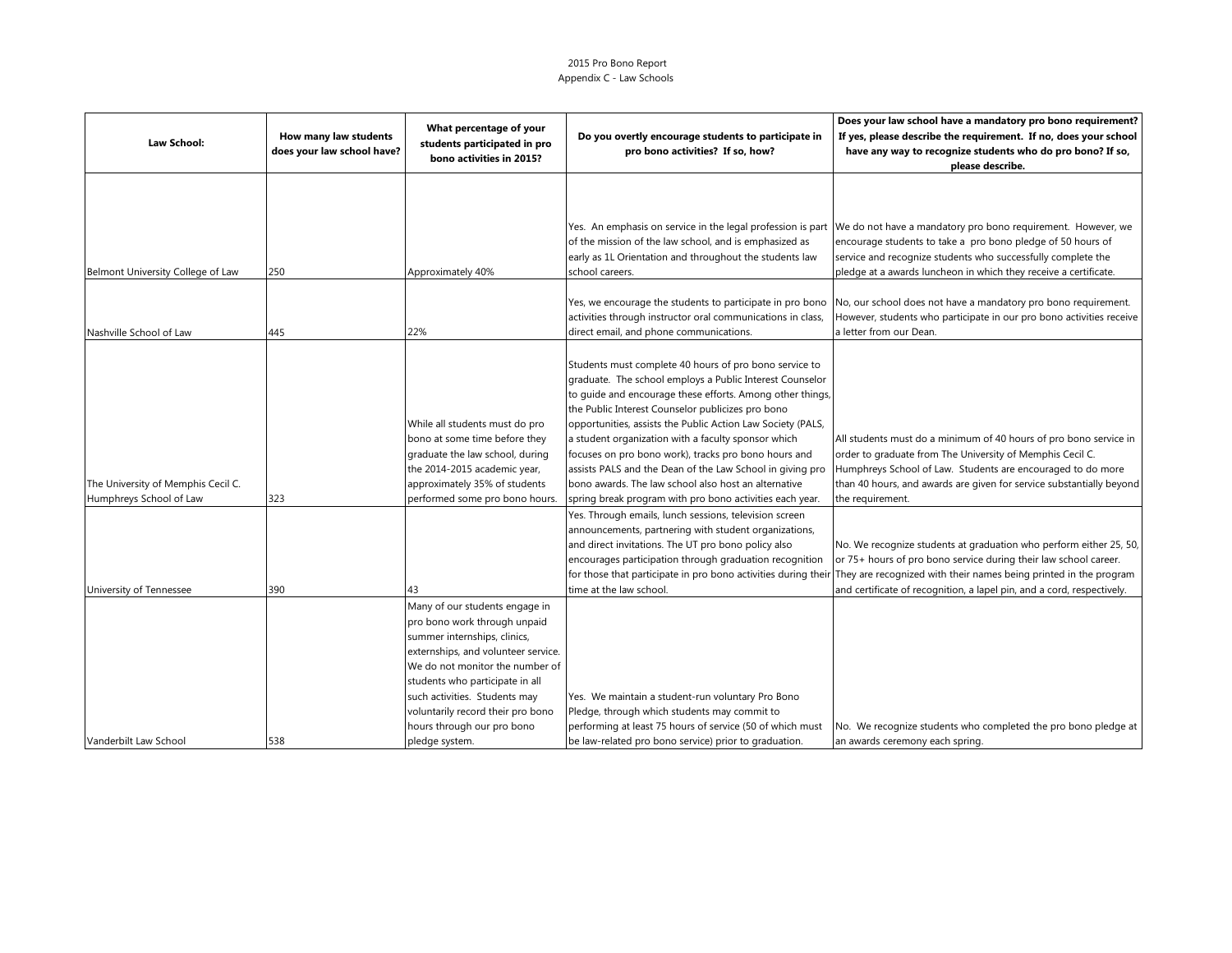### 2015 Pro Bono Report Appendix C - Law Schools

| Does your law school have a pro bono policy for<br>faculty?                                                                                                                                                           | What future pro bono projects is your law school planning<br>to implement?                                                                                                                                                                                                                                                                                                                                                                                           | What additional resources does your school need to<br>better fulfill its pro bono goals?                                          |
|-----------------------------------------------------------------------------------------------------------------------------------------------------------------------------------------------------------------------|----------------------------------------------------------------------------------------------------------------------------------------------------------------------------------------------------------------------------------------------------------------------------------------------------------------------------------------------------------------------------------------------------------------------------------------------------------------------|-----------------------------------------------------------------------------------------------------------------------------------|
| Although there is no specific pro bono faculty policy,<br>service is one of the three areas that faculty are<br>efforts are looked upon very favorably in this<br>evaluation process.                                 | We are working with the Tennessee Justice Center to start a<br>project in which our students will represent TennCare recipients<br>who have been denied services in administrative hearings.<br>Additionally, we are looking into a partnership with the CARA<br>evaluated on for promotion and tenure and pro bono Family Detention Pro Bono Project. Finally, we are also looking<br>into a partnership with AWAKE Tennessee on a truancy<br>intervention project. | A more ready supply of attorney supervisors would be<br>very helpful to better support our students in pro bono<br>opportunities. |
| Yes, our Dean encourages all faculty to participate in<br>our pro bono activities. Most, if not all, faculty, who<br>are practicing attorneys personally participate in pro<br>bono activities in their law practice. | Expansion of both Juvenile Court Clinic and Wills Clinic for<br>FiftyForward, Inc.                                                                                                                                                                                                                                                                                                                                                                                   | We will provide additional resources when needed,<br>whatever the resource may be.                                                |
| community service work, but there is no official policy PALS is also expanding work with expungements and<br>requiring it.                                                                                            | We are constantly expanding our pro bono placements and we<br>have a new clinic partnership scheduled where we go to the<br>The law school encourages faculty to do pro bono or clients an underserved area of the city to assist in legal matters.<br>restoration of rights in cooperation with Just City.                                                                                                                                                          | As always, pro bono efforts could benefit from<br>increased funding in order to expand their reach.                               |
| No.                                                                                                                                                                                                                   | Juvenile and family law projects in the near future. UT also<br>strives to respond to student interests and emergent<br>opportunities in the pro bono arena.                                                                                                                                                                                                                                                                                                         | Increased communication and increasingly diverse and<br>meaningful opportunities for students.                                    |
| No.                                                                                                                                                                                                                   | We are exploring other possible community legal education<br>and medical legal partnership collaborations in Middle<br>Tennessee.                                                                                                                                                                                                                                                                                                                                    |                                                                                                                                   |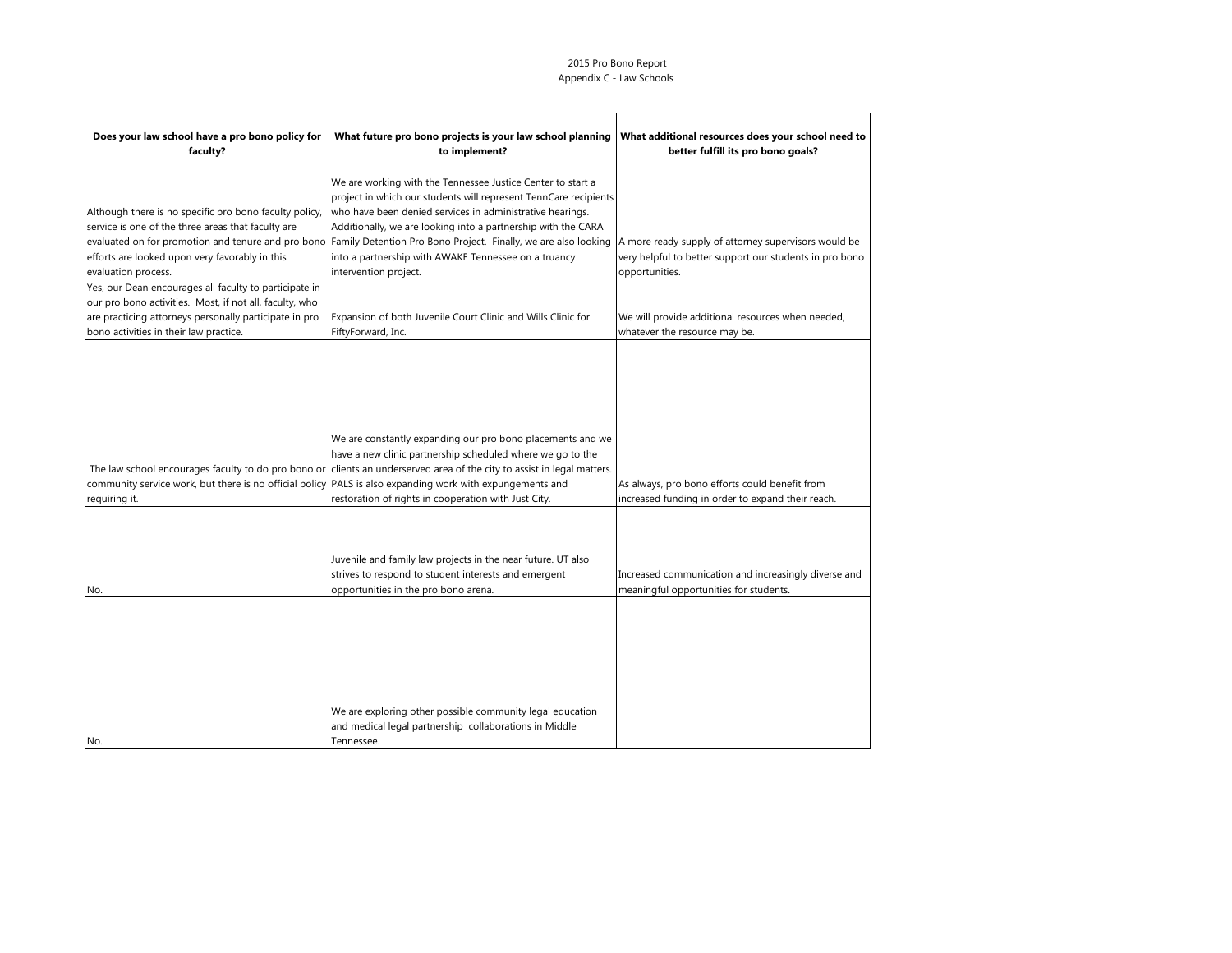#### 2015 Pro Bono Report Appendix D - LSC-Funded Legal Aid Organizations

|           |                                                                                                                                |            |                                                         |                                         |                |                                                  |                                                                       |                                                                                                                                     | How many of the total                          |                                                                                                                                                                                                                                                                                                                                                                                                                                                                                                                                                                                                                                                                                                                                                                                                                                                                                                   |
|-----------|--------------------------------------------------------------------------------------------------------------------------------|------------|---------------------------------------------------------|-----------------------------------------|----------------|--------------------------------------------------|-----------------------------------------------------------------------|-------------------------------------------------------------------------------------------------------------------------------------|------------------------------------------------|---------------------------------------------------------------------------------------------------------------------------------------------------------------------------------------------------------------------------------------------------------------------------------------------------------------------------------------------------------------------------------------------------------------------------------------------------------------------------------------------------------------------------------------------------------------------------------------------------------------------------------------------------------------------------------------------------------------------------------------------------------------------------------------------------------------------------------------------------------------------------------------------------|
|           |                                                                                                                                |            |                                                         |                                         |                | How many staff members<br>does your organization | How many pro bono<br>volunteers does your                             | How many clients did you                                                                                                            | clients served were served<br>through pro bono |                                                                                                                                                                                                                                                                                                                                                                                                                                                                                                                                                                                                                                                                                                                                                                                                                                                                                                   |
| Survey:   | <b>Organization:</b>                                                                                                           | City/Town: | How does your organization receive referrals?           |                                         |                | have?                                            | organization have?                                                    | serve in 2015?                                                                                                                      | programs?                                      | In what areas of law does your organization specialize?                                                                                                                                                                                                                                                                                                                                                                                                                                                                                                                                                                                                                                                                                                                                                                                                                                           |
|           |                                                                                                                                |            |                                                         | via another organization/non-           |                |                                                  |                                                                       |                                                                                                                                     |                                                |                                                                                                                                                                                                                                                                                                                                                                                                                                                                                                                                                                                                                                                                                                                                                                                                                                                                                                   |
| Legal Aid | Legal Aid of East Tennessee, Chattanooga Offil Chattanoog court referra walk-in free legal advice clinic online referra profit |            |                                                         |                                         | 1-844-Help4114 |                                                  | 266                                                                   | 1879                                                                                                                                | 365                                            | General civil practice.                                                                                                                                                                                                                                                                                                                                                                                                                                                                                                                                                                                                                                                                                                                                                                                                                                                                           |
| Legal Aid | Legal Aid Society of Middle TN and the Cumbe Nashville court referra walk-in free legal advice clinic online referra profit    |            |                                                         | via another organization/non-           | 1-844-Help4176 |                                                  | In 2015 626 lawyers provided<br>pro bono representation to<br>clients | LAS does not have an audited<br>number to provide at this<br>time as all clients served<br>through staff and pro bono<br>resources. | IN 2015: 2530                                  | The mission of LASMTC is to advance, defend, and enforce the legal rights of low-<br>income and vulnerable people in order to secure for them the basic necessities of life,<br>providing free civil legal help to people who live at or below the federal poverty line, or<br>who are aged 60 and over.LASMTC handles a broad range of cases, including matters<br>regarding housing (including private landlord/tenant disputes, Section 8 issues, public<br>housing issues. mortgage foreclosure issues); health care (including Medicare and<br>TennCare); domestic violence (including Orders of protection and divorce), and income<br>maintenance (including SSI/SSDI; SNAP; Families First, unemployment benefits, IRS<br>disputes); consumer disputes (including car purchase and repair, fraud, payday loan<br>collection, bankruptcy); and other selective general civil legal issues. |
|           |                                                                                                                                |            |                                                         |                                         |                |                                                  |                                                                       |                                                                                                                                     |                                                |                                                                                                                                                                                                                                                                                                                                                                                                                                                                                                                                                                                                                                                                                                                                                                                                                                                                                                   |
| Legal Aid | Legal Aid Society's Low Income Taxpayer Clinid Oak Ridge court referra walk-in free legal advice clinics                       |            |                                                         | via another organization/non-<br>profit | 1-844-Help415  |                                                  | 80                                                                    | 380                                                                                                                                 | 23                                             | Federal income tax controversies                                                                                                                                                                                                                                                                                                                                                                                                                                                                                                                                                                                                                                                                                                                                                                                                                                                                  |
| Legal Aid | Memphis Area Legal Services, Inc.                                                                                              |            | Memphis court referra walk-in free legal advice clinics | via another organization/non-<br>profit | 1-844-Help4146 |                                                  | 324                                                                   | 4120                                                                                                                                | 1319                                           | Consumer, Education, Employment, Family, Juvenile, Health, Housing, Income<br>Maintenance, Individual Rights and Elder Law                                                                                                                                                                                                                                                                                                                                                                                                                                                                                                                                                                                                                                                                                                                                                                        |
|           |                                                                                                                                |            |                                                         |                                         |                |                                                  |                                                                       |                                                                                                                                     |                                                |                                                                                                                                                                                                                                                                                                                                                                                                                                                                                                                                                                                                                                                                                                                                                                                                                                                                                                   |
| Legal Aid | West Tennessee Legal Services                                                                                                  | Jackson    | court referra walk-in free legal advice clinics         | via another organization/non-<br>profit | 1-844-Help4132 |                                                  | 177                                                                   | 1958                                                                                                                                | 99                                             | Domestic Violence Divorce, Orders of Protection, Wills and Estates, Housing, Benefits,<br>Special Education, Ryan White, Consumer                                                                                                                                                                                                                                                                                                                                                                                                                                                                                                                                                                                                                                                                                                                                                                 |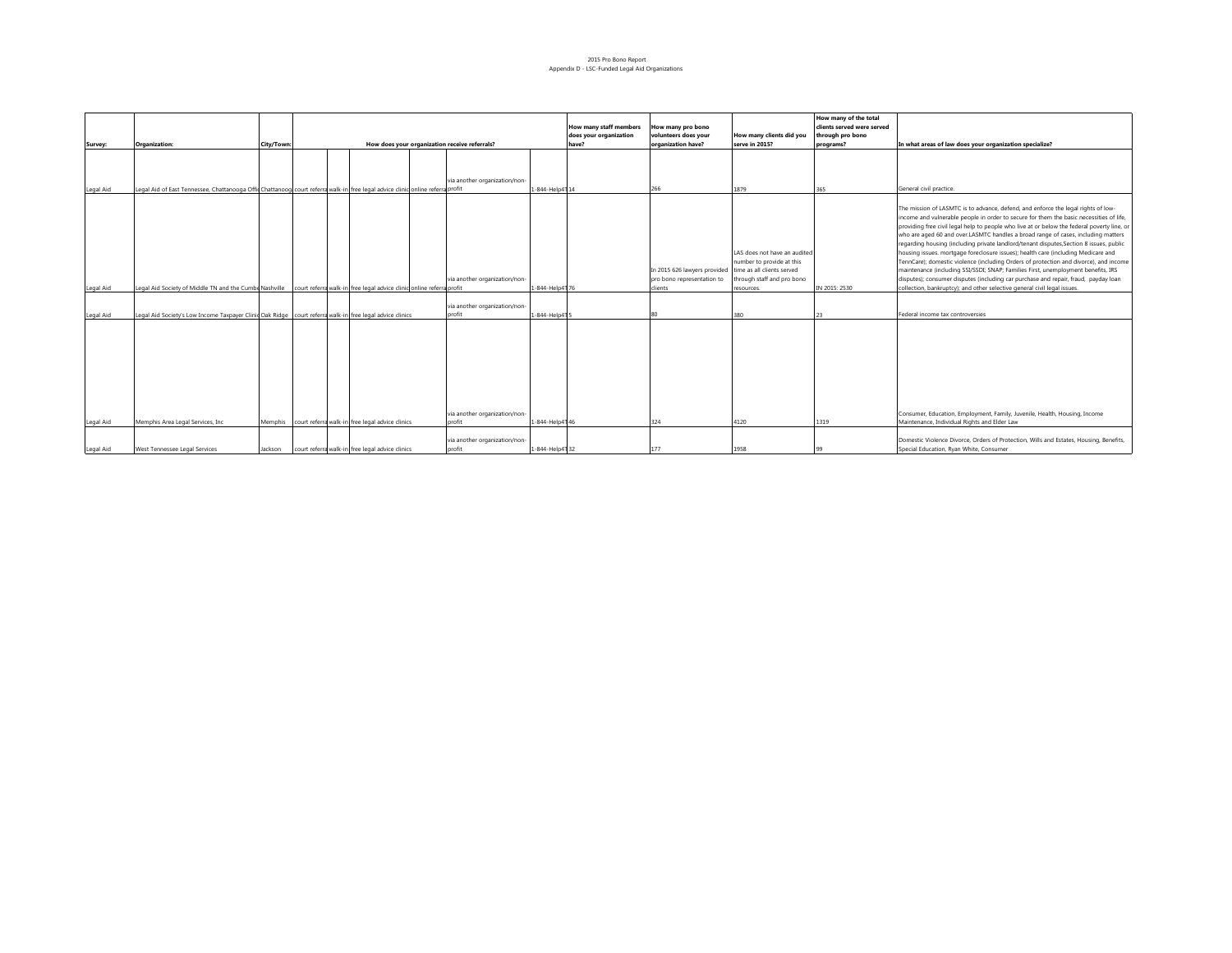#### 2015 Pro Bono Report Appendix D - LSC-Funded Legal Aid Organizations

|                                                                                                                                                                          | What new pro bono projects was your organization involved with during            |                                                                                                                                                      | What resources does your organization need to          |
|--------------------------------------------------------------------------------------------------------------------------------------------------------------------------|----------------------------------------------------------------------------------|------------------------------------------------------------------------------------------------------------------------------------------------------|--------------------------------------------------------|
| Please provide a brief synopsis of your pro bono program.                                                                                                                | 2015?                                                                            | What future pro bono projects is your organization planning to implement?                                                                            | better fulfill its mission?                            |
|                                                                                                                                                                          | The Chattanooga office of Legal Aid of East Tennessee expanded pro bono          |                                                                                                                                                      |                                                        |
| Legal Aid of East Tennessee's Chattanooga office oversees pro bono for 10 counties in                                                                                    | advice clinics in Bradley County, in partnership with the Bradley County Bar     |                                                                                                                                                      |                                                        |
| southeast Tennessee. While securing full-representation for each client is our goal, we                                                                                  | Association, and began targeted efforts to increase will-writing, brief services |                                                                                                                                                      |                                                        |
| also serve clients through advice and brief services clinics and community education                                                                                     | clinics-- such as planning clinics to write wills for Habitat for Humanity       | We are working on developing ways volunteers can help support our Medical Legal                                                                      |                                                        |
| events.                                                                                                                                                                  | homeowners.                                                                      | Partnership at Erlanger Hospital in Chattanooga.                                                                                                     | Funding and volunteers                                 |
|                                                                                                                                                                          |                                                                                  | IN 2016 the VLP expects to expand the MNPS project. IN January the Legal clinic at the core                                                          |                                                        |
|                                                                                                                                                                          |                                                                                  | of that project served 40 client families with primary languages of Arabic, Kurdish, Somali,                                                         |                                                        |
|                                                                                                                                                                          |                                                                                  | Nepali and Spanish ans well as English. This is more than the total served through the clinic in                                                     |                                                        |
|                                                                                                                                                                          |                                                                                  | the last quarter of 2015. WE are strengthening the Urban-rural partnership that exists to                                                            |                                                        |
| The Volunteer lawyers Program (VLP) of LASMTC coordinates pro bono assistance                                                                                            |                                                                                  | provide legal assistance for clients in Sumner, Smith, Trousdale, Macon and Wilson Counties                                                          |                                                        |
| across the 48 county service area. Clients and he most pressing legal needs are                                                                                          |                                                                                  | g the initial intake for many case types with VLP volunteers and screening cases for referral to                                                     |                                                        |
| identified by offices locally and staff work with teh VLP to develop resources to meet                                                                                   |                                                                                  | lawyers in Nashville, including Bone McAllester lawyers who are committed to provide help in Although funding is always a resource that is required, |                                                        |
| the individual client needs, whether locally through the county bar or drawing on the                                                                                    | IN 2015 the VLP undertook a partnership with Metro Nashville Public Schools      | cases in these counties. We are expanding the reach of the monthly legal clinics in Nashville                                                        | LAS and the VLP could also benefit from expanded       |
| greater pool of lawyers available in Nashville/Davidson County. The administrative work                                                                                  | to provide free legal help targeted to the immigrant refugee community and       | by use of Vidyo technology allowing clients in rural settings to to meet virtually with lawyers                                                      | distribution of information about the work that we do  |
| is provided through the VLP. The VLP has an attorney director, administrative                                                                                            | second partnership with Mercy Community Healthcare to meet the needs of          | and we are expanding the resources for help in rural areas for SSI Cessation Cases,                                                                  | and resources available to clients, whether through    |
| assistance and project coordinator.                                                                                                                                      | clients in rural counties south of Williamson.                                   | bankruptcy, adoption and landlord tenant disputes.                                                                                                   | community partners or through media.                   |
|                                                                                                                                                                          | No new pro bono projects. We have a monthly advice clinic staffed with pro       |                                                                                                                                                      |                                                        |
| We have around 80 attorneys, enrolled agents, certified public accountants and                                                                                           | bono attorneys. We have a pro bono calendar call program where private           |                                                                                                                                                      |                                                        |
| volunteer tax preparers.                                                                                                                                                 | attorneys provide consultations at the US Tax Court calendar call.               | N/A                                                                                                                                                  |                                                        |
|                                                                                                                                                                          |                                                                                  |                                                                                                                                                      |                                                        |
| Our pro bono program consists of the Director of Pro Bono and Pro Bono                                                                                                   |                                                                                  |                                                                                                                                                      |                                                        |
| Coordinator/Paralegal. The two work together by attempting to increase private                                                                                           |                                                                                  |                                                                                                                                                      |                                                        |
| attorney participation and recruit volunteers to assist with the delivery of legal services.                                                                             |                                                                                  |                                                                                                                                                      |                                                        |
| The program currently holds six (6) clinics per month. We also collaborate with the                                                                                      |                                                                                  |                                                                                                                                                      |                                                        |
| University of Memphis Cecil Humphreys School of Law to hold special clinics that give                                                                                    |                                                                                  |                                                                                                                                                      |                                                        |
| students exposure to various legal issues and areas. We have a panel of volunteer                                                                                        |                                                                                  |                                                                                                                                                      | In order for MALS to better fulfill its mission "To    |
| attorneys that assist us by taking cases and participating in our free legal clinics.  We                                                                                |                                                                                  |                                                                                                                                                      | Provide Excellence in Legal Advocacy for Those in      |
| hold trainings for new volunteers and ongoing CLE and updates for existing volunteers. As a part of the Tennessee Supreme Court's Faith and Justice Alliances            |                                                                                  |                                                                                                                                                      | Need," our organization needs more volunteers, case    |
| Our current project consists of the Faith-Based Initiative of the Tennessee Supreme                                                                                      | Initiative, Memphis Area Legal Services (MALS) partnered with Idlewild           |                                                                                                                                                      | handlers and pro bono attorneys willing to join forces |
| Court Commission. We held a legal clinic at a local church this past April and are in the Presbyterian Church to plan a community outreach and legal clinic. This clinic |                                                                                  | In the future, MALS plans to implement more outreaches. We have an outreach scheduled to with us to ensure "equal access to justice for those in     |                                                        |
| process of planning the next one to take place during Pro Bono Month.                                                                                                    | took place in early 2016.                                                        | take place this October i                                                                                                                            | need."                                                 |
|                                                                                                                                                                          | We successfully organized and participate in a monthly free legal clinic at a    |                                                                                                                                                      |                                                        |
| Our pro bono project strives to serve as many clients as we can thru private attorney                                                                                    | local food bank. We offered a free legal clinic at a library in one of our rural | We are planning to reach out to other organizations that serve the same population and                                                               |                                                        |
| volunteers, legal clinics and community education                                                                                                                        | counties.                                                                        | establish an onsite resource for legal needs.                                                                                                        | We need more volunteers and money.                     |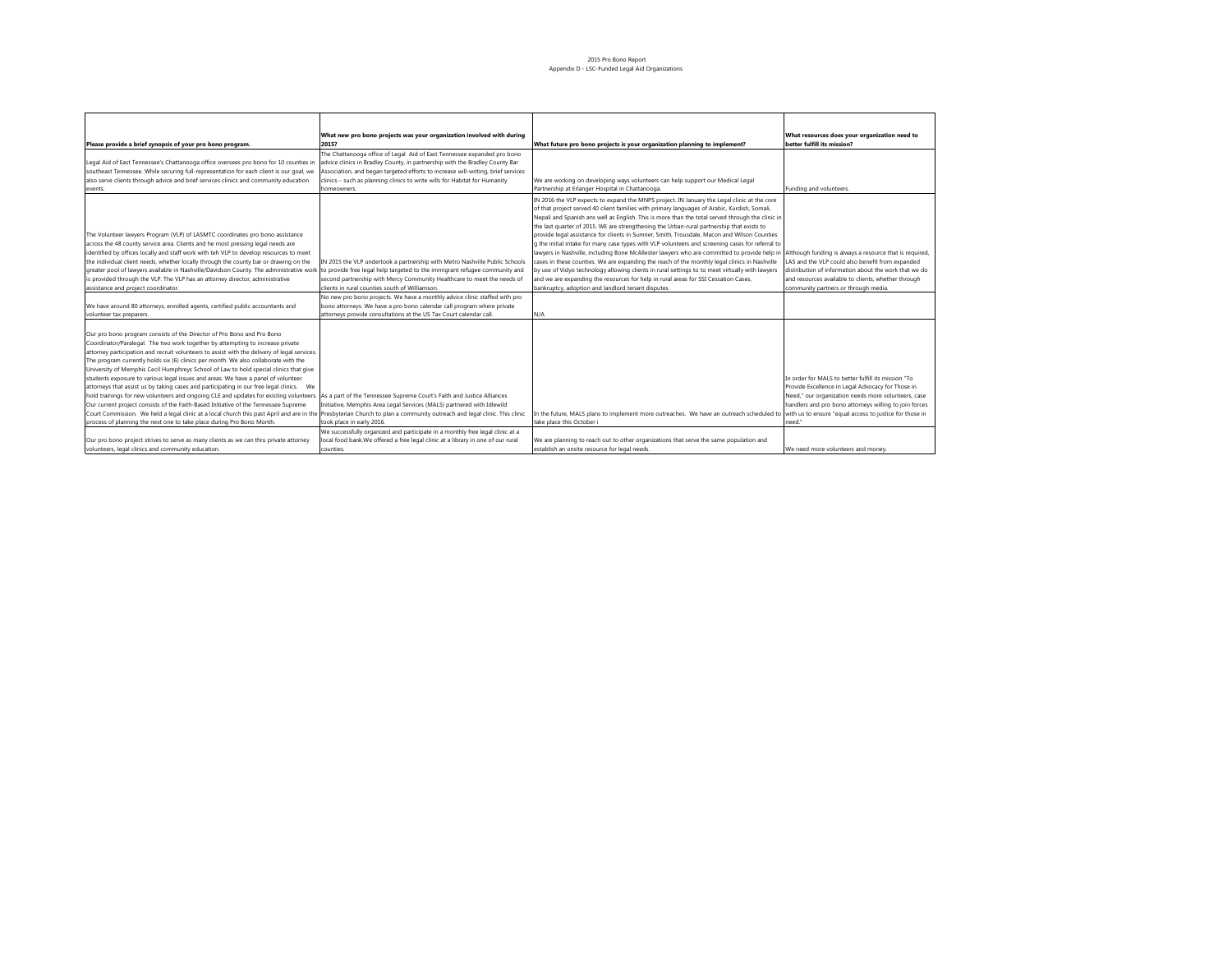2015 Pro Bono Report Appendix E - Non-LSC Funded Legal Service Providers

| <b>Organization:</b>                                         | City/Town: | <b>Website:</b>            | Which counties does your<br>organization serve? |                 | How do you recieve new clients? (Check all that apply) |                   |                                                                      |  | Other (please specify)                                                | How many staff<br>members does your<br>organization have? | organization have?        | How many volunteers does your How many clients did you serve in<br>2015? | How many of the total clients<br>served were served through pro<br>bono programs? |
|--------------------------------------------------------------|------------|----------------------------|-------------------------------------------------|-----------------|--------------------------------------------------------|-------------------|----------------------------------------------------------------------|--|-----------------------------------------------------------------------|-----------------------------------------------------------|---------------------------|--------------------------------------------------------------------------|-----------------------------------------------------------------------------------|
|                                                              |            |                            | Hamilton, Bradley, Monroe, Meigs,               |                 |                                                        |                   |                                                                      |  |                                                                       |                                                           |                           |                                                                          | we do not operate a formal pro bono                                               |
|                                                              |            |                            | Polk, McMinn, Sequatchie,                       |                 |                                                        |                   |                                                                      |  |                                                                       |                                                           |                           |                                                                          | program but rather seek probono                                                   |
| Southeat Tennessee Legal Services Chattanood www.selegal.org |            |                            | Rhea, Marion                                    | court referrals |                                                        |                   | online referra via another organization/non-profit                   |  | online referrals to phone intake                                      |                                                           | varies-average 4 per year | 296 cases were closed that year                                          | assitance when appropriate                                                        |
|                                                              |            |                            | All counties in Tennessee and five              |                 |                                                        |                   |                                                                      |  |                                                                       |                                                           |                           |                                                                          |                                                                                   |
| Southern Migrant Legal Services Nashville www.trla.org       |            |                            | other states                                    |                 |                                                        |                   |                                                                      |  | Telephone intakes, referrals                                          |                                                           |                           | 200                                                                      | none                                                                              |
| TN Alliance for Legal Services                               | nashville  | HELP4TN.org, TALS.o all 95 |                                                 | court referrals |                                                        | free legal clinic | via another organization/non-profil 1-844-Help4TN                    |  |                                                                       |                                                           |                           | 6.477 (2614 via OTJ and 3863 via<br>helpline)                            | 100%                                                                              |
| TN Justice for Our Neighbors                                 |            | Nashville tnjfon.org       | All of Tennessee, primarily Middle TN           |                 |                                                        |                   | free legal clinic online referra via another organization/non-profit |  | Referrals from District Attorneys' offices and police<br>departments. |                                                           | approx. 150               | approx 500                                                               | approx. 300                                                                       |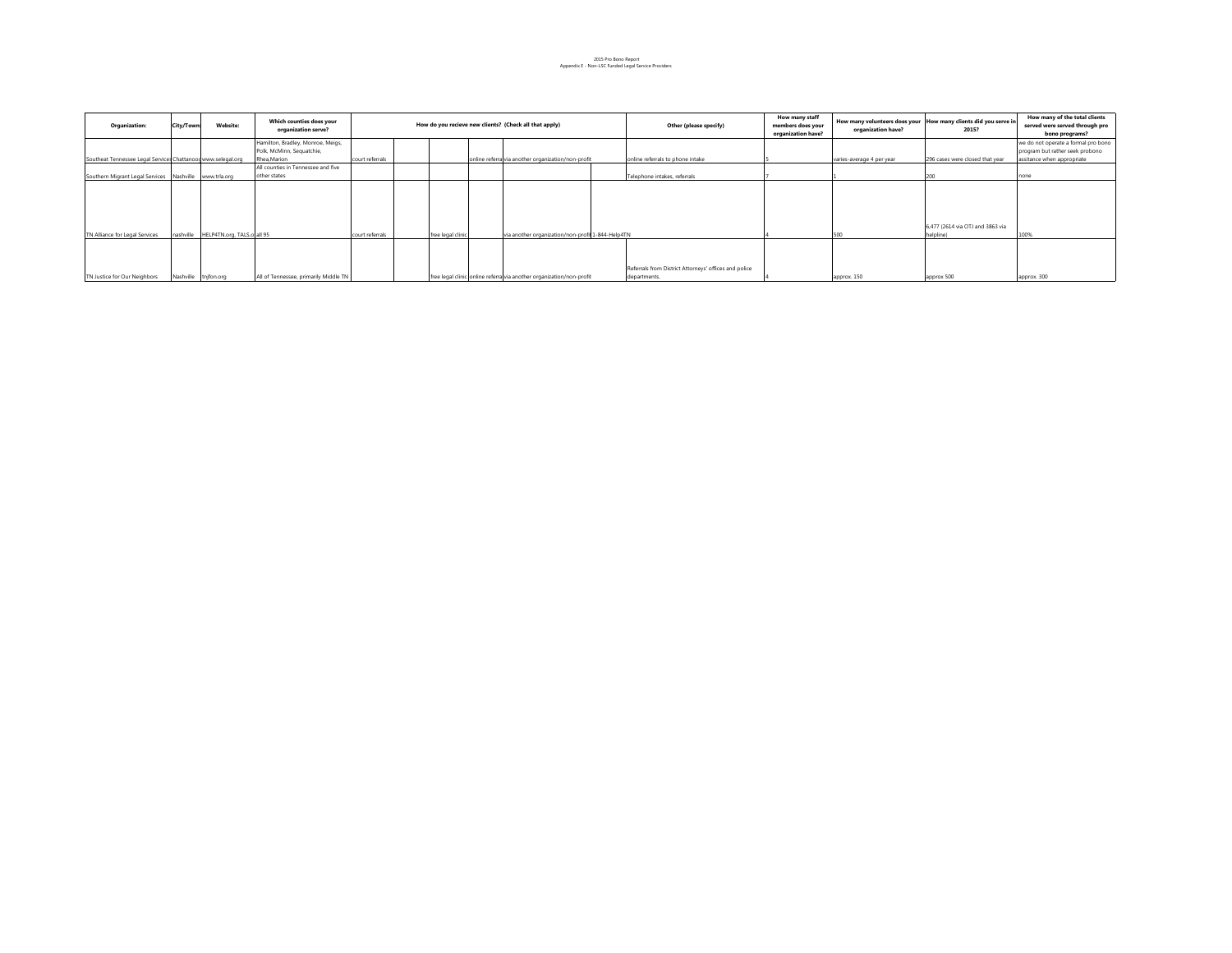### 2015 Pro Bono Report Appendix E - Non-LSC Funded Legal Service Providers

| Please provide a brief description of your services.                                                                                                                                                                                                                                                                                                                                                                                                                                                                                                                                                                                                                                                                        | In what areas of law does your organization specialize?                                                                                                                                                                     | What pro bono projects was your<br>organization involved with during 2015?                                                                                                                                         | What future pro bono projects is your organization planning to<br>implement?                                                                                                                                                 | What resources does your organization need to<br>better fulfill its mission?            |
|-----------------------------------------------------------------------------------------------------------------------------------------------------------------------------------------------------------------------------------------------------------------------------------------------------------------------------------------------------------------------------------------------------------------------------------------------------------------------------------------------------------------------------------------------------------------------------------------------------------------------------------------------------------------------------------------------------------------------------|-----------------------------------------------------------------------------------------------------------------------------------------------------------------------------------------------------------------------------|--------------------------------------------------------------------------------------------------------------------------------------------------------------------------------------------------------------------|------------------------------------------------------------------------------------------------------------------------------------------------------------------------------------------------------------------------------|-----------------------------------------------------------------------------------------|
| We are a non-profit, non-LSC program that that since 1968 has been assisting clients unable to afford legal<br>representation in our community. We are currently funded to focus on domestic violence and some consumer issues arant to assist with consumer issues                                                                                                                                                                                                                                                                                                                                                                                                                                                         | The majority of our works assists victims of domestic violence and we also have a                                                                                                                                           | P.A.T.H. project in Hamilton County Friends of<br>the Court project Bradley County                                                                                                                                 |                                                                                                                                                                                                                              | funding is always an issue                                                              |
| Employment-related representation on behalf of migrant farmworkers                                                                                                                                                                                                                                                                                                                                                                                                                                                                                                                                                                                                                                                          | Employment law, farmworker issues                                                                                                                                                                                           |                                                                                                                                                                                                                    |                                                                                                                                                                                                                              | More money to hire more full time staff                                                 |
| HELP4TN is a one stop forum for getting connected to free legal help- forms, videos, legal aid clinics, helpline and<br>OTJ are all on the portal. 1 844 HELP4TN is a free civil legal helpline where a licensed attorney triages the callers<br>question, provides brief advice and referral where appropriate. OnlineTNjustice.org is an email based legal advice<br>clinic that can be accessed by entering the website address for OTJ or via a click on HELP4TN.org. TALS also operates<br>an appellate pro bono clinic and supports the Faith and Justice clinics with malpractice coverage when needed.<br>Finally, TALS provides a free helpline during disasters to help connect people with the right assistance. | We do not specialize in a particular area of the law. We provide basic advice on all<br>civil issues via the helpline and otherwise, our role is to provide education and to<br>connect people in need with the right help. | Helpline- 1 844 HELP4TN, onlineTNjustice.org-<br>running the site and doing clinics with all 6 law<br>schools in TN                                                                                                | We'll continue the law school OTJ clinics. In partnership with the Supreme<br>Court ATJC and the AOC, we are working on a project to automate the court<br>approved divorce forms for uncontested divorces with no children. | marketing expertise to help with outreach; continued<br>funding to operate the helpline |
| TNJFON provides humanitarian immigration legal services, primarily for victims of crime, individuals who came to the<br>U.S. as young children, and children who have recently arrived in the United States.                                                                                                                                                                                                                                                                                                                                                                                                                                                                                                                | Immigration                                                                                                                                                                                                                 | Pro bono attorneys worked with TNJFON staff<br>attorneys to assist young people in applying for<br>Deferred Action for Childhood Arrivals (DACA)<br>and victims of serious crime in applying for U<br>visa status. | We are holding training programs throughout 2016 to prepare pro bono<br>attorneys to work alongside TNJFON staff to assist our clients. A schedule of<br>these opportunities is available at http://www.tnjfon.org/calendar/ |                                                                                         |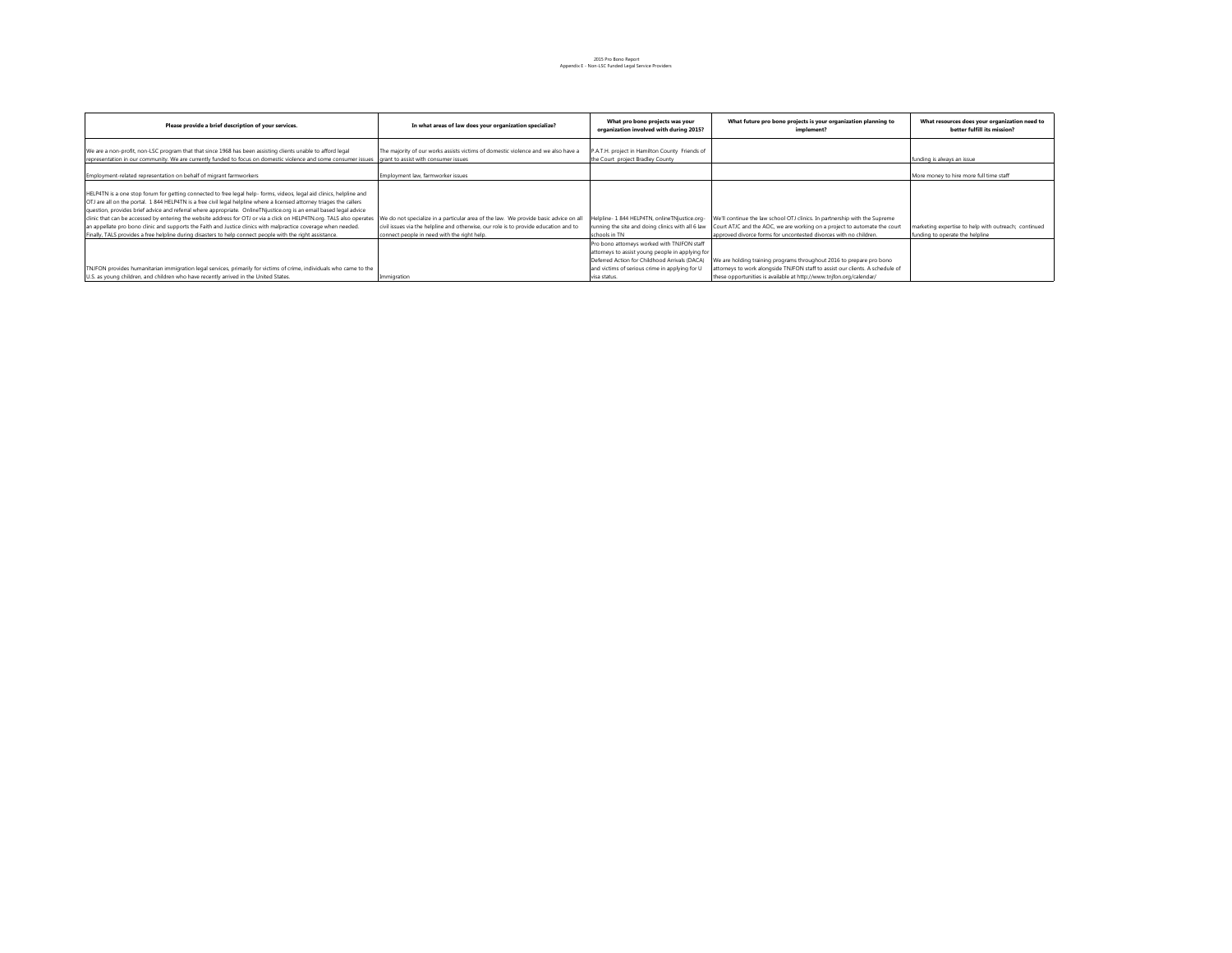### 2015 Pro Bono Report Appendix F - Faith-Based Organizations

| <b>SurveyType</b> | <b>Organization Information</b>                      | Which counties does your<br>organization serve?         |                   | How do you recieve new clients? (Check all that apply) | How many volunteer<br>attorneys does your<br>organization have? |                     |                                                             |                                          |
|-------------------|------------------------------------------------------|---------------------------------------------------------|-------------------|--------------------------------------------------------|-----------------------------------------------------------------|---------------------|-------------------------------------------------------------|------------------------------------------|
| Faith-Based       | Coparenting Solutions, inc. - Family<br>Law Clinic   | Anderson, Blount, Knox,<br>Loudon, Morgan, and<br>Roane | court<br>referral |                                                        | free legal<br>clinic                                            | online<br>referrals | via another<br>organization/non-profit 12                   |                                          |
| Faith-Based       | Fellowship Bible Church                              | Williamson                                              |                   |                                                        | free legal<br>clinic                                            |                     | via another<br>organization/non-profit 6                    |                                          |
| Faith-Based       | Lipscomb's Institute for Law, Justice<br>and Society | Davidson                                                |                   | walk-in<br>services                                    | free legal<br>clinic                                            |                     | via another<br>organization/non-profit throughout the year. | 8-10 attorneys serving<br>multiple times |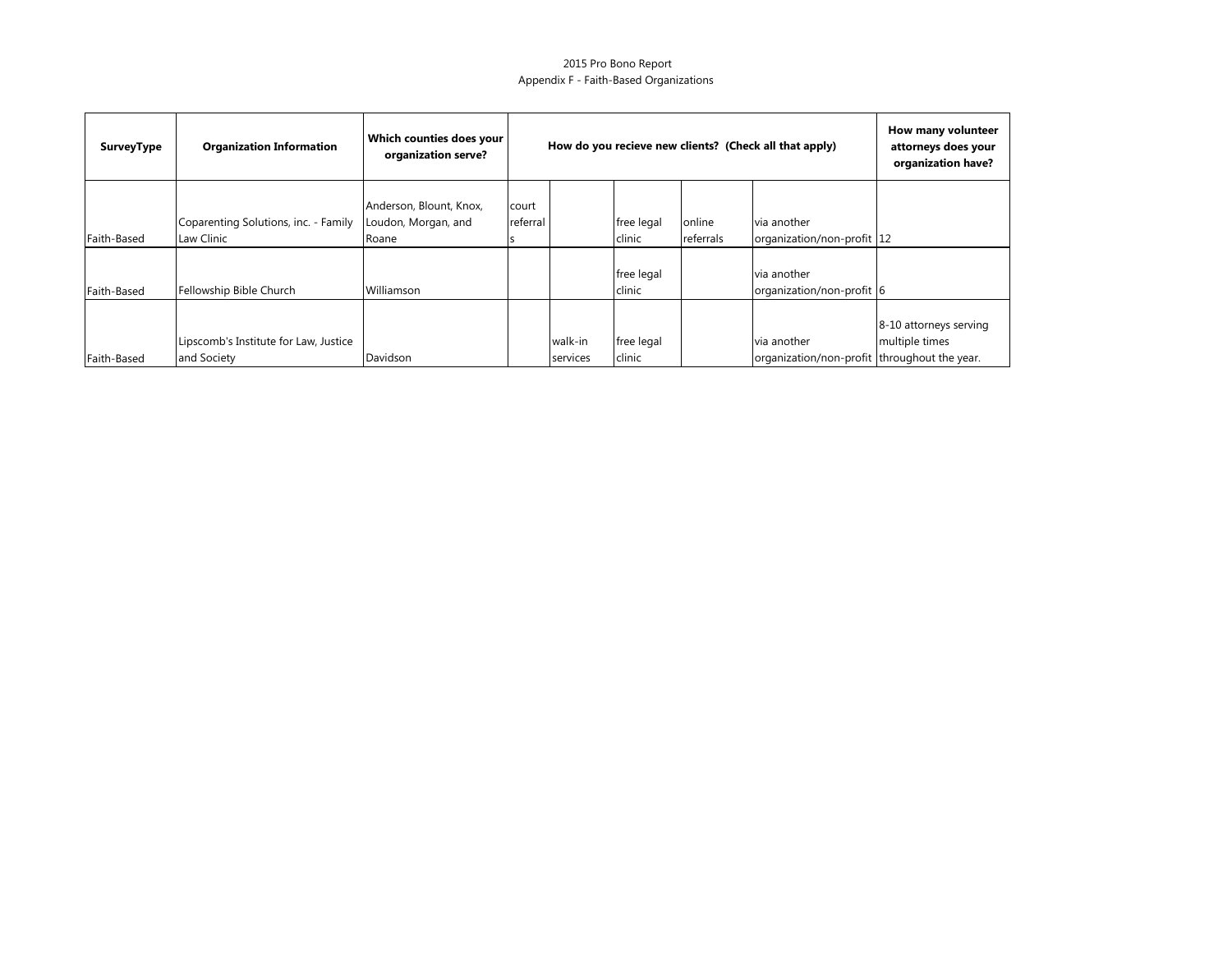### 2015 Pro Bono Report Appendix F - Faith-Based Organizations

| How many volunteer non-<br>attorneys does your<br>organization have? | How many clients did<br>you serve in 2015? | Please provide a brief description of your<br>services. | In what areas of law does your<br>organization specialize? OR What types<br>of cases do you see most often? | What future pro bono<br>projects is your organization organization need to better<br>planning to implement? | What resources does your<br>fulfill its mission? |
|----------------------------------------------------------------------|--------------------------------------------|---------------------------------------------------------|-------------------------------------------------------------------------------------------------------------|-------------------------------------------------------------------------------------------------------------|--------------------------------------------------|
|                                                                      |                                            |                                                         | Family Law: divorce, paternity, parenting                                                                   |                                                                                                             |                                                  |
|                                                                      |                                            | Pro Bono on-site clinic, limited on-call assistance     | plans, custody, orders of protection, cases                                                                 |                                                                                                             | We are working on recruiting                     |
|                                                                      |                                            | between clinics, a Limited Scope Modest Means           | involving veterans and young unmarried                                                                      | Expanding assistance to victims both professional and non-                                                  |                                                  |
|                                                                      | 138                                        | Panel, family mediation.                                | parents.                                                                                                    | of domestic abuse                                                                                           | professional volunteers.                         |
|                                                                      |                                            | Part of Faith and Justice Alliance                      | bankruptcy                                                                                                  | legal clinic                                                                                                |                                                  |
|                                                                      |                                            |                                                         | We do not specialize. Clients have                                                                          |                                                                                                             |                                                  |
| 3 volunteers serving                                                 |                                            |                                                         | received information on wills, living wills,                                                                | We recently began offering a                                                                                |                                                  |
| multiple times throughout                                            |                                            |                                                         | domestic and criminal issues, and property similar clinic at Schrader Lane                                  |                                                                                                             |                                                  |
| the year                                                             | 30 to 40                                   | We provide a general advice walk in clinic.             | matters.                                                                                                    | Church of Christ                                                                                            |                                                  |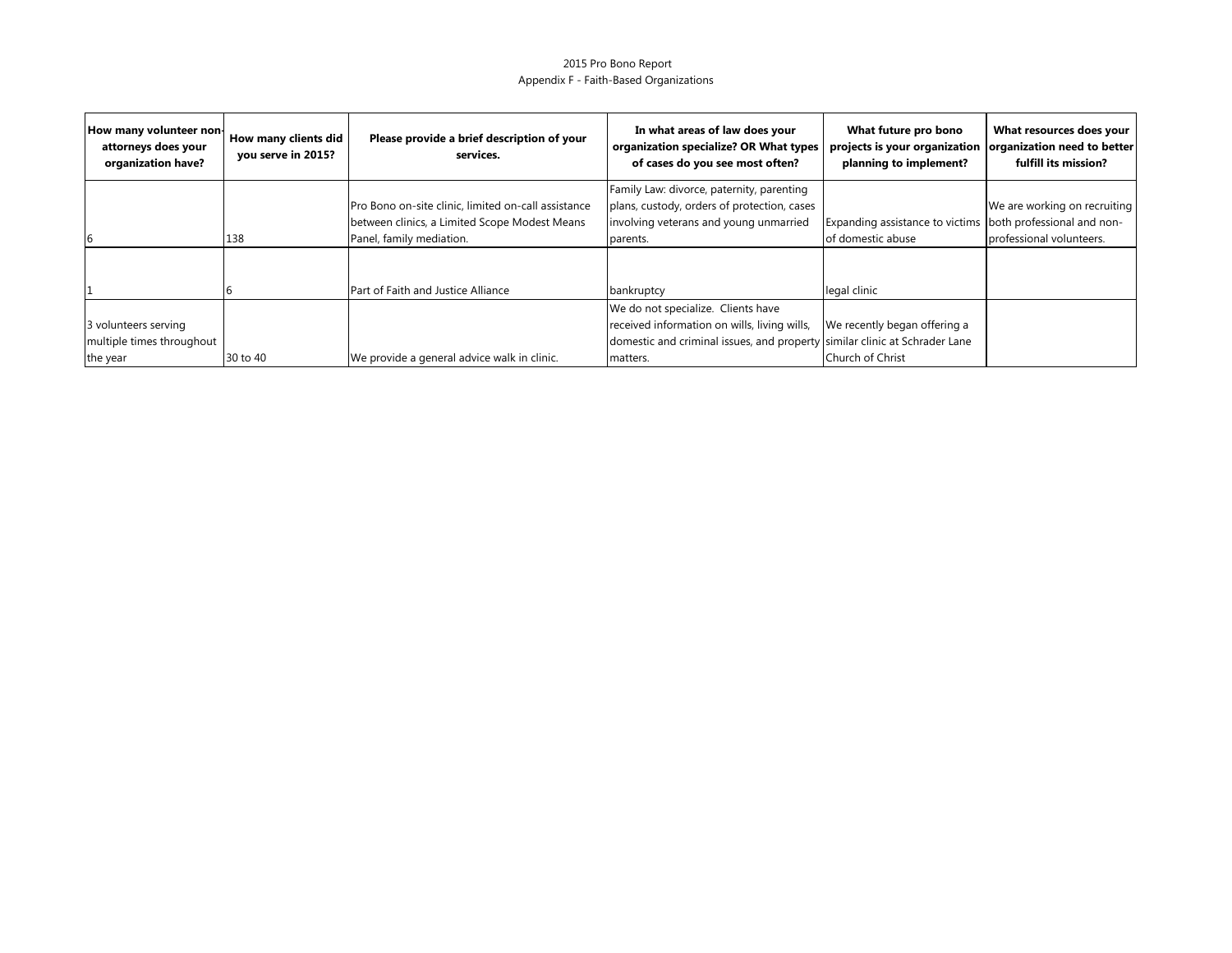#### 2015 Pro Bono Report Appendix G - Clinic Providers

| <b>Type of</b><br>Survey | <b>Clinic Name</b>                                                                                 | <b>Sponsoring Organization:</b>                                                           | Which counties does your clinic<br>serve?                                                                                               | How do you recieve new clients? (Check all that apply) |                     | Other (please specify) | How many volunteer attorneys does your clinic<br>have? | How many volunteer<br>non-attorneys does<br>your clinic have? | How many<br>clients did<br>you serve in<br>2015?                                                                                                                                                                                                                                                    |                                                                                                                     |                                           |                                                                   |
|--------------------------|----------------------------------------------------------------------------------------------------|-------------------------------------------------------------------------------------------|-----------------------------------------------------------------------------------------------------------------------------------------|--------------------------------------------------------|---------------------|------------------------|--------------------------------------------------------|---------------------------------------------------------------|-----------------------------------------------------------------------------------------------------------------------------------------------------------------------------------------------------------------------------------------------------------------------------------------------------|---------------------------------------------------------------------------------------------------------------------|-------------------------------------------|-------------------------------------------------------------------|
|                          | Clinic Provide 3rd Saturday Free Legal Clinic Legal Aid Society                                    |                                                                                           | Typically most residents come from<br>Rutherford. However, there have<br>been patrons from surrounding<br>counties who've come as well. |                                                        |                     | free legal<br>clinic   |                                                        | via another<br>organization/<br>non-profit                    | referrals from Legal Aid<br>Society and other<br>community partners                                                                                                                                                                                                                                 |                                                                                                                     |                                           | 36                                                                |
|                          |                                                                                                    |                                                                                           |                                                                                                                                         |                                                        |                     |                        |                                                        |                                                               |                                                                                                                                                                                                                                                                                                     |                                                                                                                     |                                           |                                                                   |
|                          | Clinic Provide Business Clinic                                                                     | University of Tennessee<br>College of Law                                                 | We deal with clinets from a variety<br>of counties                                                                                      |                                                        |                     | free legal<br>:linic   | online<br>referrals                                    |                                                               |                                                                                                                                                                                                                                                                                                     | Typically 8 student attorneys                                                                                       |                                           | approximately<br>80                                               |
|                          |                                                                                                    |                                                                                           |                                                                                                                                         |                                                        | walk-in             | free legal             |                                                        |                                                               |                                                                                                                                                                                                                                                                                                     |                                                                                                                     |                                           |                                                                   |
|                          | Clinic Provide Coffee county legal clinic                                                          | None                                                                                      | Coffee                                                                                                                                  | court referrals services                               |                     | clinic                 |                                                        |                                                               |                                                                                                                                                                                                                                                                                                     |                                                                                                                     |                                           |                                                                   |
|                          | Clinic Provide Elder Law Clinic                                                                    | University of Memphis<br>School of Law                                                    | Shelby                                                                                                                                  |                                                        |                     |                        |                                                        | via another<br>organization/<br>non-profit                    |                                                                                                                                                                                                                                                                                                     |                                                                                                                     |                                           | 51                                                                |
|                          | Clinic Provide Entertainment Law Clinic                                                            | Arts & Business Council<br>(Volunteer Lawyers &<br>Professionals for the Arts<br>program) | Greater Nashville                                                                                                                       |                                                        | walk-in<br>services | free legal<br>clinic   | online<br>referrals                                    | via another<br>organization/<br>non-profit                    | We refer appropriate clients<br>to the clinic who contact<br>VLPA for services. We also<br>send e-blasts advertising the<br>clinic and usually partner<br>with a church, university or<br>other nonprofit that also<br>sends promotional emails to<br>their audiences<br>Posters, business cards at | 4-10 for each clinic drawn from our pool of 260<br>attorneys who volunteer year-round with our pro<br>bono program. | 10-15 per clinic,<br>mostly law students. | 30 through<br>clinics. 400<br>through the<br>pro bono<br>program. |
|                          | Clinic Provide Kingsport Bar Association and LA TBA Young Lawyers Division Hawkins, Carter, Unicoi |                                                                                           | KBA, Legal Aid of E. Tn, and Sullivan, Washington, Greene,                                                                              | court referrals services                               | walk-in             | free legal<br>clinic   |                                                        |                                                               | area courthouses, service<br>facilities, clinics, churches,<br>harvest/pantries,<br>government offices, lawyers'<br>offices                                                                                                                                                                         | Approx 6-8                                                                                                          | Usually two                               | Approx 120                                                        |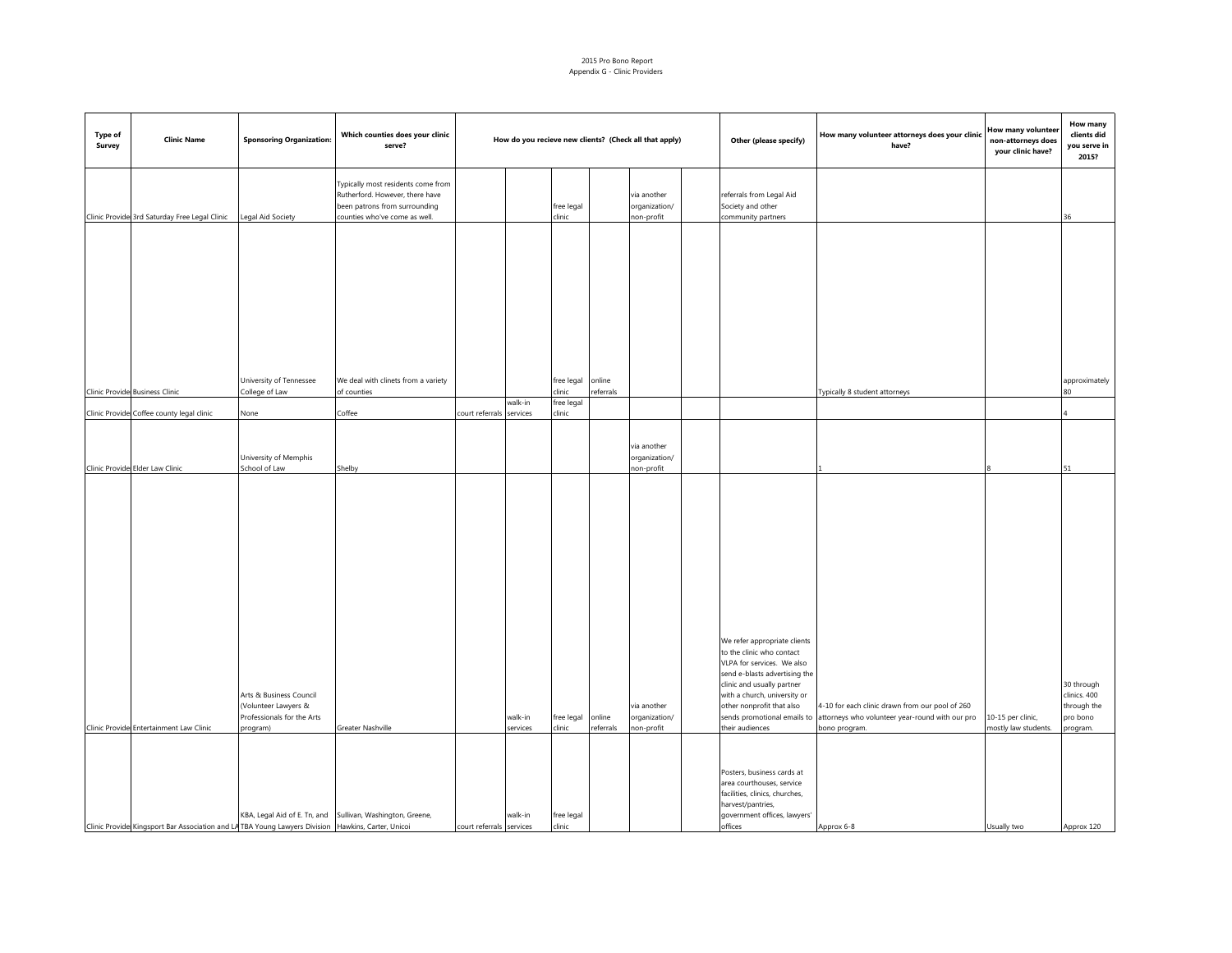#### 2015 Pro Bono Report Appendix G - Clinic Providers

|                                                           |                                                                                     | Hamilton, Bradley, Polk, McMinn,<br>Monroe, Marion, Sequatchie, Rhea,                                                                                                                                                                                                                                                                                                              |                          |                     |                      |                     |                                                           |                        |                          |                                                 |                                      |                |
|-----------------------------------------------------------|-------------------------------------------------------------------------------------|------------------------------------------------------------------------------------------------------------------------------------------------------------------------------------------------------------------------------------------------------------------------------------------------------------------------------------------------------------------------------------|--------------------------|---------------------|----------------------|---------------------|-----------------------------------------------------------|------------------------|--------------------------|-------------------------------------------------|--------------------------------------|----------------|
|                                                           |                                                                                     | Meigs, and Bledsoe Counties. The                                                                                                                                                                                                                                                                                                                                                   |                          |                     |                      |                     | via another                                               |                        |                          |                                                 |                                      |                |
|                                                           |                                                                                     | majority of clinics taking place in                                                                                                                                                                                                                                                                                                                                                |                          | walk-in             | free legal           | online              | organization/n                                            |                        |                          |                                                 |                                      |                |
| Clinic Provide LAET Clinics for Southeast                 | Legal Aid of East Tennessee                                                         | Hamilton and Bradley.                                                                                                                                                                                                                                                                                                                                                              | court referrals services |                     | clinic               | referrals           | on-profit                                                 |                        |                          | 35                                              |                                      | 150            |
|                                                           |                                                                                     |                                                                                                                                                                                                                                                                                                                                                                                    |                          |                     |                      |                     | via another                                               |                        |                          |                                                 | 3 distinct volunteers                |                |
|                                                           | Lipscomb and St. James                                                              |                                                                                                                                                                                                                                                                                                                                                                                    |                          | walk-in             | free legal           |                     | organization/n                                            |                        |                          | 9-10 distinct volunteers serving multiple times | serving multiple times Approximately |                |
| Clinic Provide Lipscomb Clinic                            | Missionary Baptist Church                                                           | Davidson                                                                                                                                                                                                                                                                                                                                                                           |                          | services            | clinic               |                     | on-profit                                                 |                        |                          | throughout the year                             | throughout the year                  | $30 - 40$      |
|                                                           |                                                                                     | Washington, Carter, Greene,<br>Hawkins, Hancock, Sullivan,<br>Johnson, Unicoi, Cocke, Grainger,                                                                                                                                                                                                                                                                                    |                          | walk-in             | free legal           | online              | via another<br>organization/n                             |                        |                          |                                                 |                                      |                |
| Clinic Provide Multiple Clinics                           | Legal Aid of East TN                                                                | Jefferson                                                                                                                                                                                                                                                                                                                                                                          |                          | services            | clinic               | referrals           | on-profit                                                 |                        |                          | 25                                              |                                      | 225            |
| Clinic Provide Multiple Clinics                           | Legal Aid Society                                                                   | LAS held 55 clinics in Anderson.<br>Cumberland, Davidson,<br>Montgomery, Overton, Putnam,<br>Rutherford and Williamson<br>Counties. Clients attended these<br>clinics from Bedford, Cannon,<br>Cheatham, Cumberland, Davidson,<br>Dickson, Jackson, Macon, Maury,<br>Montgomery, Putnam, Robertson,<br>Robertson, Rutherford, Smith,<br>Sumner, Wilson and Williamson<br>Counties. | court referrals services | walk-in             | free legal<br>clinic | online<br>referrals | via another<br>organization/<br>non-profit<br>via another | $1 - 844 -$<br>Help4TN |                          | 434                                             | 209                                  | 1447           |
|                                                           | Southeast Tennessee Legal                                                           |                                                                                                                                                                                                                                                                                                                                                                                    |                          | walk-in             |                      |                     | organization/                                             |                        | The Judges and other     |                                                 |                                      | 233 under this |
| Clinic Provide PATH                                       | Services                                                                            | Hamilton                                                                                                                                                                                                                                                                                                                                                                           |                          | services            |                      |                     | non-profit                                                |                        | attorneys also refer     | varies                                          |                                      | program        |
|                                                           | Legal Aid Society, Upper<br>Cumberland Young Lawyers<br>Association, Cumberland Bar | Putnam, Overton, Cumberland<br>primarily but open to Clay, Pickett,<br>Jackson, Dekalb, White, Van Buren,                                                                                                                                                                                                                                                                          |                          | walk-in             | free legal           |                     |                                                           |                        |                          |                                                 | Approximately 1 each Approximately   |                |
| Clinic Provide Putnam, Cumberland, and Overte Association |                                                                                     | and Fentress residents also.                                                                                                                                                                                                                                                                                                                                                       |                          | services            | clinic               |                     |                                                           |                        |                          | Approximately 4-5 each time                     | time                                 | 60             |
| Clinic Provide Salvation Army Pro Bono Clinic             | <b>Salvation Army</b>                                                               | Davidson                                                                                                                                                                                                                                                                                                                                                                           |                          | walk-in<br>services | free legal<br>clinic |                     | via another<br>organization/n<br>on-profit                |                        |                          |                                                 |                                      | Appx 75        |
| Clinic Provide UT Immigration Clinic                      | University of Tennessee,<br>College of Law                                          | Knox, Hamilton, Hamblen (east<br>Tennessee)                                                                                                                                                                                                                                                                                                                                        |                          |                     |                      |                     | via another<br>organization/<br>non-profit                |                        | <b>Immigration Court</b> |                                                 |                                      | 30             |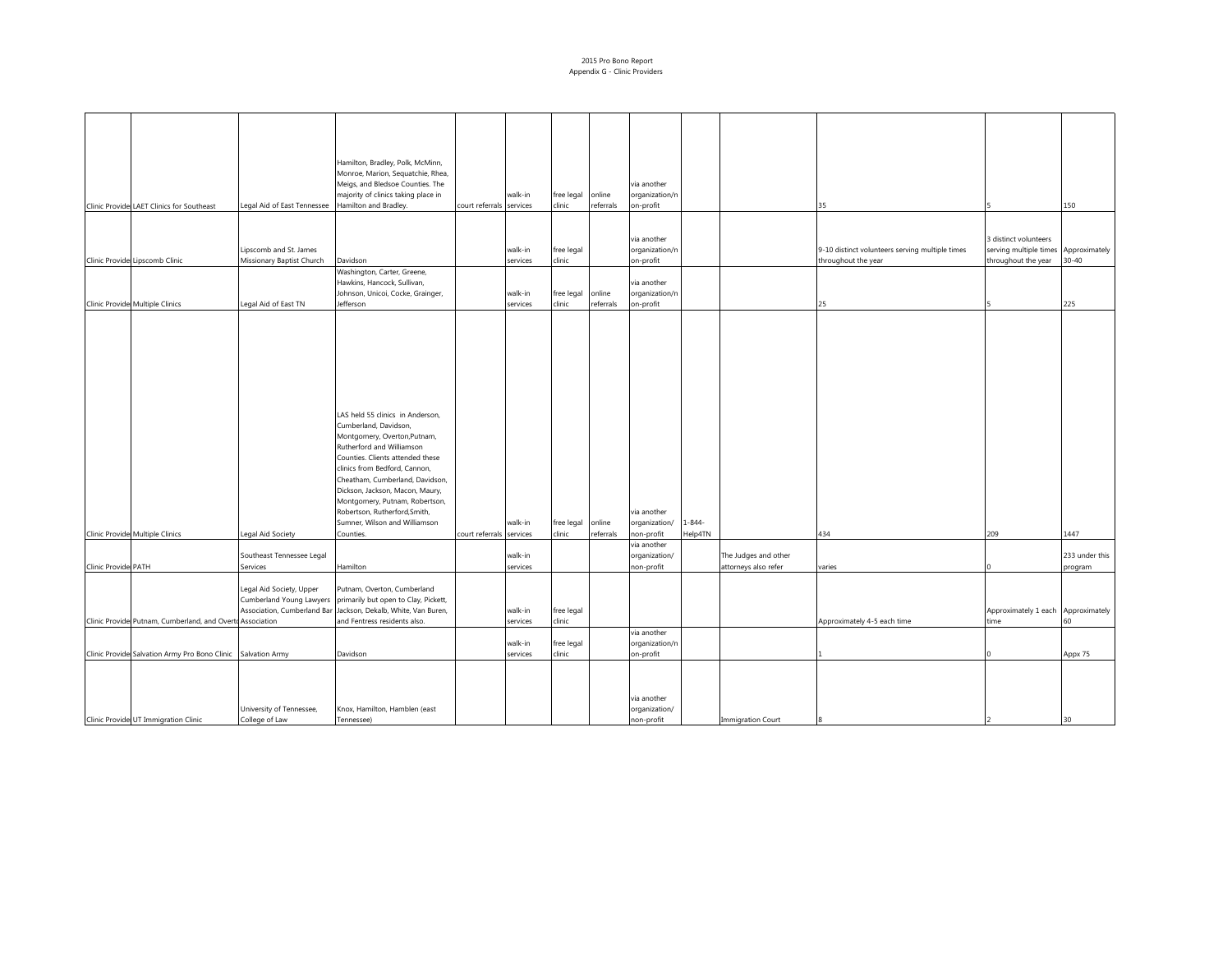#### 2015 Pro Bono Report Appendix G - Clinic Providers

| Please provide a brief description of your services.                                                                                                                                                                                                                                                                                                                                                                                                                                                                                                                                                                                                                                                                                                                                                                                                                                                                                              | In what areas of law does your clinic<br>specialize? OR What types of cases do<br>you see most often?                                                                                                                                                                                                    | What future projects is your<br>clinic planning to implement?                                                                                    | What resources does your clinic need to better fulfill<br>its mission?                                                                                                                                                                                                                                                                                                                                                                                                                                                                                                                                                                                                                                                                                                                                                                                                                                                                                                                                  | Do you partner with any faith-based or<br>community organizations in clinic<br>activities?                                                                                                                                                                                                                                                                                                                                                                                                                                                       |
|---------------------------------------------------------------------------------------------------------------------------------------------------------------------------------------------------------------------------------------------------------------------------------------------------------------------------------------------------------------------------------------------------------------------------------------------------------------------------------------------------------------------------------------------------------------------------------------------------------------------------------------------------------------------------------------------------------------------------------------------------------------------------------------------------------------------------------------------------------------------------------------------------------------------------------------------------|----------------------------------------------------------------------------------------------------------------------------------------------------------------------------------------------------------------------------------------------------------------------------------------------------------|--------------------------------------------------------------------------------------------------------------------------------------------------|---------------------------------------------------------------------------------------------------------------------------------------------------------------------------------------------------------------------------------------------------------------------------------------------------------------------------------------------------------------------------------------------------------------------------------------------------------------------------------------------------------------------------------------------------------------------------------------------------------------------------------------------------------------------------------------------------------------------------------------------------------------------------------------------------------------------------------------------------------------------------------------------------------------------------------------------------------------------------------------------------------|--------------------------------------------------------------------------------------------------------------------------------------------------------------------------------------------------------------------------------------------------------------------------------------------------------------------------------------------------------------------------------------------------------------------------------------------------------------------------------------------------------------------------------------------------|
| Free general advice clinic to those coming between 9 am and<br>11 am                                                                                                                                                                                                                                                                                                                                                                                                                                                                                                                                                                                                                                                                                                                                                                                                                                                                              | General (usually not criminal)                                                                                                                                                                                                                                                                           | More outreach to the<br>community. Open to partnering<br>with counties that don't have a<br>clinic.                                              |                                                                                                                                                                                                                                                                                                                                                                                                                                                                                                                                                                                                                                                                                                                                                                                                                                                                                                                                                                                                         | Yes. Higher Ground Worship Center Church<br>which hosts it.                                                                                                                                                                                                                                                                                                                                                                                                                                                                                      |
| The Business Law Clinic is modeled after the structure of a<br>transactional law firm and provides legal advice to businesses<br>in the following critical areas: . Business planning . Entity<br>selection and registration .State and local business licenses<br>·Federal, state, and local tax issues ·Financing documentation<br>and securities issues .Leases and other commercial contracts<br>*Employment agreements *Trademark and copyright<br>registration, IP licensing agreements, and material transfer and<br>non-disclosure agreements .IP counseling regarding<br>branding, copyrights, trademarks, trade secrets, freedom to<br>operate, unfair competition, antitrust, publicity rights, and<br>privacy rights Through this model, the Business Law Clinic, in<br>conjunction with the Anderson Center for Entrepreneurship<br>and Innovation, is one of the cornerstones of the innovation<br>ecosystem in the Knoxville area. | Entity formation and contract drafting.<br>Intellectual property assessment and<br>trademarking.                                                                                                                                                                                                         |                                                                                                                                                  | The Clinic could benefit from local practitioners<br>volunteering their time to work closely with students to<br>widen the breadth of our capacity.                                                                                                                                                                                                                                                                                                                                                                                                                                                                                                                                                                                                                                                                                                                                                                                                                                                     | NO                                                                                                                                                                                                                                                                                                                                                                                                                                                                                                                                               |
| Free legal advice on problems                                                                                                                                                                                                                                                                                                                                                                                                                                                                                                                                                                                                                                                                                                                                                                                                                                                                                                                     | Juvenile, custody, social security                                                                                                                                                                                                                                                                       |                                                                                                                                                  | Help with advertising.                                                                                                                                                                                                                                                                                                                                                                                                                                                                                                                                                                                                                                                                                                                                                                                                                                                                                                                                                                                  | No                                                                                                                                                                                                                                                                                                                                                                                                                                                                                                                                               |
| Representation in civil matters to indigent elderly clients age<br>55 and older                                                                                                                                                                                                                                                                                                                                                                                                                                                                                                                                                                                                                                                                                                                                                                                                                                                                   | elder law                                                                                                                                                                                                                                                                                                | Collaboration with the graduate<br>School of Social Work seeking<br>to provide increased access to<br>elders with health related legal<br>issues | A geriatric case manager would be helpful, as would<br>better technology and the means of creating a mobile<br>office (van, laptop, printer) so that we could better serve<br>clients who are mobility impaired or who lack<br>transportation                                                                                                                                                                                                                                                                                                                                                                                                                                                                                                                                                                                                                                                                                                                                                           | Yes                                                                                                                                                                                                                                                                                                                                                                                                                                                                                                                                              |
| VLPA provides pro bono legal assistance to low-income artists<br>and emerging nonprofit arts organizations in Greater<br>Nashville. We assist with matters related to their arts<br>practice/business. We do not assist with any family or criminal<br>matters to ensure we are not duplicating services with Legal<br>Aid or any other organizations.                                                                                                                                                                                                                                                                                                                                                                                                                                                                                                                                                                                            | Entertainment, Intellectual Property,<br>Corporate, Nonprofit,<br>Labor/Employment, etc. Common issues<br>include reviewing or drafting agreements,<br>intellectual property registration or<br>infringement, dispute resolution,<br>labor/employment, corporate formation,<br>nonprofit formation, etc. | We plan to increase the number<br>of clinics to reach more clients.<br>No projects presently planned.                                            | Partners and funding. Partners help provide free facilities<br>and sometimes also volunteers while helping us reach<br>new clients in need of our services. Funding provides<br>support for the staff needed to plan and execute the<br>clinics. Additional funding would allow us to hire a part-<br>time staff person to focus exclusively on clinic<br>coordination which would dramatically increase the<br>number of programs we can offer. We are fortunate to<br>have plenty of volunteer lawyers willing to contribute<br>their time (and of course many clients in need of<br>assistance), so it really is just a matter of having enough<br>staff to bring all of the pieces together.<br>More attorneys to show up; is difficult when there is just<br>1 or 2 attorneys and there are 15 people who want to<br>talk with a lawyer. But the opposite is sometimes true;<br>we have 5-6 lawyers but only 4 "clients" show over a two<br>hour period. I have not detected in meaningful pattern | Yes. We have at least one partner for every<br>clinic we present. A different faith-based or<br>community organization hosts each clinic and<br>also helps promote the opportunity to their<br>constituents allowing us to reach new<br>audiences. Recent partners include Belmont<br>University, Church of the Redeemer, SESAC<br>and Nossi College of Art. We occasionally<br>partner with genre-based community<br>organizations for promotional assistance as<br>well such as Tennessee Craft Association, Film<br>Nashville and Metro Arts. |
| Generally walk-in "Clinic" at downtown union hall building,<br>once per month. We usually have 3-4 attorneys show up to<br>assist.                                                                                                                                                                                                                                                                                                                                                                                                                                                                                                                                                                                                                                                                                                                                                                                                                | No specialization. Mostly domestic, debt-<br>related, or landlord tenant. Occasionally<br>estate planning, workers' compensation,<br>and property disputes.                                                                                                                                              | LAET provides a wonderful<br>resource for areas that are<br>outside of the attorney<br>volunteers fields of practice.                            | of how many clients to expect on a given Clinic night.<br>We do not have any real expenses except the annual<br>liability and property insurance premium, which our Bar<br>Association pays.                                                                                                                                                                                                                                                                                                                                                                                                                                                                                                                                                                                                                                                                                                                                                                                                            | Just Legal Aid of East TN and TBA Young<br>Lawyers Division.                                                                                                                                                                                                                                                                                                                                                                                                                                                                                     |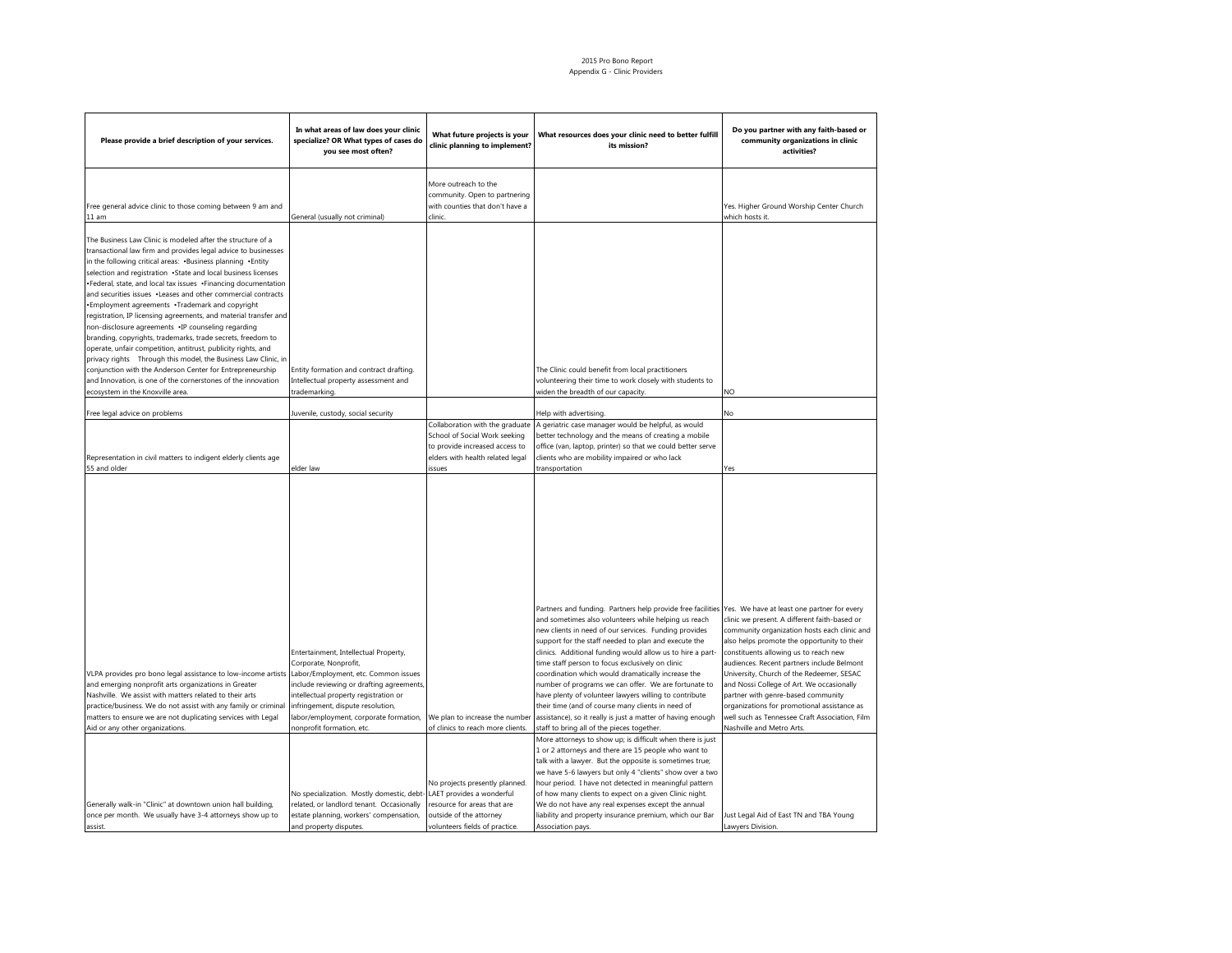| As a Legal Aid program we host a variety of clinics. A couple          |                                                           |                                    |                                                                                                 |                                              |
|------------------------------------------------------------------------|-----------------------------------------------------------|------------------------------------|-------------------------------------------------------------------------------------------------|----------------------------------------------|
| examples of regularly occurring clinics include a monthly              |                                                           |                                    |                                                                                                 |                                              |
| juvenile law clinic in Hamilton County and a monthly general           |                                                           |                                    |                                                                                                 |                                              |
| clinic in Bradley County sponsored by the Bradley County Bar           |                                                           |                                    |                                                                                                 |                                              |
| Association. We offer other specialized clinics throughout the         |                                                           |                                    |                                                                                                 |                                              |
| year throughout our 10 county region. An example of a                  | All poverty law areas. Obviously in                       |                                    |                                                                                                 |                                              |
| specialized clinic, in focus and subject matter, would be an           | specialized clinics, like at juvenile court               |                                    |                                                                                                 |                                              |
| estate planning clinic open to all Habitat for Humanity<br>homeowners. | clinic, we see mostly child support and<br>custody cases. | No specific plans.                 |                                                                                                 |                                              |
|                                                                        |                                                           |                                    | More volunteers.                                                                                | Yes, as much as possible.                    |
|                                                                        | We are a general advice clinic and do not                 |                                    |                                                                                                 |                                              |
| We provide a free walk-in advice clinic. Clients have received         | specialize. Clients have received advice                  |                                    |                                                                                                 |                                              |
| advice on expungements, wills, living wills, domestic issues           | on expungements, wills, living wills,                     | We recently began a clinic at      |                                                                                                 | Yes. Both Lipscomb and the churches we       |
| and criminal issues.                                                   | domestic issues and criminal issues.                      | Schrader Lane Church of Christ.    |                                                                                                 | partner with are faith-based organizations.  |
|                                                                        |                                                           |                                    |                                                                                                 |                                              |
|                                                                        |                                                           |                                    |                                                                                                 |                                              |
|                                                                        |                                                           |                                    |                                                                                                 |                                              |
| Pro Se Divorce Clinics, Estate Planning Clinics, and Bar Clinics       | <b>Estate Issues</b>                                      | Unknown                            | Advertisement and Funding                                                                       | Senior Centers                               |
|                                                                        |                                                           |                                    |                                                                                                 |                                              |
|                                                                        |                                                           |                                    |                                                                                                 |                                              |
|                                                                        |                                                           | At the end of 2015 LAS             |                                                                                                 |                                              |
|                                                                        |                                                           | established a Medical Legal        |                                                                                                 |                                              |
|                                                                        |                                                           | Partnership with Mercy             |                                                                                                 |                                              |
|                                                                        |                                                           | Community Healthcare in            |                                                                                                 |                                              |
|                                                                        |                                                           | Williamson County. One activity    |                                                                                                 |                                              |
|                                                                        |                                                           | of the MLP was a legal clinic to   |                                                                                                 |                                              |
|                                                                        |                                                           | provide outreach through           |                                                                                                 |                                              |
|                                                                        |                                                           | Mercy to clients in rural counties |                                                                                                 |                                              |
|                                                                        |                                                           |                                    |                                                                                                 |                                              |
|                                                                        |                                                           | south of Williamson served by      |                                                                                                 |                                              |
|                                                                        |                                                           | Mercy. LAS will continue to work   |                                                                                                 |                                              |
|                                                                        | The top 80% of cases are:                                 | with the Williamson County bar     |                                                                                                 |                                              |
|                                                                        | Family(Divorce/Support/Custody/Visitatio                  | to expand this clinic to reach     |                                                                                                 | LAS partners with faith based and community  |
|                                                                        | n/Other) 23% Housing(Landlord                             | low income clients. In 2015 LAS    |                                                                                                 | partners, including Mercy Community          |
|                                                                        | Tenant/mortgage/other)<br>18%                             | also partnered with the Metro      |                                                                                                 | Healthcare, MNPS, Corinthian Baptist Church, |
|                                                                        | Contracts/Other Consumer                                  |                                    | Nashville Public Schools (MNPS) Making clients aware of the availability of clinics is critical | TIRRC, Tennessee Justice for Our Neighbors,  |
| Volunteer lawyers provide advice/counsel and brief service on          | 13% Collections/Bankruptcy                                | to provide a legal clinic monthly  | and spreading the word is critical. LAS works with                                              | Conexion Americas, Center for Refugees and   |
| general civil legal issues. Volunteer lawyers can provide              | 11% Torts                                                 | for immigrant refugee families.    | partners to do this and additional help - financial help in                                     | Immigrants of Tennessee (CRIT), Nashville    |
| extended representation through LAS for low income clients             | 8% Wage Claim/Employment                                  | Expanding this clinic is an        | paying for flyers, for example - would assist us in better                                      | International Center for Empowerment(NICE),  |
| or refer clients to LAS for additional representation.                 | 7%                                                        | important project for LAS.         | fulfilling the mission.                                                                         | Financial Empowerment Center.                |
|                                                                        |                                                           |                                    |                                                                                                 |                                              |
| We provide procedural assistance at Sessions civil docket call         | <b>Civil Sessions</b>                                     |                                    |                                                                                                 | Not for this project                         |
|                                                                        |                                                           |                                    |                                                                                                 |                                              |
|                                                                        |                                                           |                                    |                                                                                                 |                                              |
|                                                                        | Mostly family law matters, debt                           |                                    |                                                                                                 |                                              |
|                                                                        | problems, wills/real estate issues,                       |                                    | Continuation and maybe extend More publicity to the community and more volunteer                |                                              |
| Free legal advice on civil issues                                      | landlord/tenant issues, POA questions.                    | to other counties                  | attorneys                                                                                       | No but open to it.                           |
|                                                                        |                                                           |                                    |                                                                                                 |                                              |
| Legal counsel limited to advice and not representation in most         |                                                           | Continuing the services            |                                                                                                 |                                              |
| cases                                                                  | Varies                                                    | currently providing                | None                                                                                            | Salvation Army                               |
| The Immigration Clinic provides pro bono representation to             |                                                           |                                    |                                                                                                 |                                              |
| immigrants who have humanitarian immigration cases before              |                                                           |                                    |                                                                                                 |                                              |
| the Department of Homeland Security and also the Memphis               |                                                           |                                    | We need more pro bono volunteer attorneys and more                                              |                                              |
| Immigration Courts. These cases include asylum, u-visa,                |                                                           |                                    | financial resources as there are no other non-profit                                            |                                              |
| Special Immigrant Juvenile Status cases, and children under 15         |                                                           |                                    | organizations on the east side of Tennessee that provide                                        | Typically, Centro Hispano and sometimes      |
| who are in removal proceedings.                                        | Humanitarian Immigration Law.                             |                                    | counsel to immigrants who cannot afford an attorney.                                            | Catholic Charities.                          |
|                                                                        |                                                           |                                    |                                                                                                 |                                              |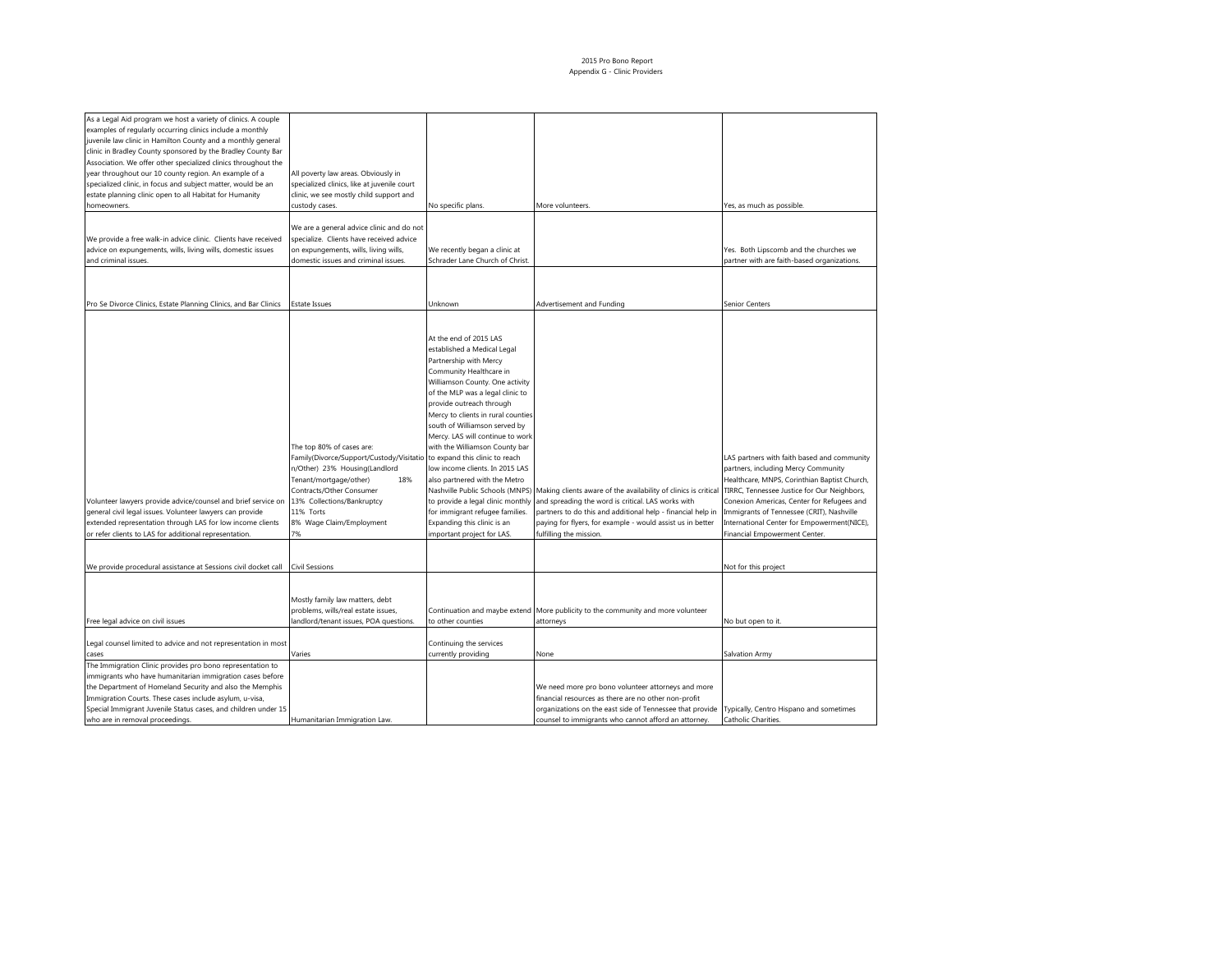#### 2015 Pro Bono Report Appendix H - Mediation Organizations

| Survey | Organization:                                               | City/Town: | How does your organization receive referrals? |         |                                            |                  |                                         |  | Other (please specify)           | How many staff<br>members does your<br>organization have? | How many<br>volunteers does<br>your organization<br>have? | How many clients did you<br>serve through mediation<br>in 2015? |
|--------|-------------------------------------------------------------|------------|-----------------------------------------------|---------|--------------------------------------------|------------------|-----------------------------------------|--|----------------------------------|-----------------------------------------------------------|-----------------------------------------------------------|-----------------------------------------------------------------|
|        |                                                             |            |                                               |         |                                            |                  |                                         |  |                                  |                                                           |                                                           |                                                                 |
|        |                                                             |            |                                               |         |                                            |                  |                                         |  |                                  |                                                           |                                                           |                                                                 |
|        |                                                             |            |                                               |         |                                            |                  |                                         |  |                                  |                                                           |                                                           |                                                                 |
|        |                                                             |            |                                               |         |                                            |                  |                                         |  |                                  |                                                           |                                                           |                                                                 |
|        |                                                             |            |                                               |         |                                            |                  | via another organization/               |  |                                  |                                                           |                                                           | 800-1000 including                                              |
|        | Mediation Community Mediation Center<br>Knoxville           |            | court referrals                               | walk-in |                                            | online referrals | non-profit                              |  | 1-844-Help4TN County agencies    |                                                           | 50                                                        | screening and intake                                            |
|        |                                                             |            |                                               |         |                                            |                  |                                         |  |                                  |                                                           |                                                           |                                                                 |
|        | Mediation Community Reconciliation Inc                      |            | Chattanooga court referrals                   |         |                                            |                  | via another organization/<br>non-profit |  |                                  |                                                           | 22                                                        | 117                                                             |
|        |                                                             |            |                                               |         |                                            |                  |                                         |  |                                  |                                                           |                                                           |                                                                 |
|        |                                                             |            |                                               |         |                                            |                  |                                         |  |                                  |                                                           |                                                           |                                                                 |
|        |                                                             |            |                                               |         |                                            |                  |                                         |  |                                  |                                                           |                                                           |                                                                 |
|        |                                                             |            |                                               |         |                                            |                  |                                         |  |                                  |                                                           |                                                           |                                                                 |
|        |                                                             |            |                                               |         |                                            |                  |                                         |  |                                  |                                                           |                                                           |                                                                 |
|        |                                                             |            |                                               |         |                                            |                  | via another organization/               |  |                                  |                                                           | 2 (two of the three                                       |                                                                 |
|        | Mediation First Judicial District Court Clinic              |            | Johnson City court referrals                  |         |                                            |                  | non-profit                              |  |                                  |                                                           | are volunteers)                                           | 60-100                                                          |
|        | Mediation Juvenile Court of Memphis & Shelby Count Memphis  |            | court referrals                               |         |                                            |                  |                                         |  |                                  | 200                                                       |                                                           | Numbers are not available at<br>this time.                      |
|        |                                                             |            |                                               |         |                                            |                  |                                         |  |                                  |                                                           |                                                           |                                                                 |
|        | Mediation Mid South Mediation Services                      |            | Hohenwald court referrals                     | walk-in |                                            |                  |                                         |  |                                  | 10                                                        |                                                           | 600                                                             |
|        |                                                             |            |                                               |         |                                            |                  |                                         |  |                                  |                                                           |                                                           |                                                                 |
|        |                                                             |            |                                               |         |                                            |                  |                                         |  |                                  |                                                           |                                                           |                                                                 |
|        |                                                             |            |                                               |         |                                            |                  |                                         |  |                                  |                                                           |                                                           |                                                                 |
|        |                                                             |            |                                               |         |                                            |                  |                                         |  |                                  |                                                           |                                                           |                                                                 |
|        |                                                             |            |                                               |         |                                            |                  |                                         |  |                                  |                                                           |                                                           |                                                                 |
|        |                                                             |            |                                               |         |                                            |                  |                                         |  |                                  |                                                           |                                                           |                                                                 |
|        |                                                             |            |                                               |         |                                            |                  |                                         |  | attorneys bring new clients, and |                                                           |                                                           |                                                                 |
|        |                                                             |            |                                               |         |                                            |                  | via another organization/               |  | word of mouth; Child Support     |                                                           |                                                           |                                                                 |
|        | Mediation Nashville Conflict Resolution Center<br>Nashville |            | court referrals                               |         | free legal advice clinics online referrals |                  | non-profit                              |  | Services referrals; DA's office  | 5                                                         | 60                                                        | 2000                                                            |